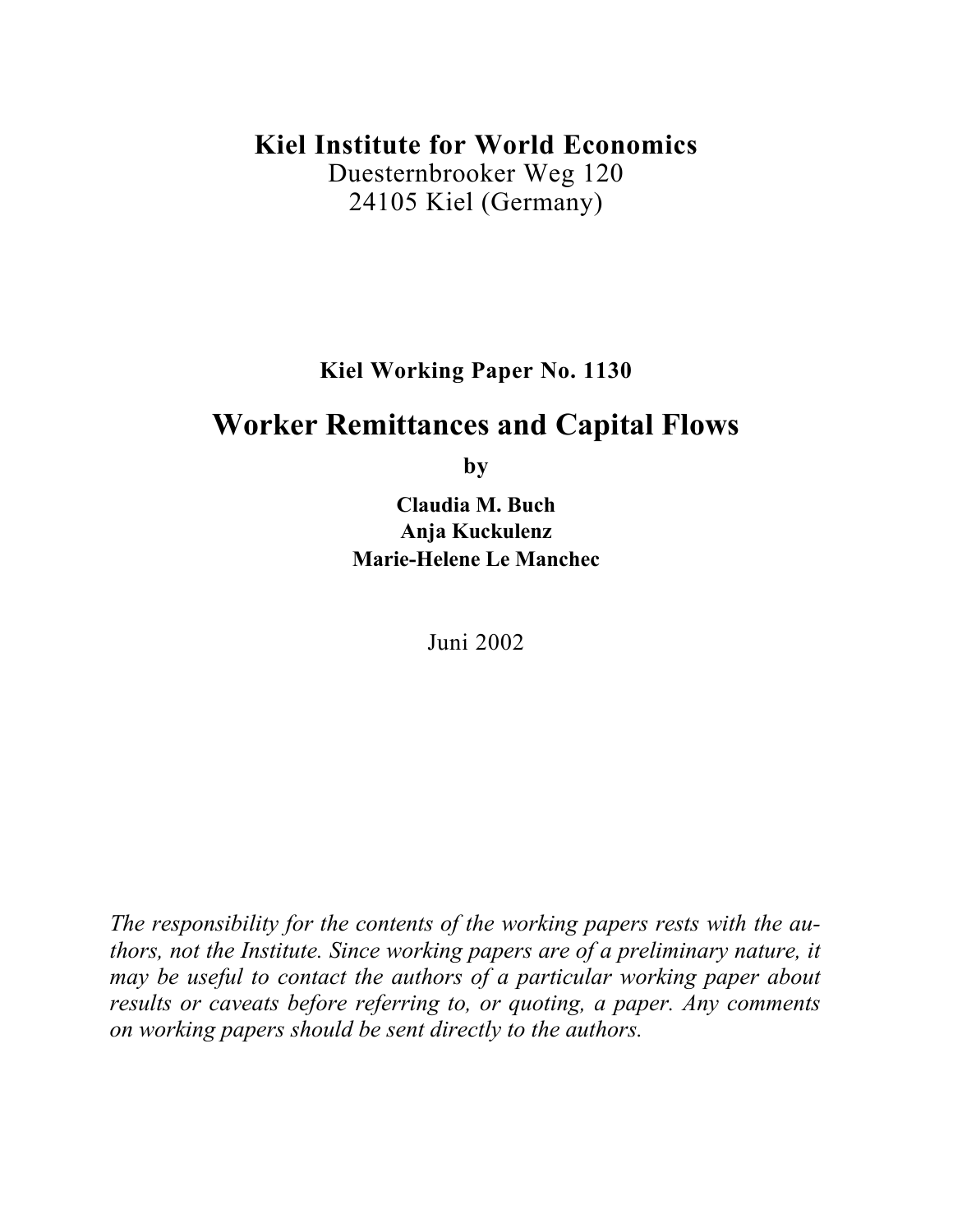# **Worker Remittances and Capital Flows\***

#### **Abstract**

The debate on the risks and benefits of the globalisation of international capital markets has focused on the volume and the volatility of the main capital flows foreign direct investment (FDI), portfolio investment, and foreign bank lending. Financial transfers in the form of worker remittances have received less attention in this context. This paper provides an analysis on the magnitude of remittances, their volatility, and their relationship to other capital flows. Moreover, we provide empirical evidence on the determinants of remittances and private capital flows.

Keywords: remittances, migration, capital flows JEL classification: F22, F36, J61

 $\frac{1}{2}$ 

| Claudia M. Buch,          | Anja Kuckulenz,              | Marie-Helene Le Manchec,    |
|---------------------------|------------------------------|-----------------------------|
| Kiel Institute for World  | Centre for European Economic | International Monetary Fund |
| Economics,                | Research,                    | $(MF)$ ,                    |
| Duesternbrooker Weg 120,  | P.O.Box 10 34 43,            | IMF Center,                 |
| 24105 Kiel,               | 68034 Mannheim,              | 700 19th Street, NW,        |
| Germany,                  | Germany                      | Washington DC. 20431,       |
| Tel: $+49-431-8814-332$ , | Tel: $+49-621-1235-287$ ,    | <b>USA</b>                  |
| Fax: $+49-431-8814-525$ , | Fax: $+49-621-1235-225$ ,    | Tel: (202) 623-8385,        |
| cbuch@ifw.uni-kiel.de     | kuckulenz@zew.de             | mlemanchec@imf.org          |

<sup>\*</sup> We would like to thank Harmen Lehment as well as participants of an Advanced Studies Seminar at the Kiel Institute for World Economics for most helpful discussions and comments on an earlier draft. The views expressed in this paper are those of the authors and do not necessarily reflect those of the IMF and the CEER. Remaining errors and inaccuracies are solely the authors' responsibility.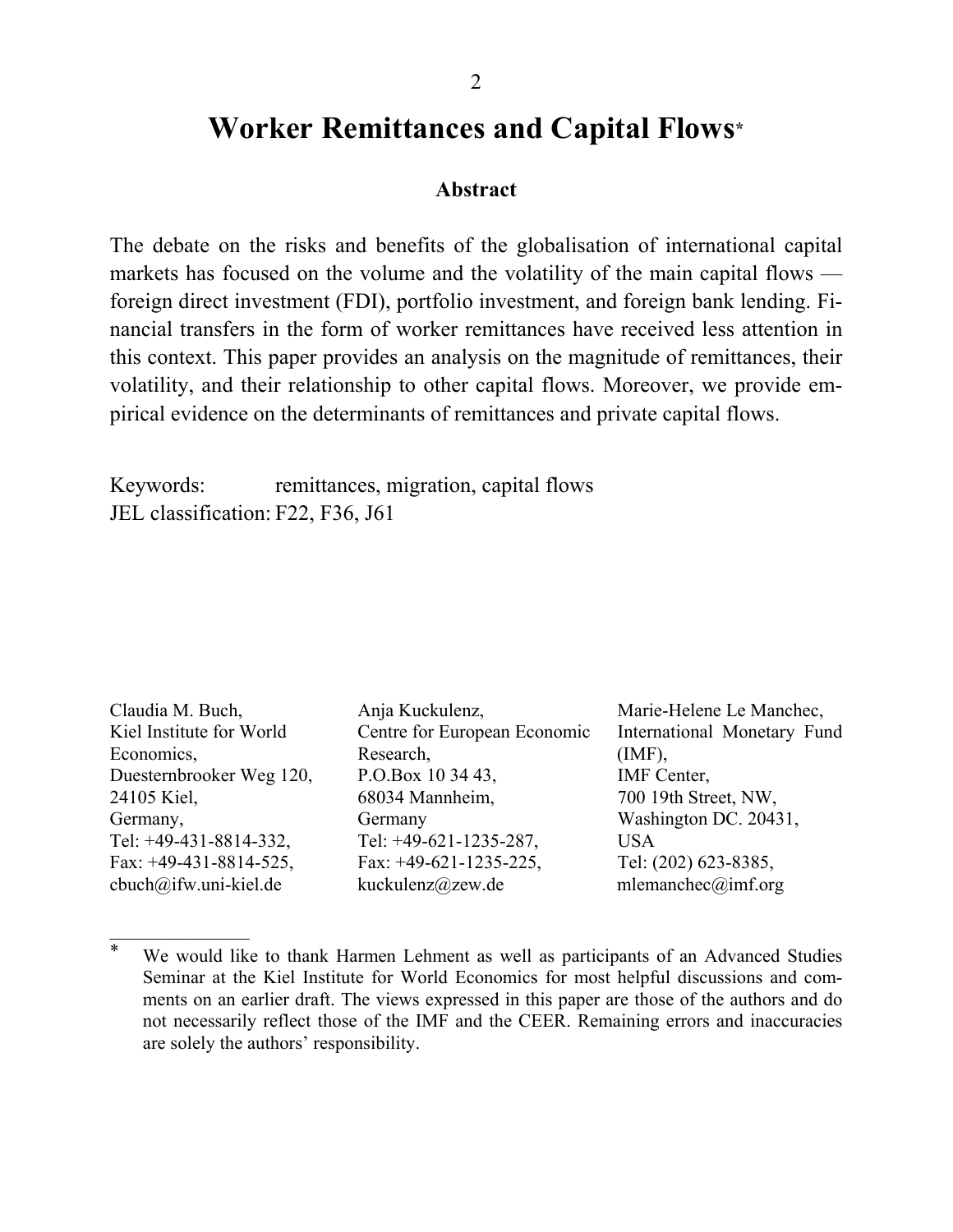## **1 Motivation**

The debate on the risks and benefits of the globalization of international capital markets has focused on the volume and the volatility of the main capital flows foreign direct investment (FDI), portfolio investment, and foreign bank lending. The characteristics and determinants of worker remittances, in contrast, have received less attention. This is mostly attributable to the fact that worker remittances do not constitute capital flows in a strict sense for two reasons:

First, worker remittances are classified as current transfers and appear in the current account of the balance of payments, whereas capital flows belong to the capital or financial account. Current transfers are part of gross national product, while capital movements are a part of gross domestic product and are a source of financing.

Second, while capital flows between countries are defined as changes in the assets and liabilities of residents vis-à-vis non-residents, worker remittances are transfers of funds between nationals of a given country. Hence, an inflow of worker remittances does not constitute a capital import from a foreign country but rather a transfer of capital from nationals living abroad towards those living in the home country.

Despite these conceptual differences between worker remittances and international capital flows, it may be useful to think about worker remittances as enlarging the available funds that can be invested in the recipient country. In addition, remittances have grown in the context of the increased globalization. Thus, treating worker remittances as an alternative capital flow raises interesting questions that have not been treated in the literature so far. Much of the literature on the topic has focused on estimating the impact of remittances on income distribution, on identifying the determinants of remittances, or on studying the effects of migration and remittances for specific countries. In contrast to earlier work this paper focuses on the following five questions:

First, how important are worker remittances in quantitative terms? We provide cross-country evidence on the magnitude of remittances relative to key macroeconomic variables such as gross domestic product, exports, imports, domestic savings and investment, and international capital flows.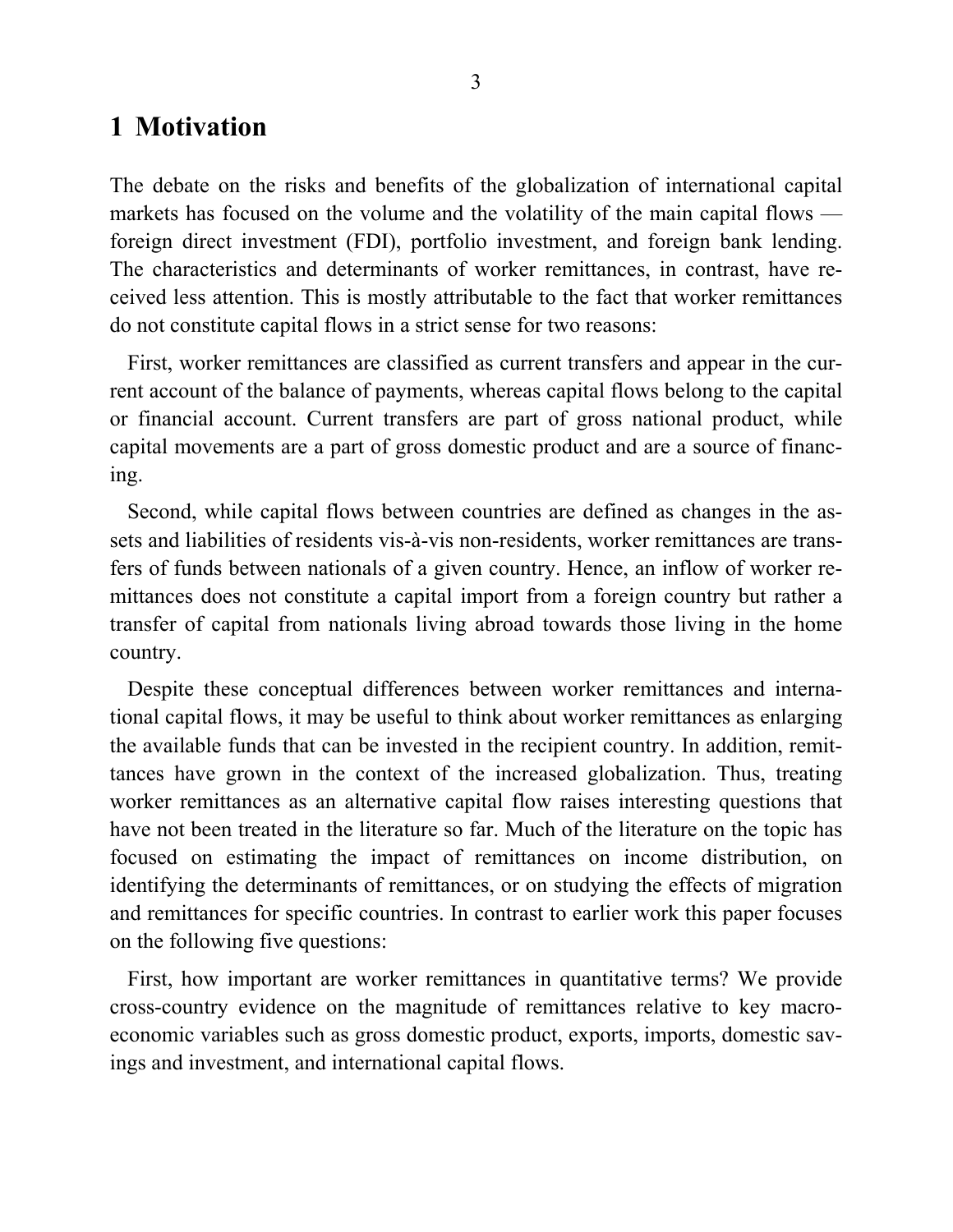Second, what are the determinants driving worker remittances? The paper focuses on main macroeconomic determinants of remittances using a large cross-section of countries and comparing these determinants to those of private capital flows.

Third, how volatile are worker remittances? We compare the volatility of remittances to the volatility of capital flows. One prior of our analysis is that remittances could be more stable than private capital flows, and that they might even provide a stabilizing element during periods of financial instability.

Fourth, are remittances correlated with other capital flows? From a theoretical background, we could expect workers' remittances to be negatively correlated with private capital flows. If the motives for sending remittances are related to household constraints, migrants might try to shield their families against adverse shocks by increasing the flow of remittances.

The paper is structured as follows. In the following two sections, the economics of worker remittances and previous empirical work are discussed, both from a macroeconomic and microeconomic point of view. It follows a presentation of our own empirical evidence where we compare remittances with capital flows in terms of magnitude, determinants, volatility, and provide a correlation analysis between the different types of flows. Finally, we conclude with a summary of our results and an outlook for future research.

# **2 The Economics of Worker Remittances**

 $\frac{1}{2}$ 

The economics of remittances and their determinants are both strongly linked to the theory of migration, as remittances are the economic contribution of migrants into labour-sending areas. Nevertheless, remittances and migration flows are not fully correlated, and although migrant streams have matured,<sup>1</sup> remittances have not declined (Graph1). There are many reasons why remittances have been sustained, and these reasons are well founded both in macro- and microeconomic models.

 $1$  For a limited set of countries for which data was available on a yearly basis, migration flows and remittances increased on average by 1.0 percent and 2.4 percent respectively over the 1975 – 1987 period (Graph 1).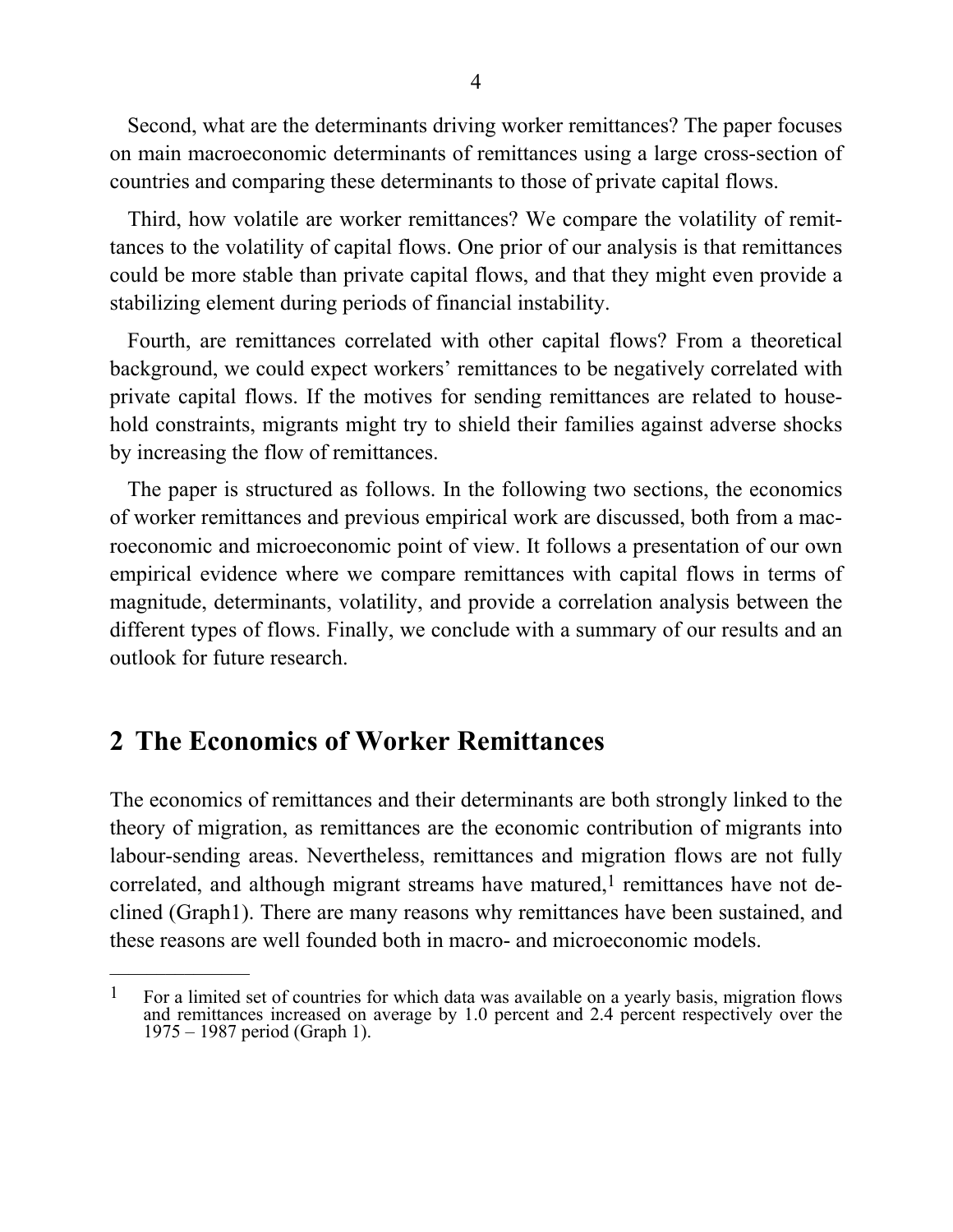### 2.1 Macroeconomic Models

Remittances can have a strong positive impact on the current account, but they can also have less beneficial features, such as leading to a Dutch disease effect. With remittances, an economy can spend more than it produces, import more than it exports or invest more than it saves, and this might even be more relevant for small economies (Connell and Conway 2000). Remittances are thus perceived as having a positive impact on the current account: They increase national income by providing foreign exchange and raising national savings and investment as well as by providing hard currency to finance imports preventing potential balance of payment crises. Thus, they perform a similar function as private and public capital flows since they provide both foreign exchange and additional savings for economic development (Djajic 1986, Quibria 1996, Russell 1986, Taylor 1999, Taylor et al. 1996a and 1996b).

However, if remittances generate demand greater than the economy's capacity to meet this demand, and if this demand falls on tradable goods, the import bill rises; if it falls on non-tradable goods, relative prices increase. Remittances can consequently draw resources away from the traditional tradable sector and into the nontradable sector, thereby creating a Dutch disease effect. This can deteriorate the economy's payment position and worsen the welfare of families not receiving remittances (McCormick and Wahba 2000, Reichert 1981, Rivera–Batiz 1982).

Other potential negative welfare implications of remittances include the encouragement of continued migration of the working age population (Martin 1990). Also, remittances might create dependence among recipients accustomed to the availability of these funds, just as foreign aid might support inefficient governments (Boone 1995). All these attributes can perpetuate an economic dependency that undermines the prospects for development.

Remittances can influence growth and investment directly and indirectly. However, it is noteworthy that conditions that initially promote migration, such as low income and low productivity, may also discourage investment. The effects of remittances will therefore depend strongly on the government's policy to organize and control flows of remittances and to promote an economic environment conducive to investment in productive activities that would encourage migrants to remit (Glytsos 1997).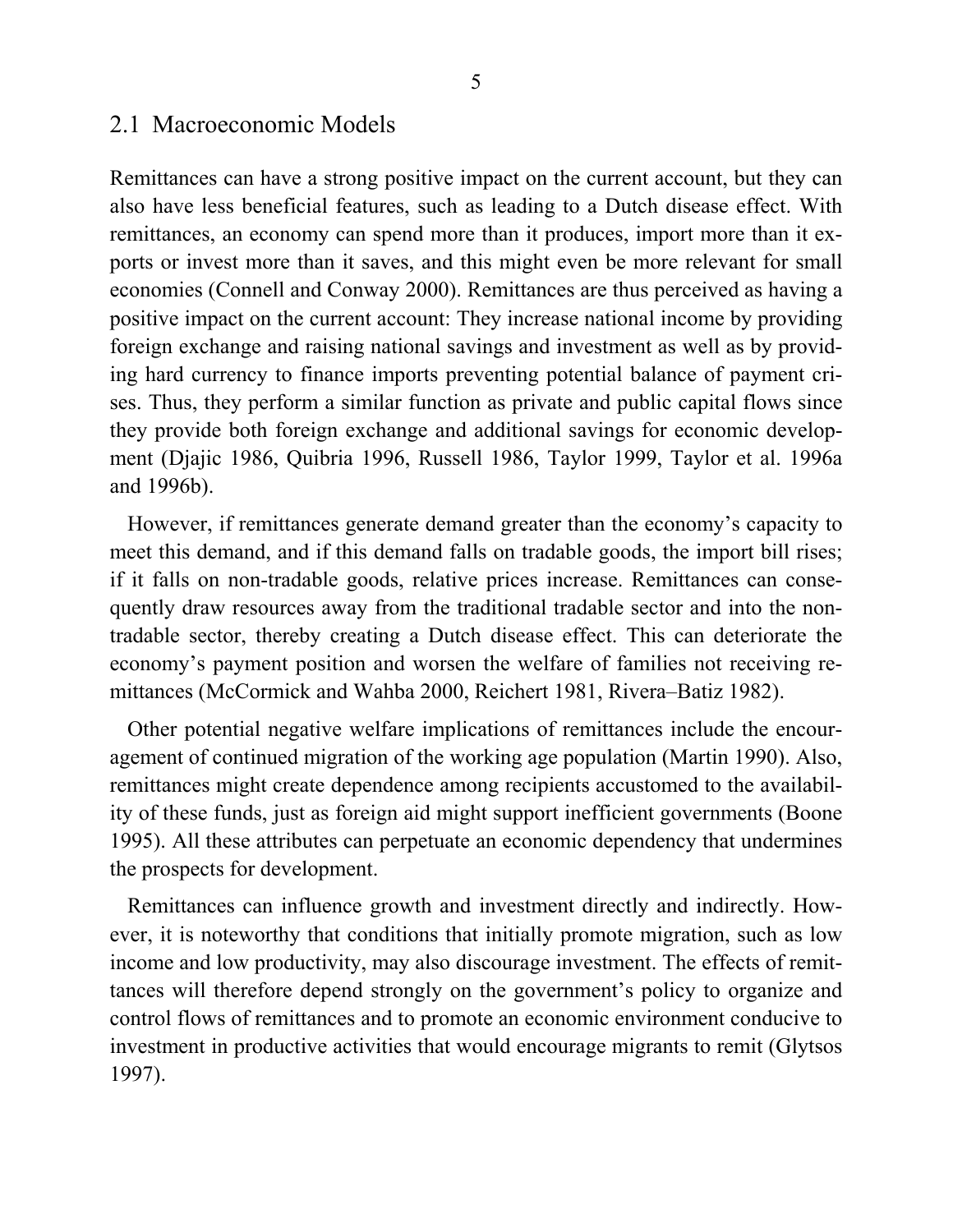Apart of government policy, there are other macroeconomic determinants propelling the volume of remittances. These include the level of economic activity both in the host country, which should affect immigration quotas and wages, and in the home country, encompassing domestic income, the wage rate, the rate of inflation, black market exchange rates, interest rate differentials, secure means of transferring remittances, and the efficiency of the banking system (El-Sakka and McNabb 1999 and Russell 1986).2 Finally, the number of migrant workers abroad, the share of temporary migrants in total migrants, and their wage are determinants of worker remittances.

## 2.2 Microeconomic Models

 $\mathcal{L}_\text{max}$ 

Welfare implications of remittances have also been derived based on microeconomic models, which stress risk sharing and access to informal loan markets. Stark and Bloom (1985) developed what is called the New Labour Economics of Migration (NELM) and focused on explaining remitters' behaviour by viewing the household as the relevant unit for the analysis.3 NELM stresses the implicit coinsurance between migrants and their household of origin. Families engage in migration by sending one or more members abroad and bear the initial costs of migration. Subsequently, the migrants will share a portion of their income with the family of origin through remittances. The NELM theory argues that market failures that constrain local production (e.g., lack of access to credit markets) create incentives to send family members to work abroad. Migrants play, thus, the role of financial intermediaries by providing the family of origin with needed capital and income insurance (for instance, against crop failure) through remittances.4 Thus, the NELM theory stresses risk spreading and the development of a relationship between migration and economic development by overcoming market failures (Massey and Par-

<sup>2</sup> For instance, a widening difference between domestic and foreign interest rates will decrease the inflow of remittances, and a difference between official and black market exchange rates will lower the inflow of remittances through official channels. Furthermore, a welldeveloped financial infrastructure in the migrant-sending areas not only encourages migrants to send remittances, but also facilitates transfers on a more regular basis.

<sup>&</sup>lt;sup>3</sup> These models are based on the neoclassic theory of Todaro (1969) that focused on migration behaviour as an individual decision, in which a person compares his expected income in two sectors or geographic areas.

<sup>&</sup>lt;sup>4</sup> It is noteworthy that the decision to send remittances is also perceived as a two-way insurance contract, as remittances protect the migrant against the risk of losing contact with his family.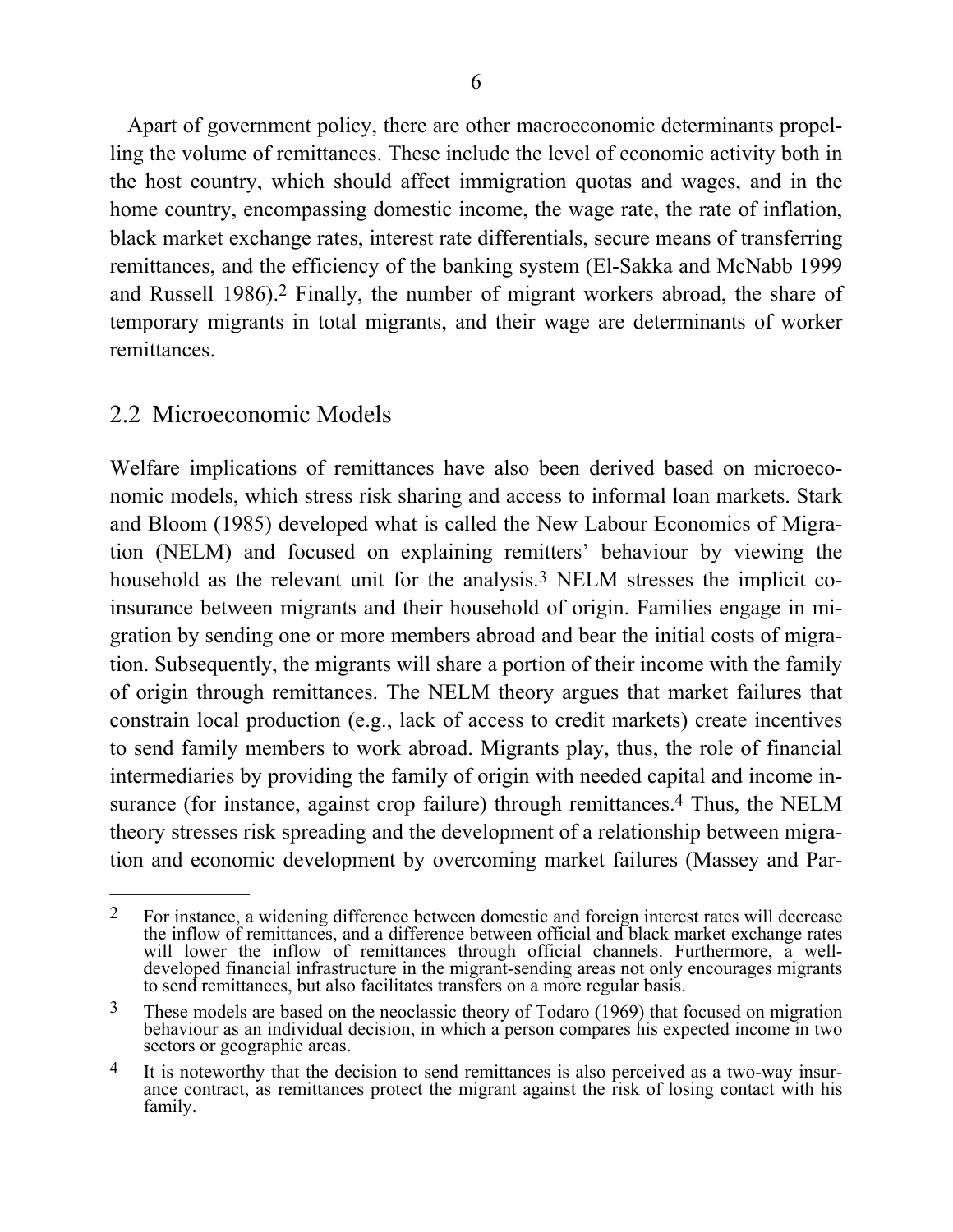rado 1998). From a life cycle perspective, remittances are initially negative as the family bears the costs of migration. Subsequently, remittances increase once the migrant receives a salary abroad. Finally, if the migrants decide to settle down in the host country, remittances will fall. The migrant is then likely to play the role of an income insurer rather than income supporter, remitting only when needed.

The second theory has been developed by Poirine (1997) who suggested viewing remittances as an implicit family loan arrangement, which displays a "three waves" shape as illustrated in Graph 2.5 Remittances are assumed to be the repayment of an informal and implicit loan contracted by the migrant for human capital development. The family invests first in the education of a future migrant and expects that the rate of return for the investment in human capital is higher than the one expected from investments, for instance, on a farm.6 Once working abroad, the migrant remits a significant portion of his income to his family in order to pay back the loan during the first years. In a second stage, remittances are implicit loans made by migrants to siblings to finance their education back home, until they are themselves ready to migrate. In this phase, the amounts remitted are expected to diminish in aggregated numbers because not all migrants are expected to give a loan to family members. Before returning to their original country, migrants invest accumulated capital at home, therefore the amount of remittances increases. Later, the next generation's emigrants repay the loan to the former emigrant-lenders, who may have retired in the home country. In addition, Poirine theorized that the average aggregated value of remittances to a country will be higher the larger the proportion of temporary migrants in total migrants because they will go through the three waves in a shorter time. As in the NELM theory, remittances will fall in the case of permanent migration, and they may cease eventually completely.

The effects of remittances on investment can be drawn from the two theories cited above. According to the NELM perspective, the money remitted, after paying migration costs, contributes first directly to household income. Second, remittances ease financial constraints on household production, and thus create a first-round of indirect effects, supplementing the primary contribution to income. Remittances

 $\frac{1}{2}$ 

<sup>5</sup> For a similar reasoning see Stark (1991).

 $6$  Instead of providing part of the family income by working on the farm or in the family business, the future migrant is sent to school. The family suffers from foregone income and costs for education arise, especially if housing and consumption have to be financed for the student not staying with his family.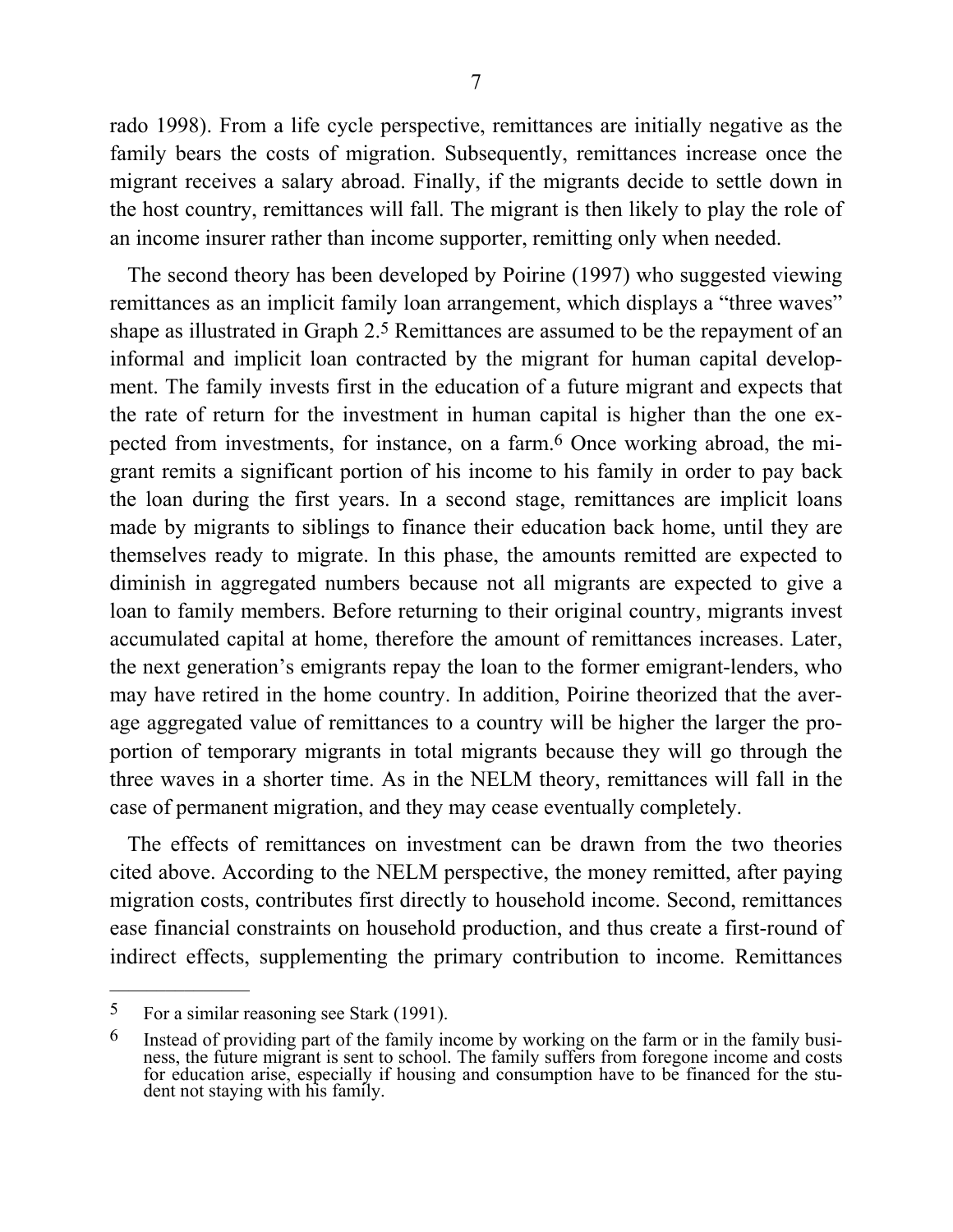might relax borrowing constraints that bank regulations impose on small-scale investments. Oftentimes, small businesses in developing countries tend to be familyowned, and they are generally undercapitalised and technologically disadvantaged. Consequently, remittances could be important for the establishment and growth of these businesses. Finally, the demand for goods stimulated in remittance-receiving households will foster economic activity in other households, thereby breeding second-round effects. Hence, migration (and thus remittances) will have positive welfare implications when the losses of labour are small and when households initially face binding constraints on local production. From a longer term and according to the informal loan theory, remittances can enhance investment and growth by providing better human development, as long as the migrant returns to his home country once the loan has been fully repaid.

Furthermore, remittances can have an impact not only on the quantity but also on the quality of investment. Since migrants have a better understanding of local conditions than foreign creditors, remittances might help to overcome asymmetric information and enforcement problems that typically beleaguer international capital markets. Gordon and Bovenberg (1996) and Razin et al. (1998) model the fact that domestic investors are better informed about local investment opportunities than foreign investors. Remittances not only provide access to funds from abroad, but they could also be associated with better information at lower costs than other forms of capital flows.

Obviously, the effects of remittances on investment and growth are strongly linked to the determinants of remittances. Theories mentioned above support a similar set of determinants that pertain to the socio-economic characteristics of the individual and his family, and that can influence the incentives to remit and the amount of remittances. Remittances are, on the one hand, driven by the demand side, that is the family's need for support, and they are, on the other hand, determined by the migrants' education, their income levels and the motivation to transfer the accumulated capital and to invest it in their home country (Brown 1997). As explained in the informal loan theory, the time horizon of the migrant worker is an important aspect, which affects the formation of the saving target (Glytsos 1997). Furthermore, Poirine (1997) identifies the amount lent by the family to the migrants, the implicit rate of interest, and the expected payback period as the variables determining the amount remitted.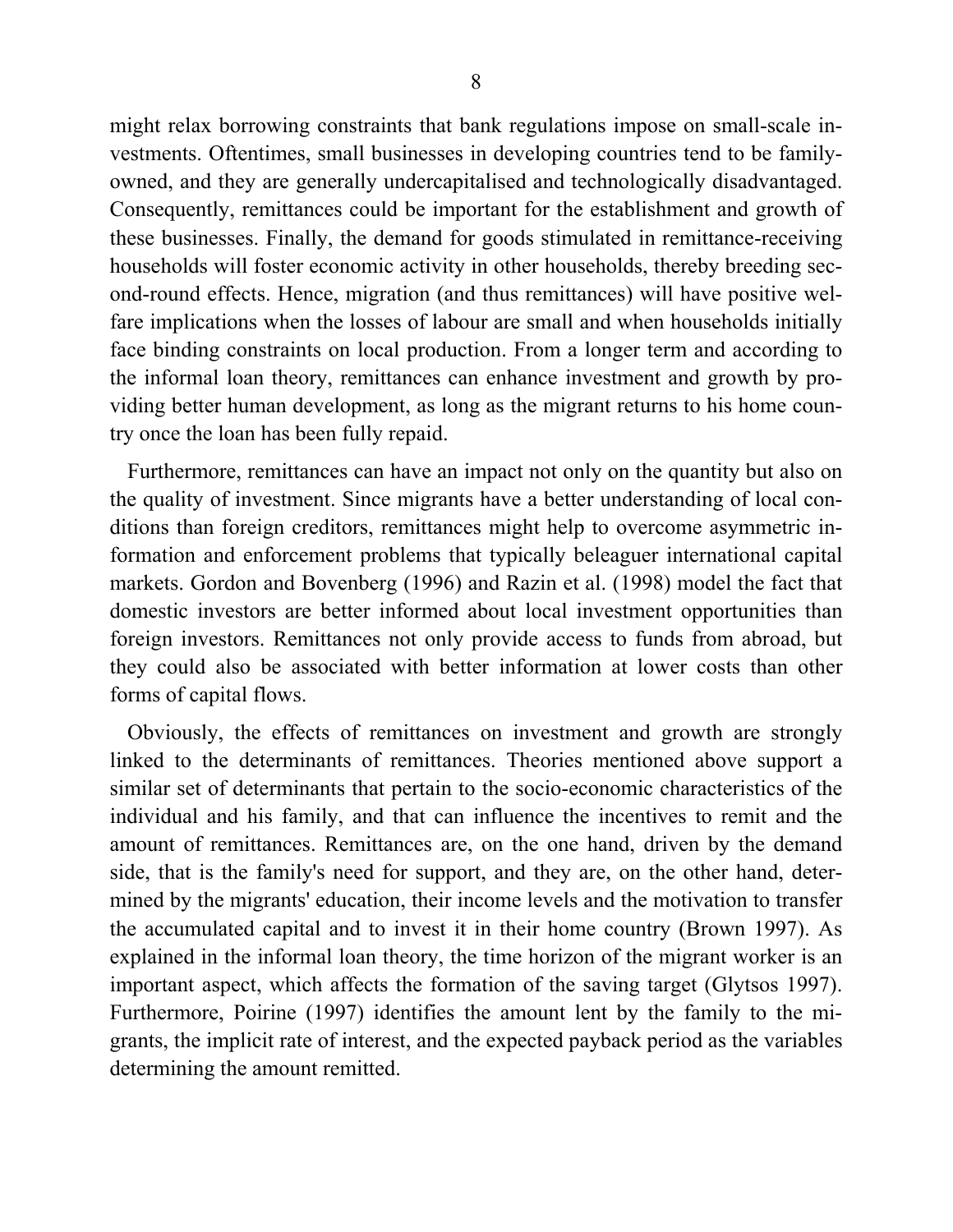# **3 Previous Empirical Work**

Much of the available empirical evidence on remittances is at the microeconomic level, based on survey data with a focus on the migrant-worker and household behaviour. The literature on the implications of remittances on the overall economy is much less rich. We will briefly summarize the main findings below.<sup>7</sup>

## 3.1 Microeconomic Studies

 $\frac{1}{2}$ 

When empirically testing the hypotheses of the two microeconomic models aforementioned, evidence shows that migrants and their families engage in migration for improving their well-being and that remittances are perceived as the economic linkage between them (Hoddinott 1994, Lambert 1994, Lucas 1987, Lucas and Stark 1985, Massey and Parrado 1998, Rozelle et al. 1999).

Several microeconomic studies on different countries or regions indicated that the education and the income level of the migrant and his family are the main determinants of remittances.8 Other important determinants shaping the amount remitted include the length of actual or expected stay of the migrant abroad, the number of dependents at home, and marital status (Durand et al. 1996a, 1996b, Merkle and Zimmerman 1992, Swamy 1981, Oberai and Singh 1980).

In empirical papers based on micro-data, the use of remittances is studied by comparing expenditure patterns of households with and without remittances. The evidence shows that the bulk of remittances is spent on consumer goods (Durand et al. 1996a, Georges 1990, Massey and Parrado 1994, Oberai and Singh 1980).9

At the same time, most studies indicate that a certain share of remittances is spent on income and employment generating activities or so-called productive invest-

<sup>7</sup> Taylor et al. (1996a and 1996b) provides an exhaustive review on the empirical literature.

<sup>&</sup>lt;sup>8</sup> The higher the migrant's education and income level and the lower the family's education and income level, the higher the amount that will be remitted. A high level of education of the migrant could imply higher income and therefore larger financial means for sending remittances. But a high level of education could also mean that the family lent a substantial amount to the migrant for his education, so significant remittances can indicate repayment of these schooling expenses. In addition, the lower the income of the family, the greater is the need for financial support.

 $9$  Like community surveys, national-level surveys show a fair consensus on the use of remittances for mostly daily expenses, regardless of the country studied (Russell 1986, Keely and Tran 1989, Durand and Massey 1992, Taylor at al. 1996a).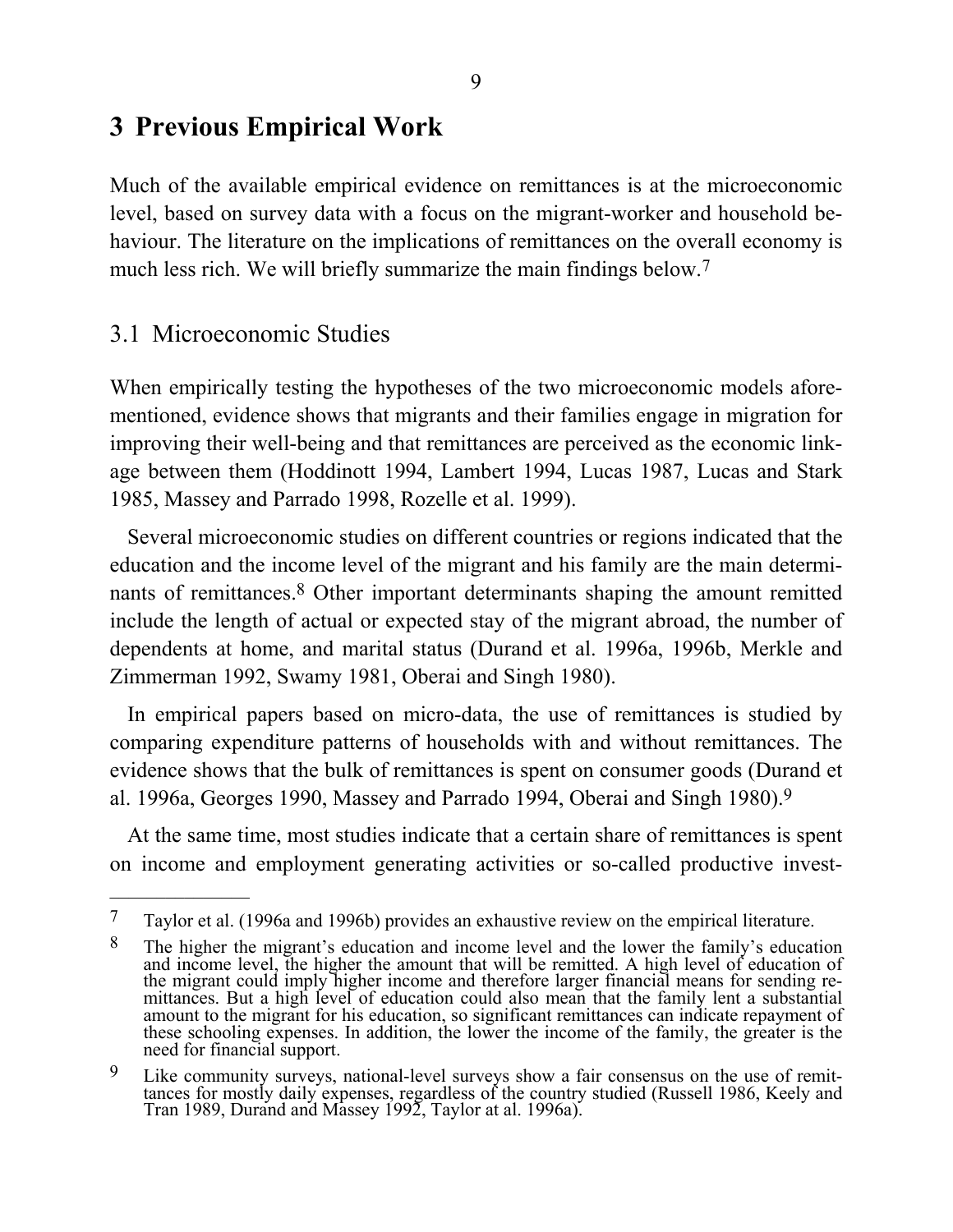ment, and that remittances have facilitated the capitalization of migrant-owned businesses (Cornelius 1990, Durand and Massey 1992). Therefore, remittances can lead to some productive investment and local economic growth in receiving communities. Furthermore, evidence shows that remittance-receiving families exhibit a higher propensity to invest (Adams 1991). Remittances can thus play a positive role for investment, independent from their initial contribution to the household income. Applying the NELM theory and using a computable general equilibrium model, Adelman and Taylor (1996) found, for instance, that one percentage change in remittances generated a 0.3 percentage change in total income in a Mexican village and, in the long run, taking the positive investment effect into account, the income elasticity increased by 10 percent.

## 3.2 Macroeconomic Studies

The main problem of micro-economic case studies is that they tend to undervalue the macroeconomic impact of remittances by focusing on isolated communities. Therefore, several studies have looked also at the macroeconomic effects of remittances and found that remittances often provide a significant source of foreign currency, increase national income, and support the balance of payments (Durand et al. 1996a and 1996b, Haderi et al. 1999, Taylor et al. 1996b).

Regarding the determinants of remittances, there is no strong consensus in the literature. An econometric analysis carried out by Straubhaar (1986) of remittances data of Turkey shows that flows of remittances were neither affected by variations of the exchange rate nor by changes in the real return of investment. However, Nayyar (1989) claimed that, in India, repatriated deposits grew at a faster rate in response to interest rate differentials created by the drop in international capital market rates. Other main determinants identified include the level and cyclical fluctuation in economic activity in the host countries and the number of migrants abroad and their wages (Swamy 1981).

There is hardly any empirical work on how remittances affect savings and investments, except for aggregated case studies of individual countries. Adelman and Taylor (1990), for instance, have developed a social accounting matrix model for Mexico, and their findings reveal that for every dollar sent back to Mexico, GNP increases on average by US\$2.90 and the economic output by US\$3.2. Again, the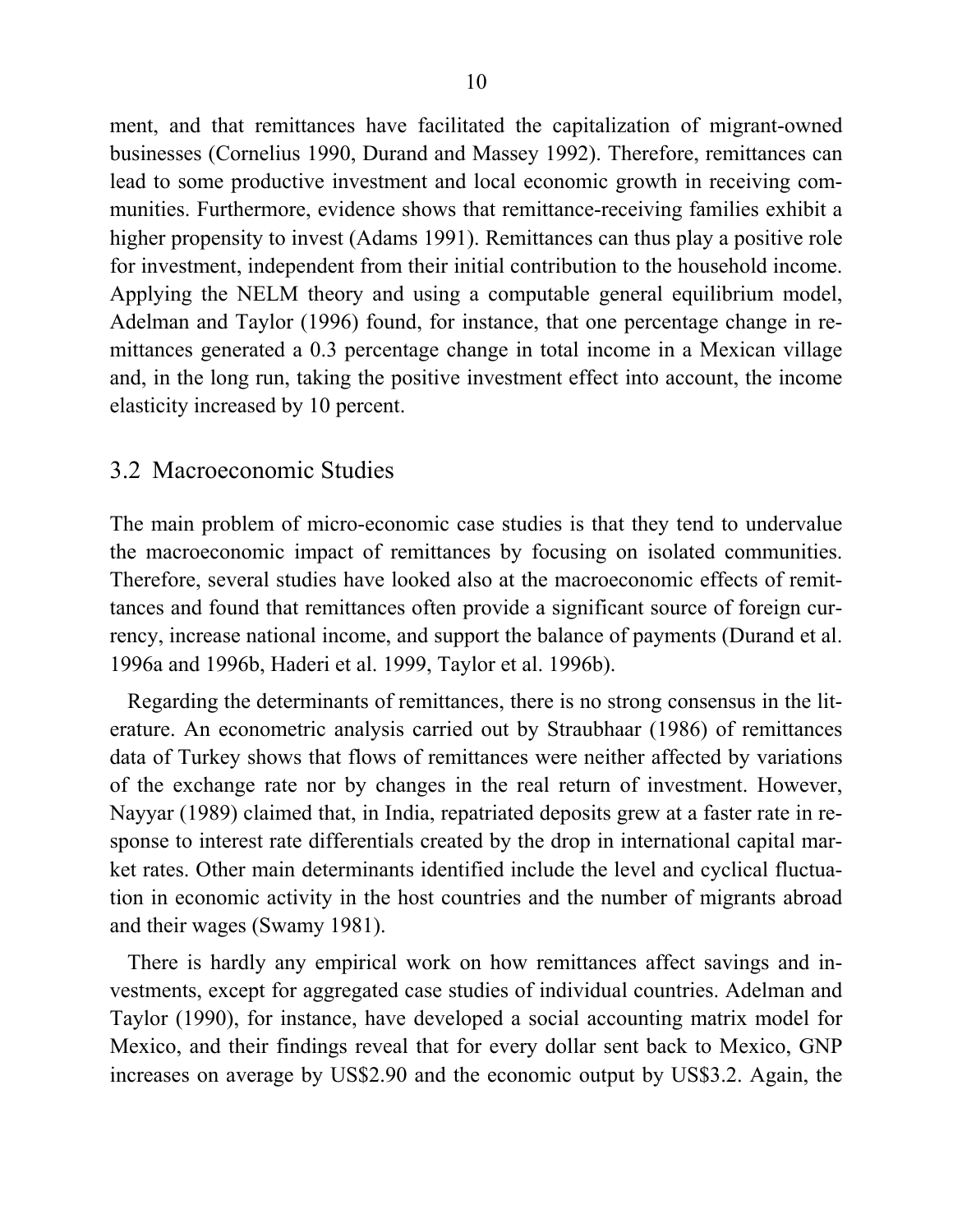effects of remittances on economic development vary from country to country as the propensity to save differs.

# **4 Empirical Evidence**

One shortcoming of the existing literature on worker remittances is that it mainly relies on microeconomic studies and, therefore, does not fully address the main questions of our current study. We thus begin by presenting evidence on the magnitude and determinants of remittances for a large cross-section of countries. To the best of our knowledge, there are no studies focusing on the volatility of remittances and on the interaction of remittances with other forms of capital flows. Hence, in this section, we provide new empirical evidence on these issues. Data presented in the following was drawn from a sample of 145 countries, for which information was generally available from 1970 to 1999 (Table 1).10

## 4.1 Magnitude

 $\mathcal{L}_\text{max}$ 

Contrary to earlier predictions that remittances would lose in importance over time (Birks and Sinclair 1979), remittances have grown more rapidly than international migration flows. Average annual worker remittances plus compensation of employees stood at about US\$81 billion (1995 prices) over the last decade, which is equivalent to about 1.5 percent of world merchandise exports. Remittances streams have developed over the years from an annual average of US\$22 billion in the 1970s to US\$81 billion in the 1990s, representing almost a twofold increase in each decade (see Table 2 and Graph 3). Developing countries and in particular the Western Hemisphere are increasingly becoming the recipients of these flows, to the detriment of developed countries; the developing country share in total remittances increased by 60 percent from 1970 to 1990, while the developed countries' share decreased by 33 percent over the same period. Looking at the structure of the data over time by computing the coefficient of correlation of the countries' ranking in absolute terms over the last three decades, we found that the structure of the data

<sup>10</sup> Appendix 1 provides the definition and sources of the data.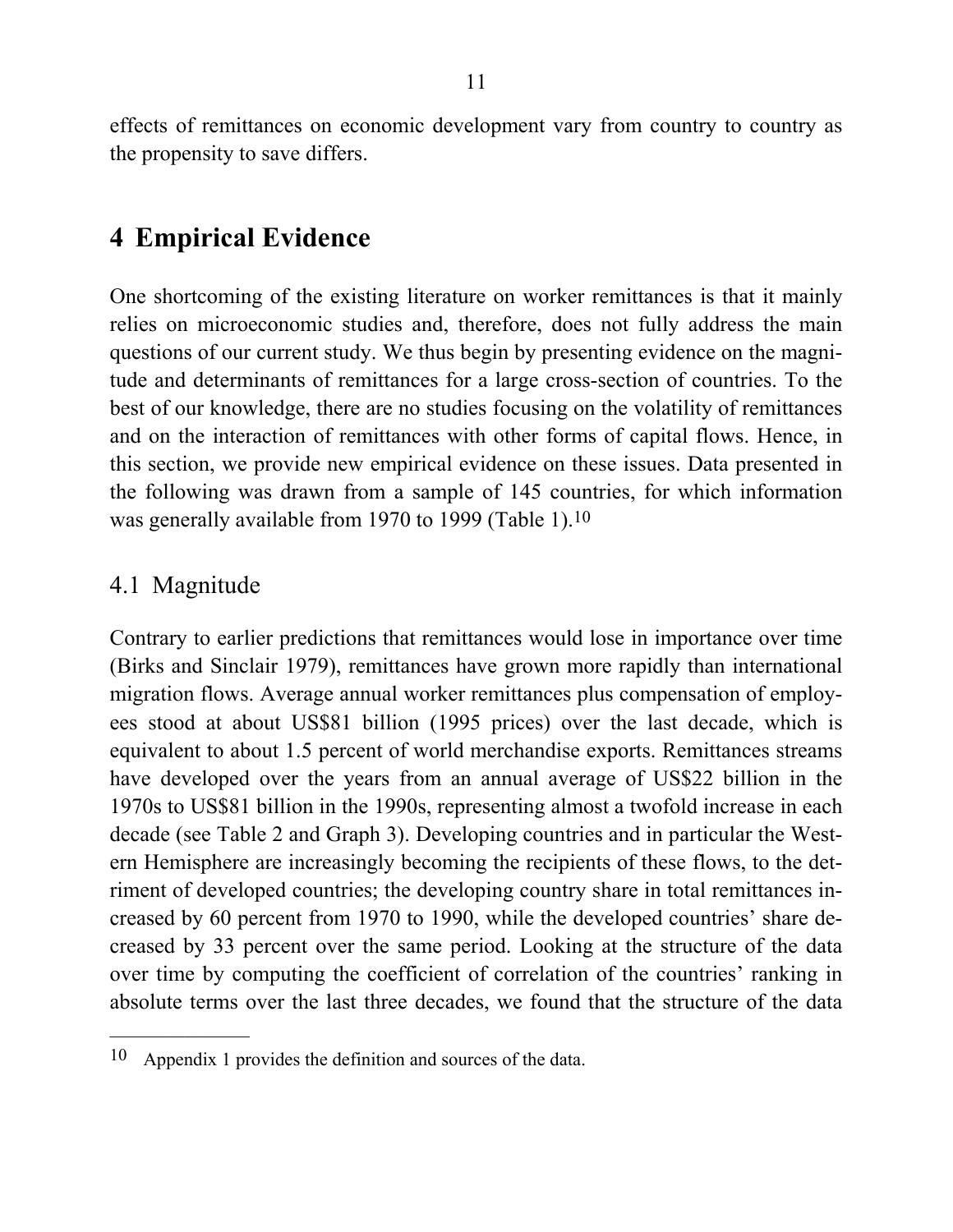changed very slowly, with a strong correlation between 1970s and 1980s (0.9), and a significant correlation between 1980s and 1990s (0.7).

Table 3 presents a detailed breakdown by country of the absolute and relative magnitude of remittances. Remittances are most significant in percentage of GDP for island states, like Samoa and Kiribati in the Pacific Ocean, Cape Verde in the Atlantic Ocean, and Jamaica and the Dominican Republic in the Caribbean Sea. Also for two small states, Lesotho and Swaziland, which border South Africa, remittances as a share of GDP are exceptionally high. South Africa is often seen as a hub by its neighbouring countries because of a significant wage gap, and both the agricultural and mining sectors employ a large proportion of migrants. A third group of countries receiving remittances far above average values are some Middle Eastern countries, including Yemen, Jordan, and Egypt. Half of the Middle Eastern countries receive more remittances than capital from abroad. The proximity of these countries to oil-producing OPEC countries and the resulting demand for labour is certainly a contributing factor. Finally, Albania and Georgia, as well as El Salvador stand out with high remittances as a percentage of GDP. The same group of countries is at the top when measuring remittances as a percentage of exports and imports. Exceptionally high values of remittances over exports are measured for Lesotho, Albania, and Cape Verde.

When comparing remittances to capital inflows, we find estimated aggregated private capital inflows to be much higher than remittances (17 times larger for the world and 31 times for developed countries). The mean value of remittances, of private and official capital inflows to developing countries, for our sample is 0.6, 2.2, and 1.6 percent relative to GDP respectively. Thus, for most countries remittances are lower than private capital flows and official capital inflows. Yet, our estimates show that for 18 countries, remittances are higher than private capital flows and, for 5 countries, they are higher than official capital inflows. Thus, for a number of developing countries, such as Lesotho, Albania, and Jordan, annual remittances exceeded private and official capital inflows, making remittances the principal source of foreign exchange (Table 4).<sup>11</sup>

 $\frac{1}{2}$ 

 $11$  To perform a better analysis over time, we excluded ten countries for which data were missing. The ten countries are Angola, Anguila, Barbados, Hong Kong, Mongolia, Montserrat, Netherlands Antilles, Solomon Islands, Turkmenistan and Uruguay. These countries were also excluded in Tables 5 and 7.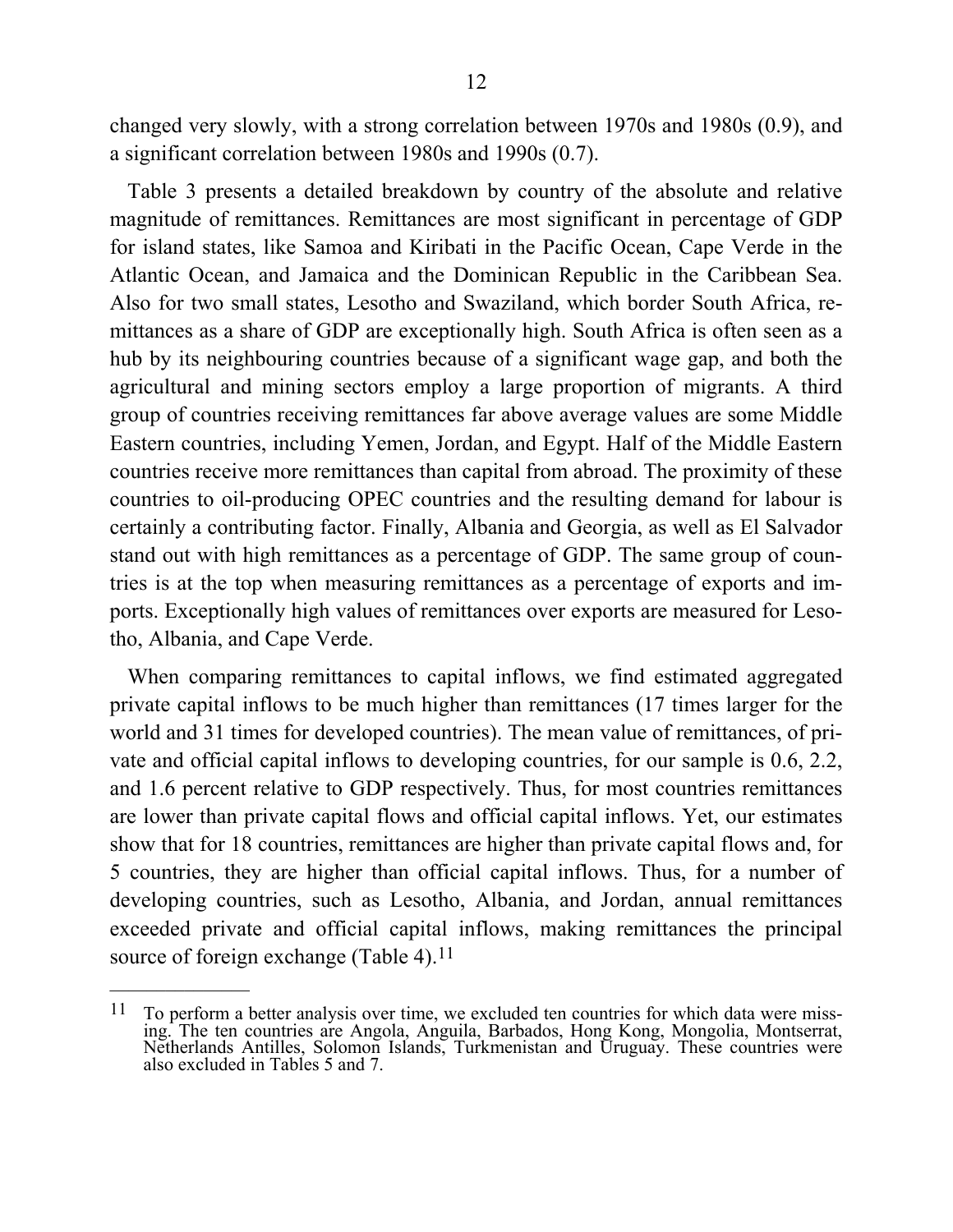In addition, most countries have participated in the global increase of capital and remittance flows; world private capital inflows and world remittances have increased over the 1970–1999 period by 328 percent and 261 percent, respectively. Again, the pattern for developing countries differs: workers' remittances, private and official capital inflows grew, respectively, at 470 percent, 238 percent, and 102 percent over the same time period (Table 6). However, several countries have even experienced a significant expansion of remittances, compared to growth rates of other capital inflows (30 percent of the countries had higher growth rates of remittances compared to private capital flows) (Table 5). Mexico is a good illustration with growth rates of remittances of 980 percent, private capital inflows of 370 percent and official capital inflows of 264 percent.

## 4.2 Macroeconomic Determinants

 $\mathcal{L}_\text{max}$ 

The previous section has shown that remittances are most important for small, less developed countries, and for island states. Also, remittances and private capital flows seem fairly uncorrelated. In order to test more rigorously for the determinants of workers remittances in comparison to private capital flows, we estimate crosssection regressions that use macroeconomic factors as explanatory variables. The dependent variables are workers' remittances and private capital flows, both in logs and relative to GDP.12

As explanatory variables, we include log GDP per capita as a measure for the state of development of a country. As an alternative measure, we try the index of human development as published by the United Nations and the index of economic freedom as published by the Heritage Foundation.13 However, both of these indicators turn out to be highly correlated with GDP per capita (correlation of 0.79 and – 0.78, respectively). Including all three as a measure of economic development

<sup>12</sup> Although it would be interesting to assess the determinants of official capital flows to GDP as well, we did not include such estimates because we lacked information on official capital flows for a large number of countries.

<sup>13</sup> This index includes the degree of regulation in the banking system, the importance of a black market for the domestic currency, and the degree of regulation of the labour market. All of these indicators can be expected to have an impact on the incentives to migrate and/or to send remittances back home. However, due to a high degree of correlation between the individual components of the aggregated index, we are unable to isolate these effects empirically. Note that the index of economic freedom increases in the degree of restrictions imposed on economic activities.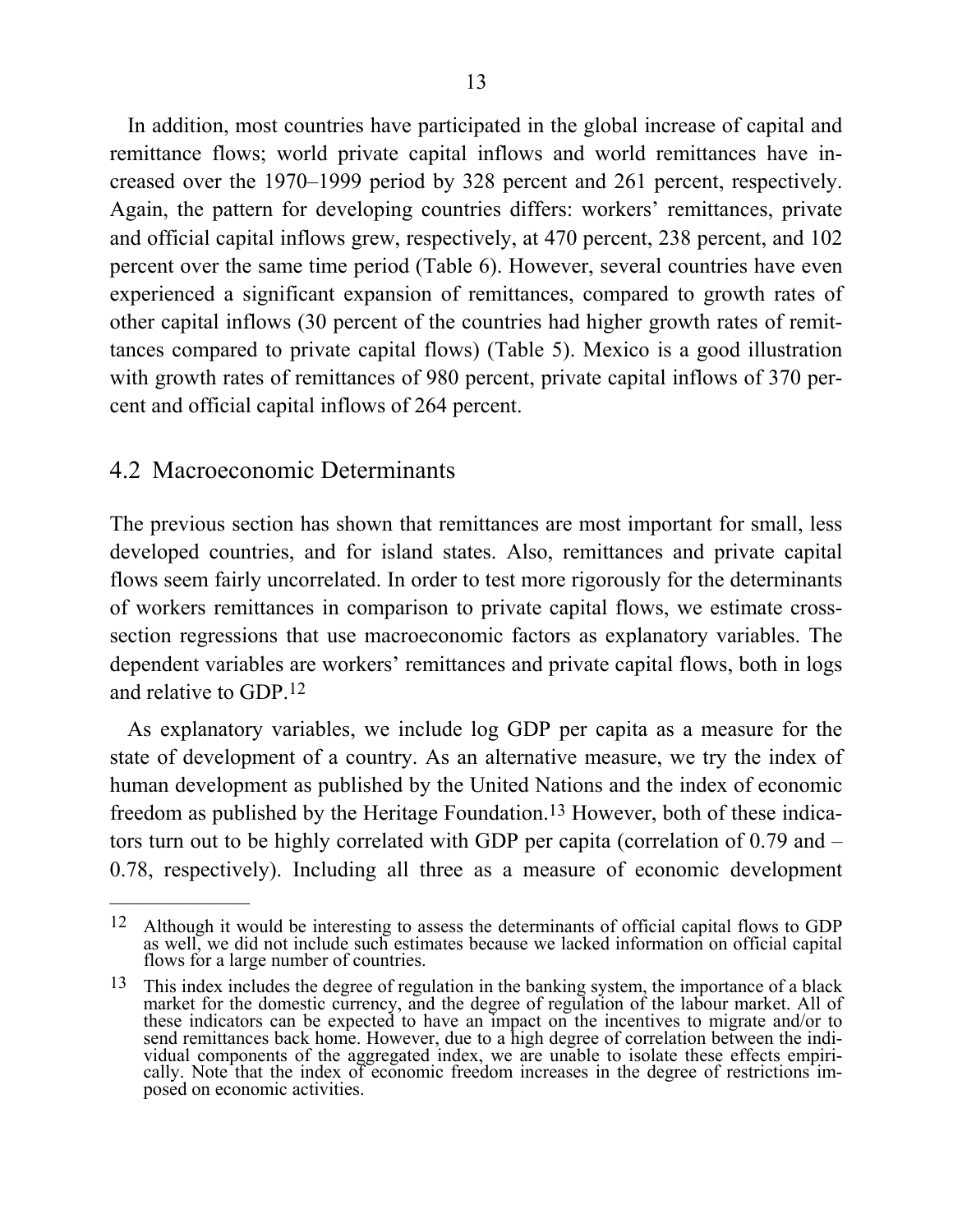would thus create problems of multicollinearity. Due to greater explanatory power of GDP per capita, we use this measure in our baseline regression. We expect a negative coefficient for remittances since, in more developed countries, incentives for migrate abroad are relatively small.

In addition to the degree of economic development, macroeconomic instability is likely to have an impact both on the decision to migrate and on the incentives to remit part of the income earned abroad. We capture the degree of macroeconomic instability through the average domestic inflation rate for the 1990s. The expected impact on remittances is not clear-cut: On the one hand, an instable macroeconomic environment creates incentives to migrate abroad. Therefore, high inflation might have a positive impact on remittances as well. On the other hand, the higher inflation and the greater the uncertainty about future price changes, the lower the expected rate of return on money remitted. The expected impact of inflation on remittances would thus be negative. Finally, we include a dummy for island states in our baseline regression since the stylised facts reported above suggest that remittances are important for these countries.

In the baseline equation (results not reported), both GDP per capita and the island-dummy enter with the expected negative and positive signs, respectively, and they are statistically significant. Inflation, in contrast, is insignificant. The explanatory power is relatively low: only about 12 percent of the cross-country variation in the data is explained. However, adding GDP growth, an index for the importance of female economic activity, and the index of economic freedom, raises the explanatory power substantially to an adjusted  $R^2$  of 0.28 (Table 9).

High domestic growth rates have a positive effect on remittances, suggesting that the decision to remit is motivated by high rates of return that can be obtained is the home-country. Interestingly, the higher female employment in the home country, the lower are remittances, and this effect is statistically significant. The most plausible explanation of this finding is that there is less need to remit money from abroad to women who have stayed behind if women have relatively good employment opportunities.14

 $\frac{1}{2}$ 

<sup>&</sup>lt;sup>14</sup> Our prior would have been that migration is typically a male activity and that we might find high shares of female employment in countries with high shares of outward-migration (and thus high remittances) Hence, the coefficient on the index of female activity would be possible. However, according to the "Gender and Migration" Report of the International Labour Organization, outward migration is not necessarily dominated by men. Rather, women repre-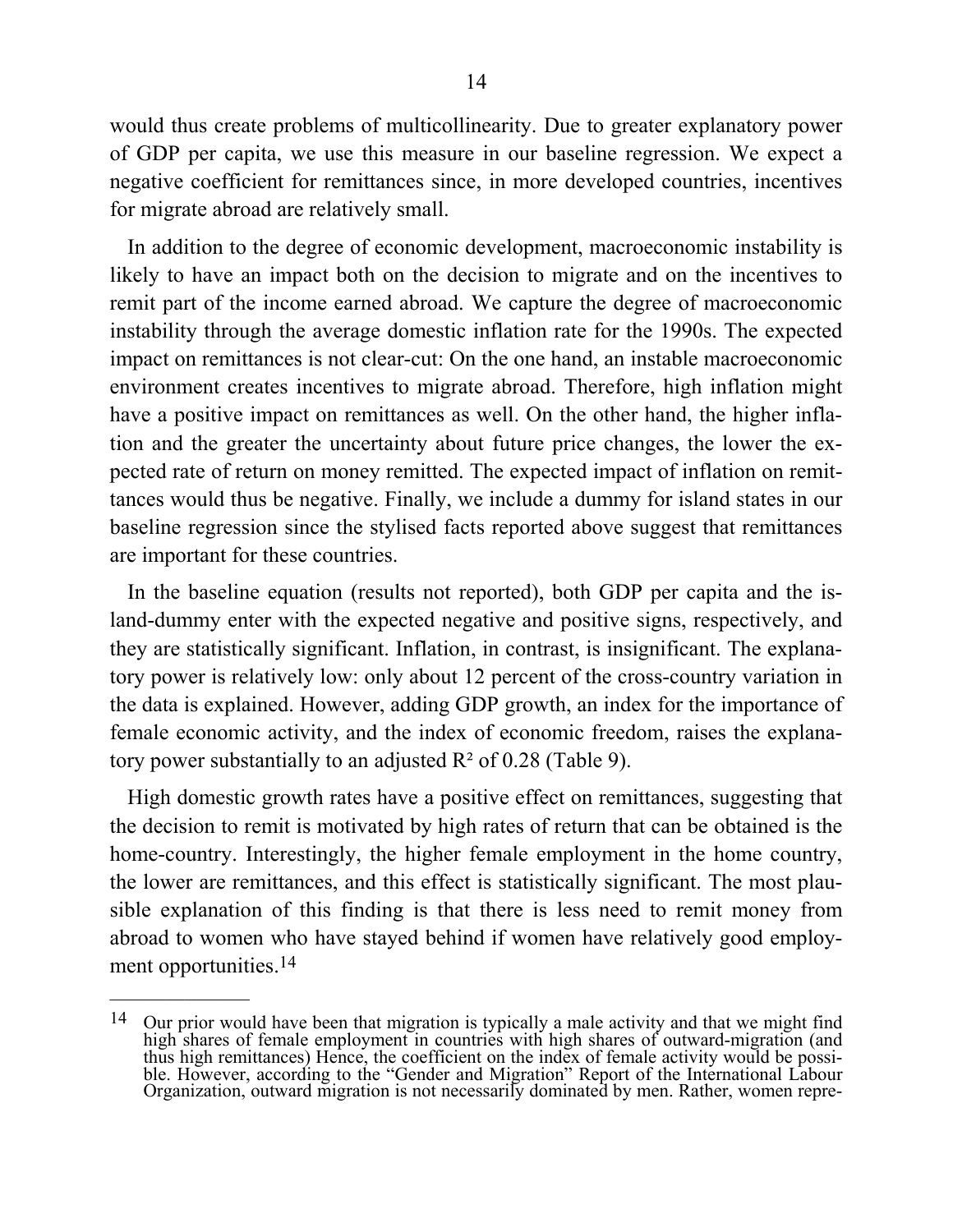Since we have specified these equations having in mind the potential determinants of remittances, it should not come to a big surprise that the explanatory variables have little power in explaining the cross-countries variation in private capital flows (Column 3).15 In fact, virtually all variables that we find to be significant in explaining remittances are either insignificant (female activity, island dummy) or have the opposite sign (GDP per capita) for private capital flows.

As the above stylised facts have suggested that remittances are more important for the sub-sample of developing countries, we have additionally split the sample by interacting all variables with a dummy which was set equal to one for developing countries. As column 2 of Table 9 shows, our results are indeed driven almost entirely by this sub-sample. The positive 'island-effect', for instance, is a feature of developing countries only, and so is the negative impact of the share of female employment. Likewise, the negative effect of inflation is confined to developing countries; for the whole sample, the effect is positive. Finally, the coefficient on GDP growth is significant and positive for the entire sample, while it becomes significantly negative when being interacted with the developing country dummy.

### 4.3 Volatility

Basic theory tells us that savings might be viewed as a stable function of income, while investments are interest-elastic and hence more volatile. Since remittances are part of current transfers, which are a function of income, one could expect remittances to be less volatile than private capital inflows. Furthermore, private capital inflows are driven by foreign investors who seek for favourable business environment, while remittances are money sent by emigrants who have kept ties with their home families. Theoretical models suggest that remittances flows depend on the economic commitment between the migrant and his family. Therefore, remittances might be more stable than other capital flows and, especially in a context of financial crisis, when capital flows dry out, remittances may even increase.

We presume that remittances are more stable than other capital flows. Graph 3 portrays trends in remittances, private, and official capital inflows in constant prices

sent half of the migrant population and in some countries, and they even account for 70 or 80% of the total.

<sup>15</sup> Also, the statistical properties of the equations estimated for private capital flows are worse than those for remittances. However, including a dummy for Japan could in most cases cure the violation of the assumption that the residuals are normally distributed.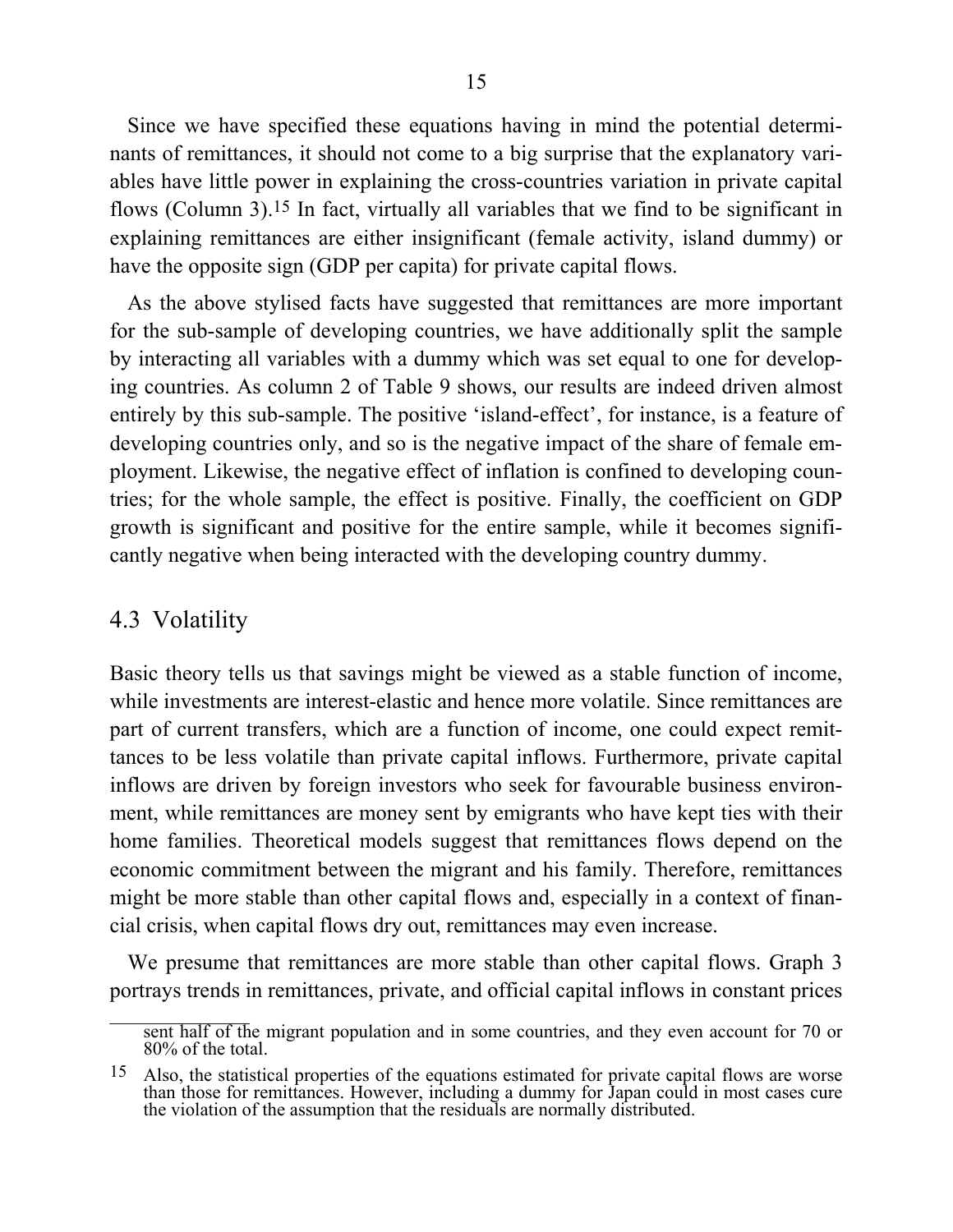over the 1970-1999 period, and Table 6 presents coefficients of variation of the three types of flows. The volatility of remittances is smaller than that of private capital flows and also smaller compared to official capital inflows. This is true for all regions, except Asia which generally experienced much higher levels of volatility. On average, world remittances and private capital flows had a coefficient of variation of 0.60 and 1.18, respectively. Regarding developing countries, remittances, private and official capital flows had coefficients of variation of 0.66, 2.52, and 0.89, respectively, over the same period (Table 6).

The difference in volatility is even more striking when looking at individual countries. 107 out of 135 countries have a volatility of workers' remittances lower than that of private capital inflows, 70 countries have a lower remittance volatility compared to that of official capital inflows, and 62 countries have a lower remittance volatility compared to both capital inflows (Table 7). Both the African and Middle-Eastern and North African continents had a lower remittances' volatility compared to private capital flows (88 percent of the countries). Generally, most of the 14 countries for which the volatility of remittances equals the volatility of official capital inflows (accounting for a 5 percentage point difference) are Latin American countries.

### 4.4 Correlation Analyses

While theoretical considerations might suggest that workers' remittances are negatively correlated to private capital flows, this does not show up in the data. Rather, remittances as a percent of GDP appear to be strongly correlated with a coefficient of 0.78 when looking at all the countries, less correlated when looking only at the developed countries (0.58), and even less for developing countries (0.44). Regarding official bilateral inflows, workers' remittances are insignificantly correlated (0.35) (Table 8). Analysing the correlation between workers' remittances and private and official capital inflows from a country-by-country angle, we found no clear pattern, neither for developed, nor for developing countries. The coefficients of correlation between remittances and private capital inflows and between remittances and official capital inflows both range from being highly positive (0.9) to highly negative numbers (-0.9). Countries for which a negative correlation was found include Slovenia, Indonesia, Slovak Republic, Cambodia, Chile, Comoros, Lesotho and Tanzania.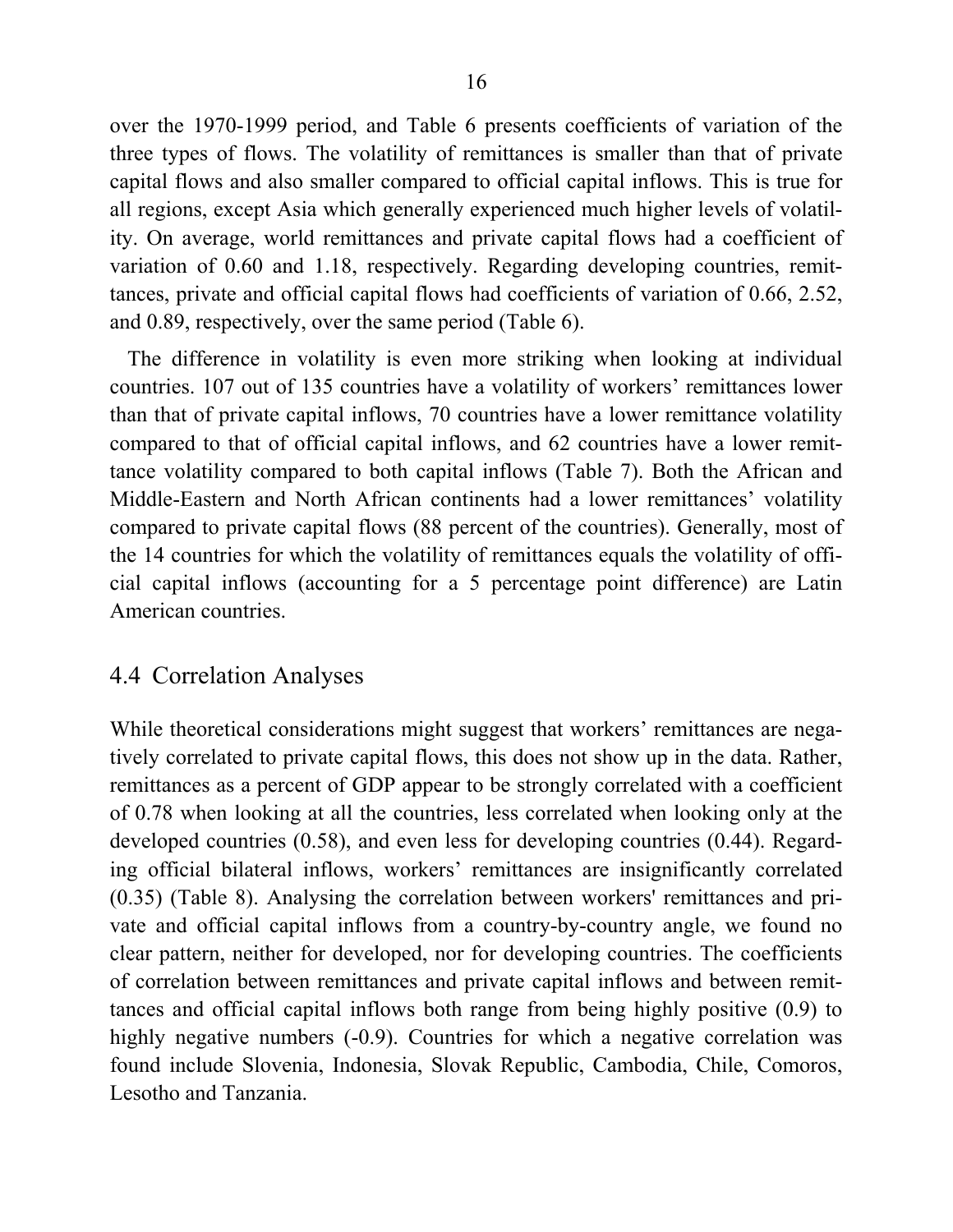Developing countries tend to be vulnerable to external shocks, such as terms of trade shocks, and they typically face liquidity constraints. These macroeconomic disturbances impede them from allowing the stabilizers to work fully and therefore they tend to adopt procyclical fiscal policy. When looking at the empirical regularities of official aid, Bulir and Hamann (2001) and Pallage and Robe (2001) find that aid flows tend to be procyclical, therefore not providing support to the government facing macroeconomic difficulties. These negative effects must then be taken into consideration when assessing the welfare implications of foreign aid.

According to the theory, migrants play the role of financial intermediaries by providing the family of origin with needed income through remittances. We could therefore expect that remittances will be sent to shelter the family of origin against adverse shocks. Using the first differences of remittances and GDP (in constant prices), aggregated remittances were found to be positively correlated to business cycles. This implies that remittances do not harbour family against loss of income, but rather are perceived as funds for possible additional investment as previously underlined in the macroeconomic determinants section. When looking at individual country data, it appears that remittances exhibit a characteristic of anticyclicality for some countries, such as Rwanda, St. Lucia, Yemen, Trinidad & Tobago, St. Vincent & the Grenadines, Antigua and Barbuda and the Dominican Rep.

## **5 Summary of Results and Outlook for Future Research**

The economics of worker remittances have so far largely been ignored in the globalisation debate in general and in international finance in particular. Worker remittances were typically viewed as being important for a few smaller developing countries only, as being used mainly for consumption purposes, and thus as having a relatively limited aggregated impact on investment and growth.

Yet, the evidence presented in this paper suggests that the low profile that worker remittances have in the academic and policy debate is unwarranted. Worker remittances might not only be more stable than private capital inflows, hence providing countries with relative reliable access to financial resources. Also, they might help to overcome information asymmetries in inefficient domestic financial markets and thereby improve the quality of investment in developing countries.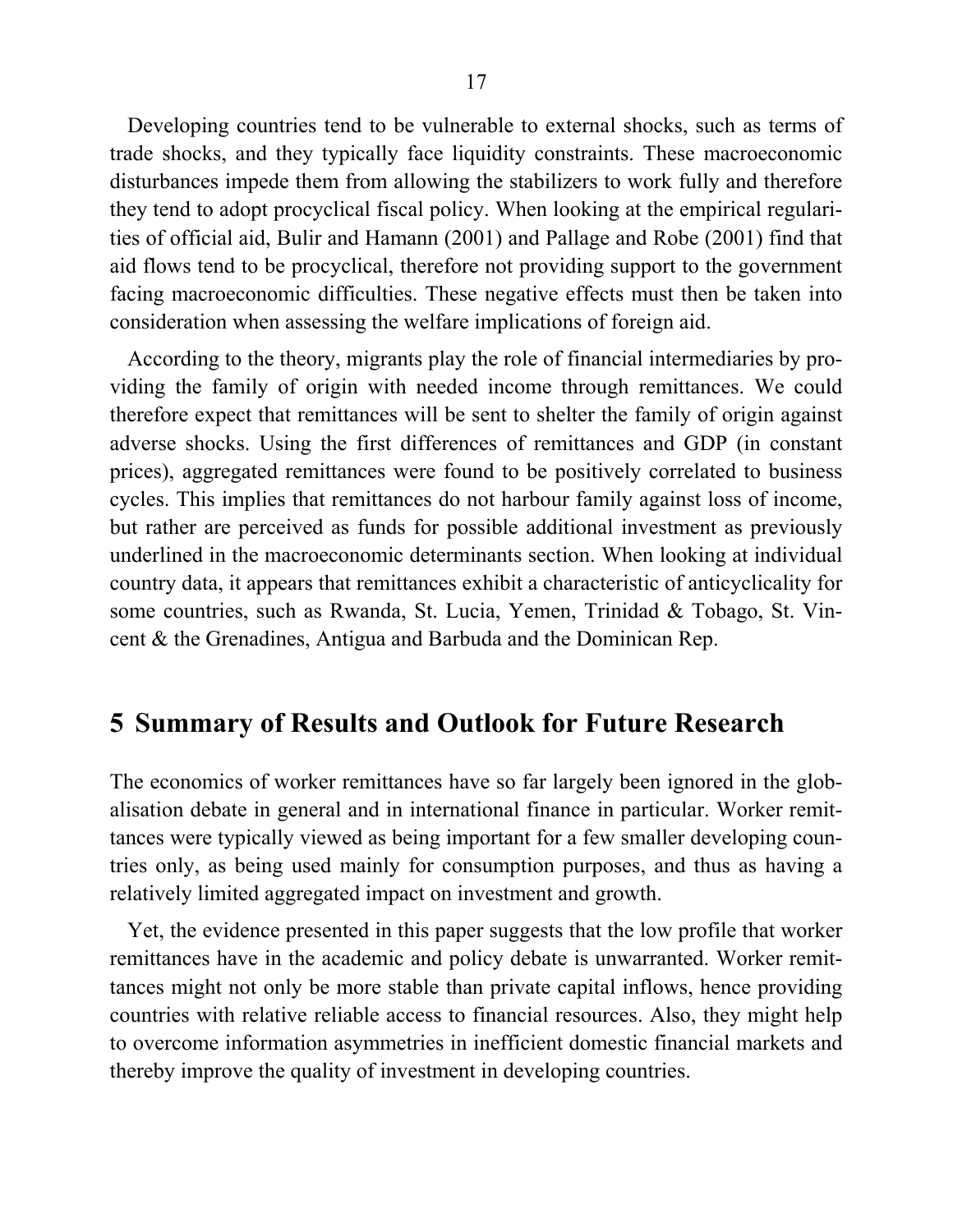The results of this study thus hold potentially interesting implications for policymakers not only in developed but also in developing countries. By granting access to their labour markets, industrialized countries cannot only contribute to a more efficient allocation of labour internationally. They can also contribute to more stable and more efficient flows of capital towards lesser-developed countries and potentially promote growth in these economies. More specifically, the results of this study can be summarized as follows:

First, remittances worldwide have increased during the last three decades, especially for developing countries. However, compared to private and official capital flows, remittances are generally small.

Second, we find that worker remittances relative to GDP are high especially for small and relatively disadvantaged developing countries such as island states or countries with a poor institutional framework. Demographic factors such as the share of female employment were also found to have a significant impact on remittances.

Third, we find the volatility of remittances to be lower than that of private and official capital flows. Hence, countries having a high share of remittances relative to capital flows might be experiencing more stable inflow of funds from abroad.

Fourth, we have analyzed not only whether remittances are more or less volatile than capital inflows but also how these flows are correlated. A negative correlation between remittances and private capital flows would support theories that suggest that workers living abroad try to shield their families back home from adverse economic shocks by sending remittances. Contrary to this, we find remittances to be strongly positively correlated to private capital flows and insignificantly correlated with official capital flows when looking at all countries. However, analyzing the countries individually shows that patterns of correlations differ substantially between groups of countries.

Finally, for the aggregated data, remittances are positively related to the business cycle. However, the correlation analysis also reveals widespread results for individual countries.

One interpretation of our findings is that remittances are found to be linked positively to economic growth. Thus remittances may not only tend to shield families back home as suggested by the literature, but may also be seen as additional funds that can enlarge the pool of capital.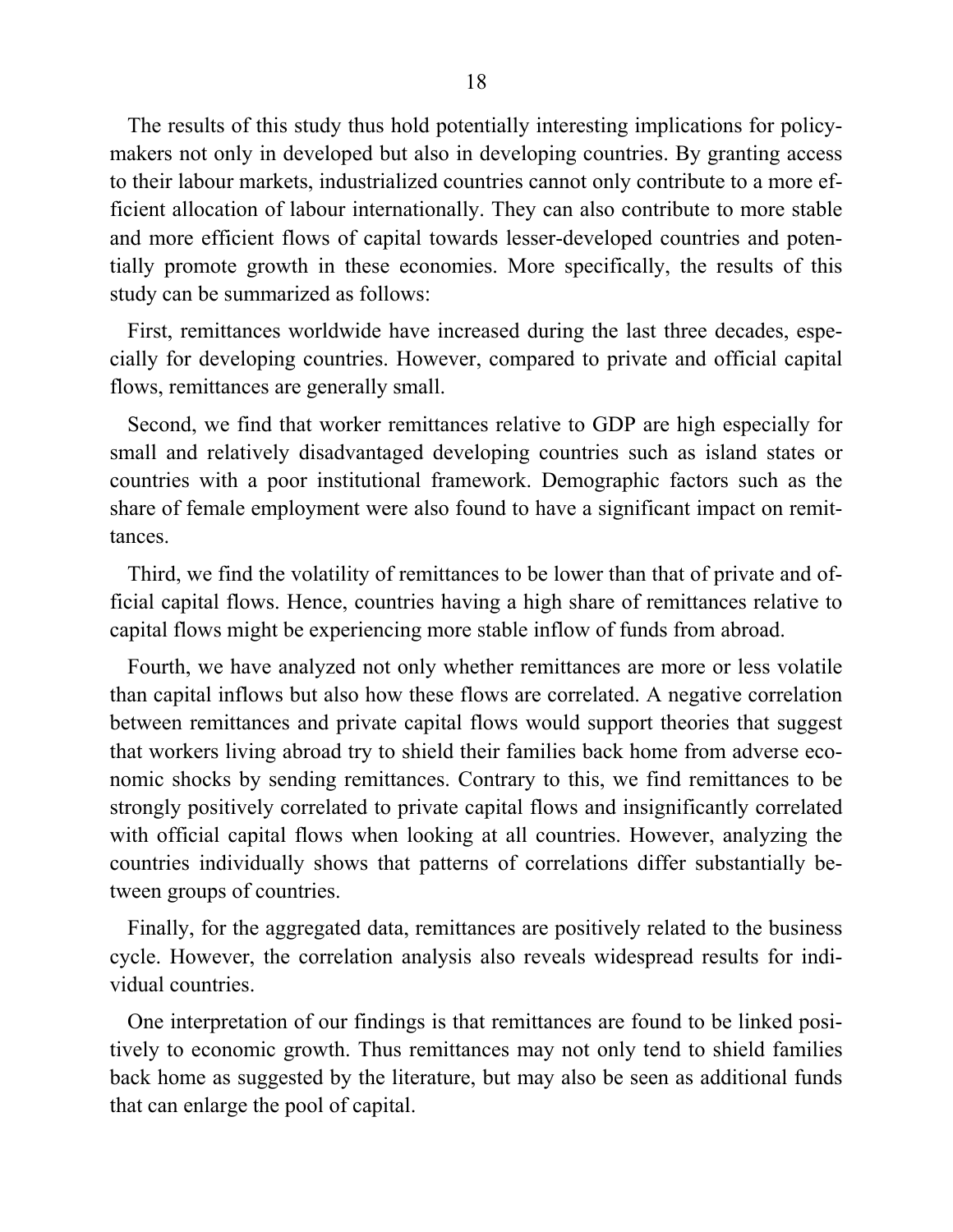There are several interesting routes along which the results of this study could be extended and modified. Most of the results we have presented are based on univariate statistical measures. Adding additional explanatory variables in a framework would be a natural extension. Moreover, it would be of interest to analyze the determinants of remittances in a panel framework to investigate determinants of remittances also over time. Finally, using bilateral data in remittances and migration flows would allow testing additional determinants such as the presence of a common cultural framework.

## **6 References**

- Adams, Jr (1991). The Effects of International Remittances on Poverty, Inequality, and Development in Rural Egypt. Washington, DC: International Food Policy Research Institute.
- Adelman, Irma, and J.E. Taylor (1990). Is Structural Adjustment with a Human Face Possible? The Case of Mexico. *Journal of Development Studies* 26: 387– 407.
- Adelman, Irma, and J.E. Taylor (1996). *Village Economies: The Design, Estimation and Application of Village-Wide Economic Models*. Cambridge University Press, Cambridge, 1996.
- Birks, J.S., and C.A. Sinclair (1979). Migration and Development: The Changing Perspective of the Poor Arab Countries. *Journal of International Affairs* 33 (2): 285–309.
- Boone, Peter (1995). Politics and the Effectiveness of Foreign Aid. *National Bureau of Economic Research*. Working Paper 5308.
- Brown, Richard P.C. (1997). Estimating Remittance Functions for Pacific Island Migrants. *World Development* 25 (4): 613–626.
- Bulir, Ales, and A. Javier Hamann (2001). How Volatile and Unpredictable Are Aid Flows, and What Are the Policy Implications? *International Monetary Fund Working Paper* WP/01/167.
- Connell, John, and D. Conway (2000). Migration and Remittances in Island Microstates: A Comparative Perspective on the South Pacific and the Caribbean. *International Journal of Urban and Regional Research* 24: 52–78.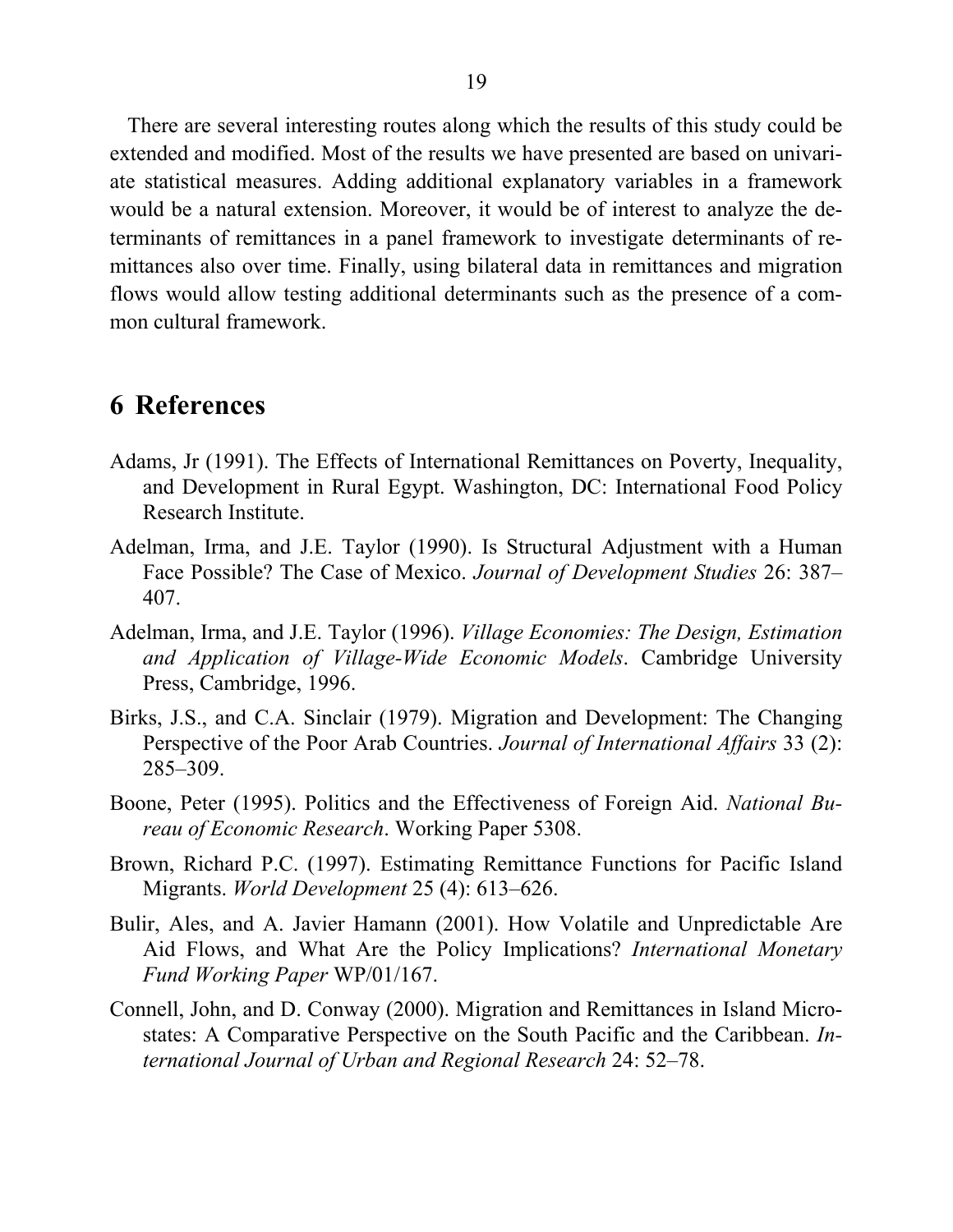- Cornelius, Wayne (1990). Labour Migration to the U.S.: Development, Outcomes, and Alternatives in Mexican Sending Communities. Report of the Commission for the Study of International Migration and Cooperative Economic Development, 1990, Washington, D.C.: Government Printing Office.
- Djajic, Slobodan (1986). International Migration, Remittances and Welfare in a Dependent Economy. *Journal of Development Economics* 21: 229–234.
- Durand, J. and D.S. Massey (1992). Mexican Migration to the United States: A Critical Review. *Latin America Research Review* 27: 3-42.
- Durand, J., E.A. Parrado, and D.S. Massey (1996a). Migradollars and Development: A Reconsideration of the Mexican Case. *International Migration Review* 30 (2): 423–44.
- Durand, J., W. Kandell, E. Parrado, and D.S. Massey (1996b). International Migration and Development in Mexican Communities. *Demography* 33 (2): 249–64.
- El-Sakka, M.I.T., and R. McNabb (1999). The Macroeconomic Determinants of Emigrant Remittances. *World Development* 27 (8): 1493–1502.
- Georges, Eugenia (1990). *The Making of a Transnational Community: Migration, Development, and Cultural Change in the Dominican Republic*. New York, NY: Oxford University Press.
- Glytsos, N.P. (1997). Remitting Behaviour of 'Temporary' and 'Permanent' Migrants: The Case of Greeks in Germany and Australia. *Labour* 11 (3): 409–435.
- Gordon, R.H., and A.L. Bovenberg (1996). Why Is Capital So Immobile Internationally? Possible Explanations and Implications for Capital Income Taxation. *American Economic Review* 86 (5): 1057–1075.
- Haderi, Sudo, H. Papapanagos, P. Sanfey, and M. Talka (1999). Inflation and Stabilization in Albania. *Post-Communist Economies* 11 (1): 127–141.
- Hoddinott, John (1994). A Model of Migration and Remittances Applied to Western Kenya. *Oxford Economic Papers* 46: 459–476.
- International Monetary Fund (IMF) (2002a). *Balance of Payments Statistics*. CD-Rom. Washington, D.C.
- International Monetary Fund (IMF) (2002b). *International Financial Statistics*. CD-Rom. Washington, D.C.
- Keely, C.B., and B.N. Tran (1989). Remittances From Labor Migration: Evaluations, Performance, and Implications*. International Migration Review* 24 (3): 500–525.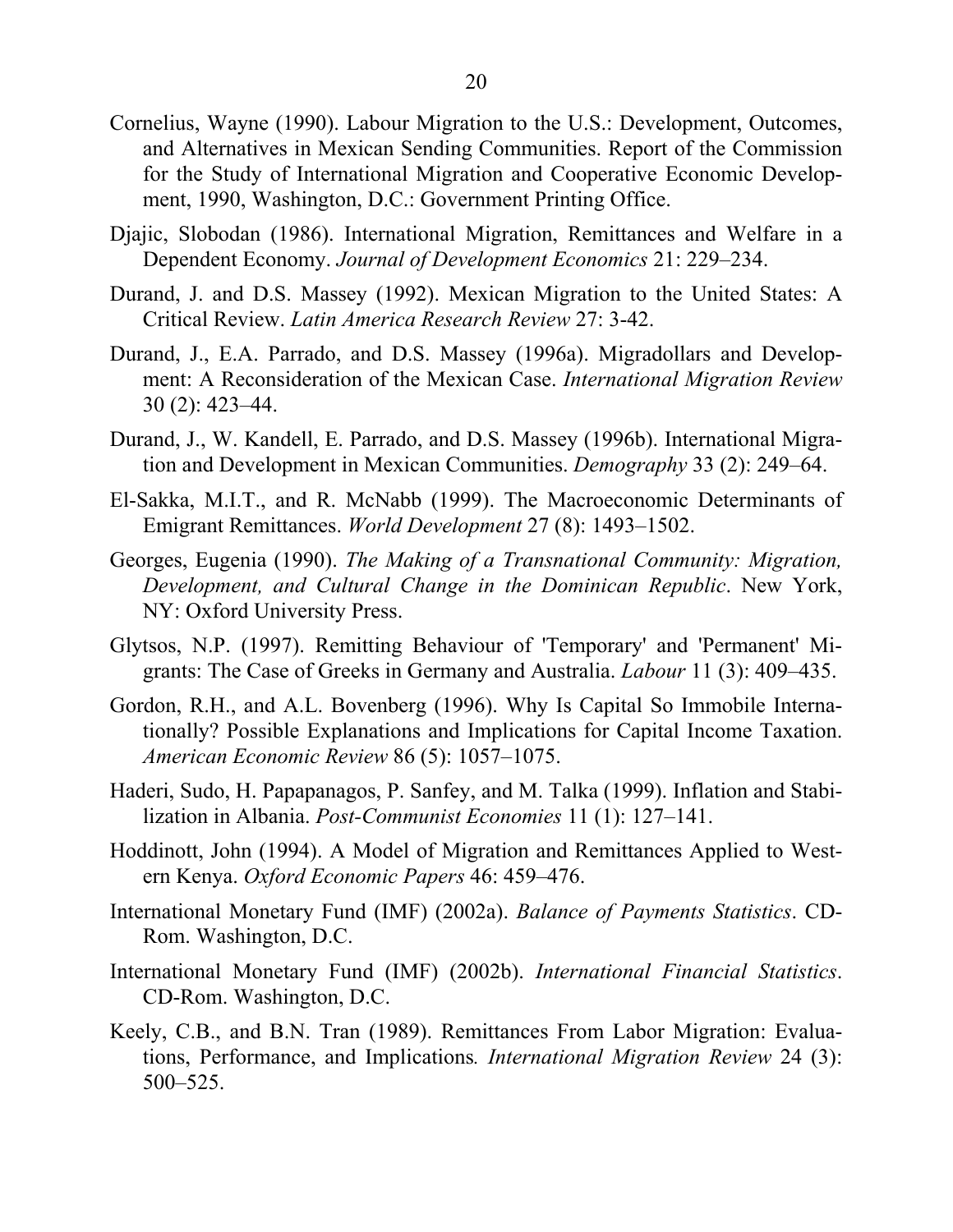- Korovilas, James P. (1999). The Albanien Economy in Transition: The Role of Remittances and Pyramid Investment Schemes. *Post-Communist Economies* 11 (3): 399–415.
- Lambert, S. (1994). Migration as a way to spread risk within a family: The Example of the Ivory Coast. *Revue d'Economie du Developpement* 2: 3–38.
- Lucas, Robert E.B., and O. Stark (1985). Motivations to Remit: Evidence from Botswana. *Journal of Political Economy* 93: 901–18.
- Lucas, Robert E.B. (1987). Emigration to South Africa's Mines. *American Economic Review* 77: 313–30.
- Martin, Philip (1990). Labor Migration and Economic Development. Report of the Commission for the Study of International Migration and Cooperative Economic Development, 1990, Washington, D.C.: Government Printing Office.
- Massey, Douglas, and E. Parrado (1994). Migradollars: The Remittances and Savings of Mexican Migrants to the United States. *Population Research and Policy Review* 13: 3–30.
- Massey, D., and E. Parrado (1998). Migradollars: The Remittances and Savings of Mexican Migrants to the United States. *Population Research and Policy Review* 13: 3–30.
- McCormick, B., and J. Wahba (2000). Overseas Employment and Remittances to a Dual Economy. *The Economic Journal* 110 (April): 509–534.
- Merkle, L., and K.F. Zimmerman (1992). Savings, Remittances, and Return Migration. *Economics Letter* 38: 77–81.
- Nayyar Deepak (1989). International Labour Migration from India: A Macro-Economic Analysis. In To the Gulf and Back Migration: Studies on the Economic Impact of Asian Labour migration, edited by Rashid Amjad (pp. 95– 142). Geneva: International Labour Office.
- Oberai, A.S., and H.K. Singh (1980). Migration, Remittances and Rural Development: Finding of a Case Study in the Indian Punjab. *International Labor Review* 199 (2): 229–241.
- Pallage, Stephane, and Michel A. Robe (2001). Foreign Aid and the Business Cycle. *Review of International Economics* 9 (4): 641–672.
- Poirine, Bernard (1997). A Theory of Remittances as an Implicit Family Loan Arrangement. *World Development* 25 (4): 589–611.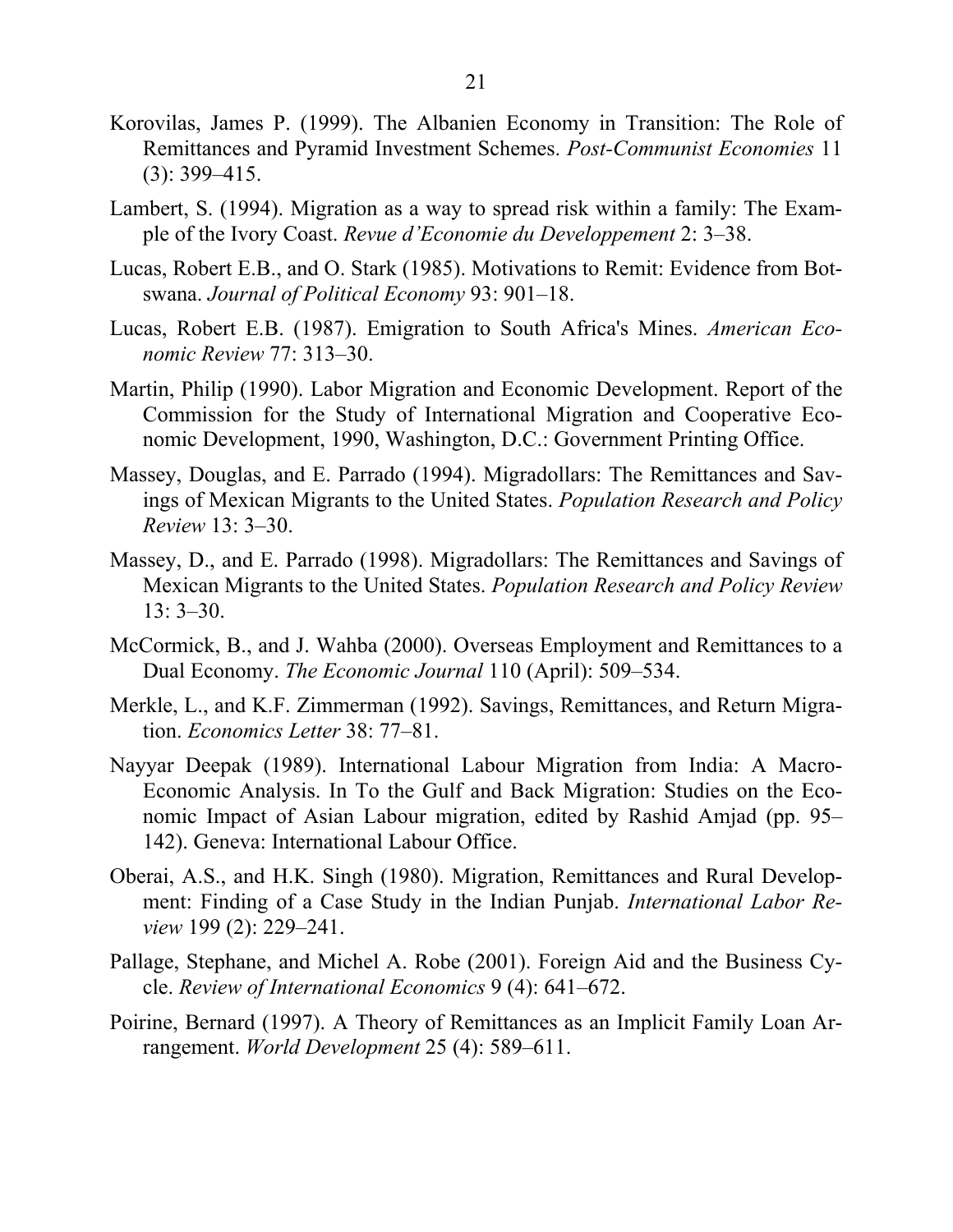- Quibria, M.G. (1996). International Migration, Remittances and Income Distribution in the source country: A Synthesis. *Bulletin of Economic Research* 49 (1): 29–46.
- Razin, A., E. Sadka, and C-W. Yuen (1998). A pecking order of capital flows and international tax principles. *Journal of International Economics* 44: 45–68.
- Reichert, Joshua (1981). The Migrant Syndrome: Seasonal U.S. Wage Labour and Rural Development in Central Mexico. *Human Organization* 40: 56–66.
- Rivera-Batiz, Francisco L. (1982). International Migration, Non-traded Goods and Economic Welfare in the Source Country. *Journal of Development Economics* 11: 81–90.
- Russell, Sharon S. (1986). Remittances from International Migration: A Review in Perspective. *World Development* 14 (6): 677–96.
- Rozelle, Scott, J. Taylor, and A. de Brauw (1999). Migration, Remittances, and Productivity in China. *American Economic Review* 89 (2): 287-91.
- Stark, O., and D. Bloom (1985). The new economics of labor migration. *American Economic Review* 75:173–8.
- Stark, O. (1991). *The migration of Labour*. Oxford, UK: Basil Blackwell Ltd.
- Straubhaar, T. (1986). The Determinants of Remittances: the Case of Turkey. *Weltwirtschaftliches Archiv* 122 (4): 728–40.
- Swamy, G. (1981). International Migrant Worker's Remittances: Issues and Prospects. World Bank Staff Working Paper 481, August 1981.
- Taylor, J.E., J. Arango, G. Hugo, A. Kouaouci, D. Massey, and A. Pellegrino (1996a). International Migration and National Development. *Population Index* 62 (2): 181–212.
- Taylor, J.E., J. Arango, G. Hugo, A. Kouaouci, D. Massey, and A. Pellegrino (1996b). International Migration and Community Development. *Population Index* 62 (3): 397–418.
- Taylor, E.J. (1999). The New Economics of Labour Migration and the Role of Remittances in the Migration Process. *International Migration* 37 (1): 63–88.
- Todaro, Michael (1969). A Model if Migration and Urban Unemployment in Less-Developed Countries. *The American Economic Review* 59:138–4
- World Bank (2002). *World Development Indicators*. CD-Rom. Washington D.C.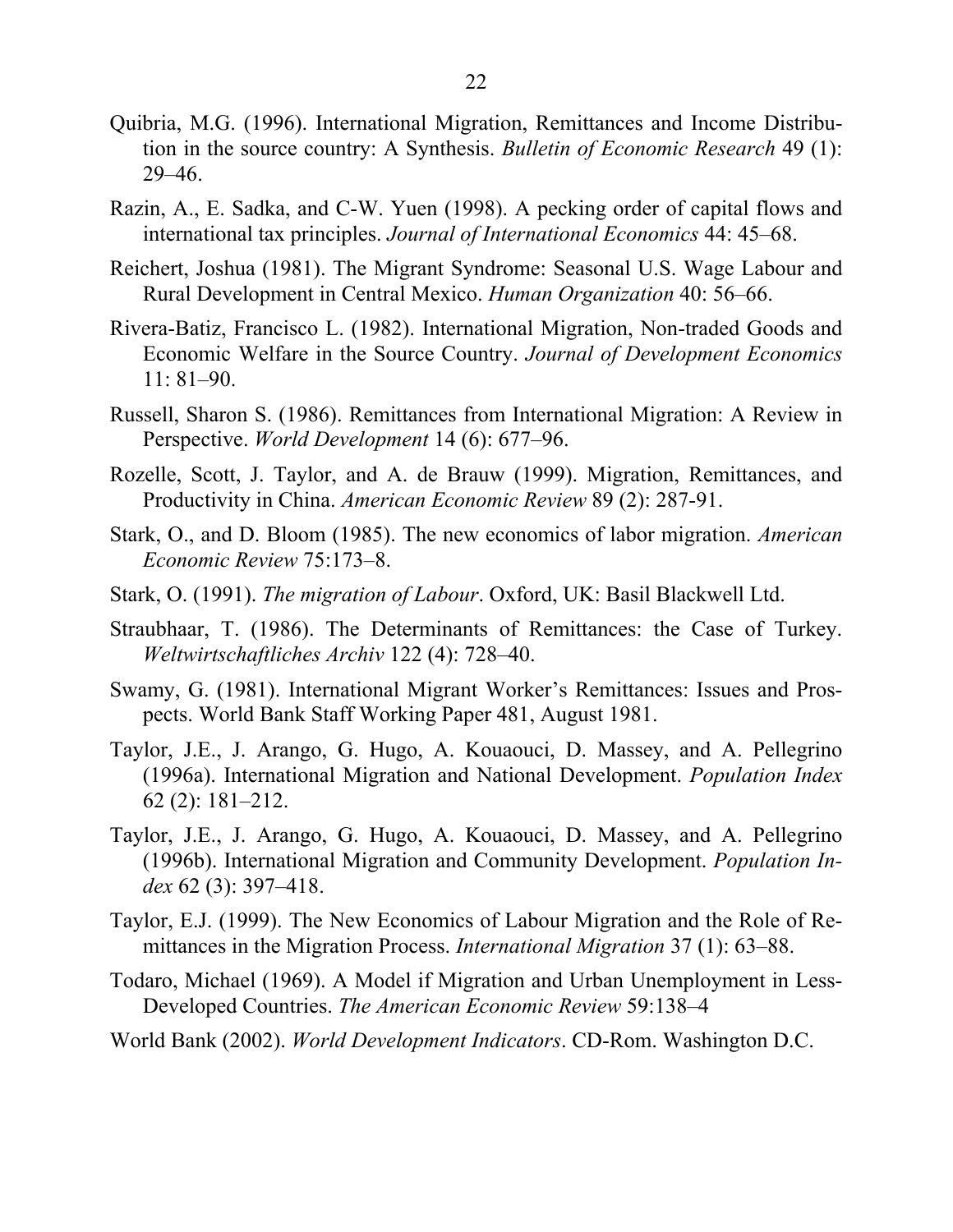*Table 1 — List of Countries* 

| Developed      | Developing Countries     |                        |                 |                         |                          |  |  |
|----------------|--------------------------|------------------------|-----------------|-------------------------|--------------------------|--|--|
|                | Africa                   | Asia                   | Europe          | Middle-East & N. Africa | Western Hemisphere       |  |  |
| Australia      | Angola                   | Bangladesh             | Albania         | Egypt, Arab. Rep.       | Anguilla                 |  |  |
| Austria        | Benin                    | Cambodia               | Armenia         | Israel                  | Antigua and Barbuda      |  |  |
| Belgium        | Botswana                 | China, People's Rep of | Azerbaijan      | Jordan                  | Argentina                |  |  |
| Denmark        | Burkina Faso             | Fiji                   | <b>Belarus</b>  | Morocco                 | Aruba                    |  |  |
| Finland        | Cameroon                 | Hong Kong, China, P.R. | Bulgaria        | Oman                    | <b>Barbados</b>          |  |  |
| France         | Cape Verde               | India                  | Croatia         | Syrian Arab Republic    | <b>Belize</b>            |  |  |
| Germany        | Central African Rep.     | Indonesia              | Cyprus          | Tunisia                 | Bolivia                  |  |  |
| Greece         | Chad                     | Kiribati               | Czech Republic  | Yemem, Republic of      | <b>Brazil</b>            |  |  |
| Iceland        | Comoros                  | Korea                  | Estonia         |                         | Chile                    |  |  |
| Ireland        | Congo, Republic of       | Lao People's Dem. Rep  | Georgia         |                         | Colombia                 |  |  |
| Italy          | Core d'Ivoire            | Malaysia               | Hungary         |                         | Costa Rica               |  |  |
| Japan          | Dijibouti                | Maldives               | Kazakhstan      |                         | Dominica                 |  |  |
| Luxembourg     | <b>Equatorial Guinea</b> | Mongolia               | Kyrgyz Republic |                         | Dominican Republic       |  |  |
| Netherlands    | Ethiopia                 | Myanmar                | Latvia          |                         | Ecuador                  |  |  |
| New Zealand    | Ghana                    | Nepal                  | Lithuania       |                         | El Salvador              |  |  |
| Norway         | Guinea                   | Pakistan               | Macedonia, FYR  |                         | Guyana                   |  |  |
| Portugal       | Guinea-Bissau            | Philippines            | Malta           |                         | Haiti                    |  |  |
| Spain          | Kenya                    | Samoa                  | Moldova         |                         | Honduras                 |  |  |
| Sweden         | Lesotho                  | Solomon Islands        | Poland          |                         | Jamaica                  |  |  |
| Switzerland    | Madagascar               | Sri Lanka              | Romania         |                         | Mexico                   |  |  |
| United Kingdom | Mali                     | Thailand               | Russia          |                         | Montserrat               |  |  |
| <b>USA</b>     | Mauritania               | Vanuatu                | Slovak Republic |                         | Netherlands Antilles     |  |  |
|                | Mozambique               |                        | Slovenia        |                         | Nicaragua                |  |  |
|                | Namibia                  |                        | Turkey          |                         | Panama                   |  |  |
|                | Niger                    |                        | Turkmenistan    |                         | Paraguay                 |  |  |
|                | Nigeria                  |                        | Ukraine         |                         | Peru                     |  |  |
|                | Rwanda                   |                        |                 |                         | St. Kitts and Nevis      |  |  |
|                | Senegal                  |                        |                 |                         | St. Lucia                |  |  |
|                | Seychelles               |                        |                 |                         | St. Vincent & the Grena- |  |  |
|                | South Africa             |                        |                 |                         | dines                    |  |  |
|                | Sudan                    |                        |                 |                         | Suriname                 |  |  |
|                | Swaziland                |                        |                 |                         | Trinidad & Tobago        |  |  |
|                | Tanzania                 |                        |                 |                         | Uruguay                  |  |  |
|                | Togo, Zimbabwe           |                        |                 |                         | Venezuela                |  |  |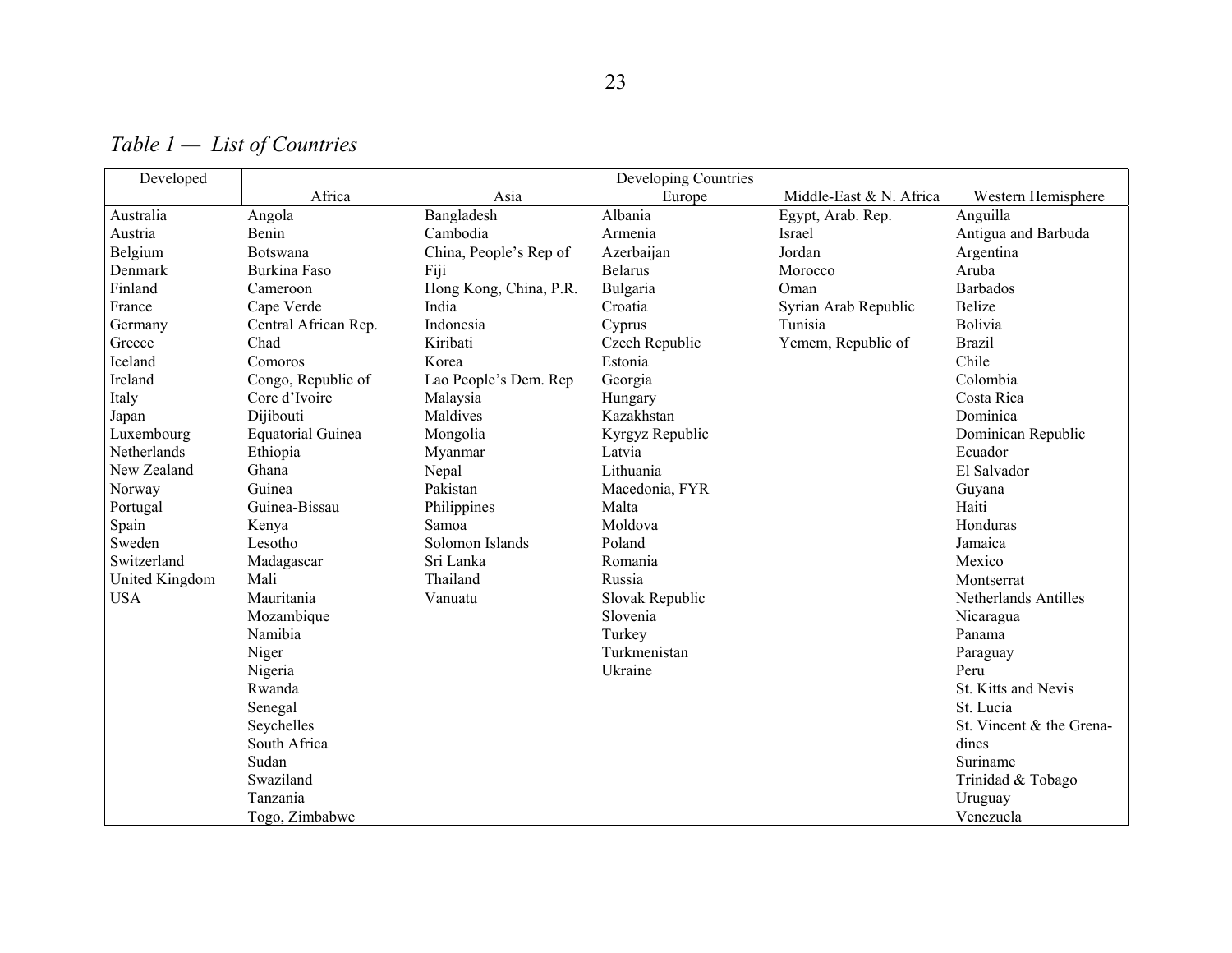|                      | 1970-1979                            | 1980-1989 | 1990-1999 | 1970-1979                                       | 1980-1989 | 1990-1999 | 1970-1979                               | 1980-1989 | 1990-1999 |
|----------------------|--------------------------------------|-----------|-----------|-------------------------------------------------|-----------|-----------|-----------------------------------------|-----------|-----------|
|                      | in US\$ billion<br>(constant prices) |           |           | as a share of total remittances<br>(in percent) |           |           | Per capita in US\$<br>(constant prices) |           |           |
| <b>Total</b>         | 22                                   | 49        | 81        | 100                                             | 100       | 100       | 6                                       | 11        | 15        |
| Developed countries  | 14                                   | 22        | 34        | 64                                              | 44        | 43        | 20                                      | 28        | 42        |
| Developing countries | 8                                    | 28        | 46        | 36                                              | 56        | 57        |                                         |           | 10        |
| Africa               |                                      |           |           |                                                 | 4         |           |                                         |           |           |
| Asia                 |                                      | 12        | 18        | 12                                              | 23        | 22        |                                         |           | h         |
| Europe               |                                      |           | 6         | 9                                               | 6         |           | 6                                       | 8         | 13        |
| Middle East          |                                      |           | 10        | $\mathbf Q$                                     | 15        | 12        | 16                                      | 43        | 44        |
| Western Hemisphere   |                                      |           | 11        |                                                 | 8         | 13        |                                         | 11        | 24        |

*Table 2 — Total Workers' Remittances by Region (annual average)* 

Source: IMF (2002a) and World Bank (2002).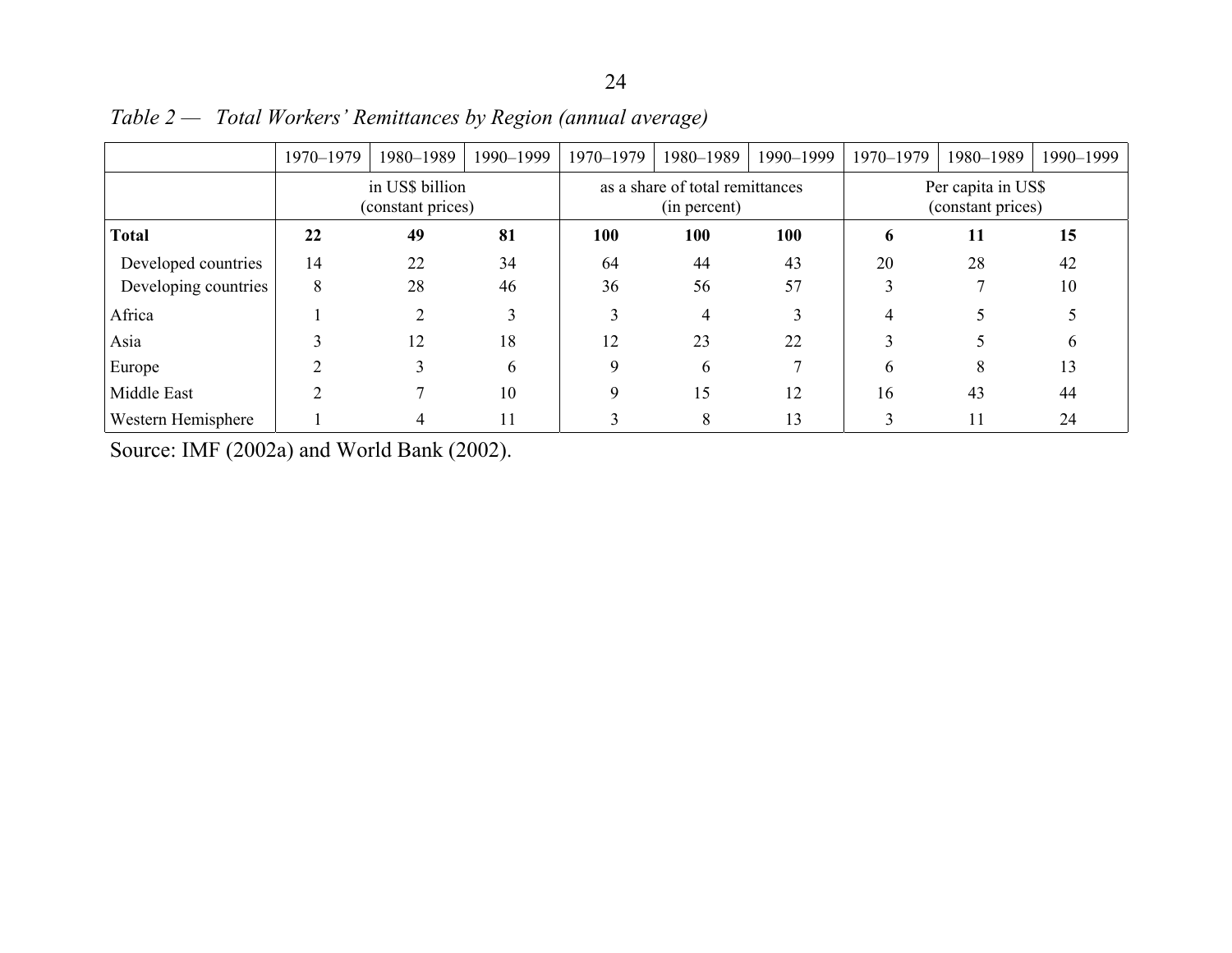#### *Table 3 — Total Workers' Remittances in Absolute and Economic Terms (Average 1990's, ordered by percentage of GDP)*

Central African Rep., Chile, Congo Rep. of, Guyana, Haiti, Kenya, Suriname and Uruguay are excluded from the list as no data was available for this period. For remittances as a percentage of gross domestic investment, the figures for 1999 were extrapolated using the growth rate of gross national investment from 1998 to 1999.

|                              | Total            | per capita   | as a percent of |                |                |          | as a percent of $\vert$ as a percent of $\vert$ as a percent of $\vert$ as a percent of $\vert$ | as a percent of |
|------------------------------|------------------|--------------|-----------------|----------------|----------------|----------|-------------------------------------------------------------------------------------------------|-----------------|
|                              | (US\$ million,   | (US\$, 1995) | <b>GDP</b>      | exports of     | imports of     |          | gross domestic gross domestic                                                                   | LT debt ser-    |
|                              | $(1995)$ prices) | prices)      |                 | goods and ser- | goods and ser- | savings  | investment                                                                                      | vice            |
|                              |                  |              |                 | vices          | vices          |          |                                                                                                 |                 |
| Lesotho                      | 391              | 204.78       | 44.55           | 200.96         | 40.26          | (137.98) | 67.44                                                                                           | 1 1 7 4         |
| Samoa                        | 41               | 250.49       | 26.75           | 68.24          | 33.55          | (329.19) | 71.23                                                                                           | 888             |
| Albania                      | 365              | 104.95       | 19.05           | 139.42         | 48.26          | (206.16) | 105.34                                                                                          | 3712            |
| Jordan                       | 1 1 5 0          | 206.16       | 18.44           | 36.93          | 25.22          | 381.33   | 63.67                                                                                           | 179             |
| Cape Verde                   | 79               | 205.04       | 18.27           | 99.13          | 33.73          | 544.77   | 47.62                                                                                           | 812             |
| Kiribati                     | $\overline{7}$   | 80.48        | 15.37           | 34.72          | 12.92          | (44.29)  | 27.76                                                                                           |                 |
| El Salvador                  | 932              | 165.52       | 10.77           | 48.84          | 30.32          | 302.33   | 63.87                                                                                           | 336             |
| Yemem, Republic of           | 1 1 7 0          | 80.96        | 10.03           | 42.96          | 41.76          | 419.63   | 120.58                                                                                          |                 |
| Jamaica                      | 487              | 196.54       | 8.92            | 17.05          | 15.29          | 46.49    | 34.73                                                                                           | 92              |
| Swaziland                    | 91               | 102.60       | 7.86            | 9.85           | 7.93           | 35.78    | 31.75                                                                                           | 326             |
| Georgia                      | 316              | 58.57        | 7.30            | 32.51          | 19.70          | 789.97   | 59.70                                                                                           | 444             |
| Dominican Republic           | 840              | 108.77       | 7.28            | 17.05          | 14.85          | 46.95    | 30.71                                                                                           | 270             |
| Egypt, Arab Rep.             | 4 1 7 7          | 71.38        | 6.59            | 32.26          | 23.63          | 50.95    | 34.47                                                                                           | 199             |
| Philippines                  | 4 0 4 7          | 58.50        | 6.37            | 16.29          | 13.98          | 39.45    | 28.11                                                                                           | 94              |
| Morocco                      | 2039             | 77.82        | 6.37            | 23.89          | 20.09          | 40.50    | 28.97                                                                                           | 72              |
| St. Kitts and Nevis          | 16               | 388.25       | 6.29            | 11.97          | 8.75           | 24.54    | 13.64                                                                                           | 361             |
| Sri Lanka                    | 739              | 41.12        | 6.05            | 17.86          | 14.18          | 36.84    | 24.37                                                                                           | 213             |
| Comoros                      | 14               | 23.56        | 5.83            | 31.60          | 14.01          | (177.54) | 28.95                                                                                           | 649             |
| St. Vincent & the Grenadines | 14               | 124.66       | 5.13            | 9.79           | 7.36           | 48.29    | 17.13                                                                                           |                 |
| Dominica                     | 10               | 140.51       | 4.70            | 9.37           | 7.27           | 29.46    | 15.61                                                                                           | 171             |
| Benin                        | 97               | 18.06        | 4.56            | 17.41          | 12.76          | 80.25    | 28.46                                                                                           | 264             |
| Vanuatu                      | 10               | 58.39        | 4.52            | 8.95           | 8.72           | 48.13    | 14.37                                                                                           | 713             |
| Bangladesh                   | 1212             | 10.23        | 4.36            | 30.23          | 19.66          | 23.07    | 16.34                                                                                           | 215             |
| Mali                         | 107              | 10.97        | 4.31            | 21.66          | 11.71          | 54.39    | 18.59                                                                                           | 179             |
| Portugal                     | 4 1 4 9          | 418.49       | 4.30            | 14.20          | 11.00          | 24.78    | 16.88                                                                                           |                 |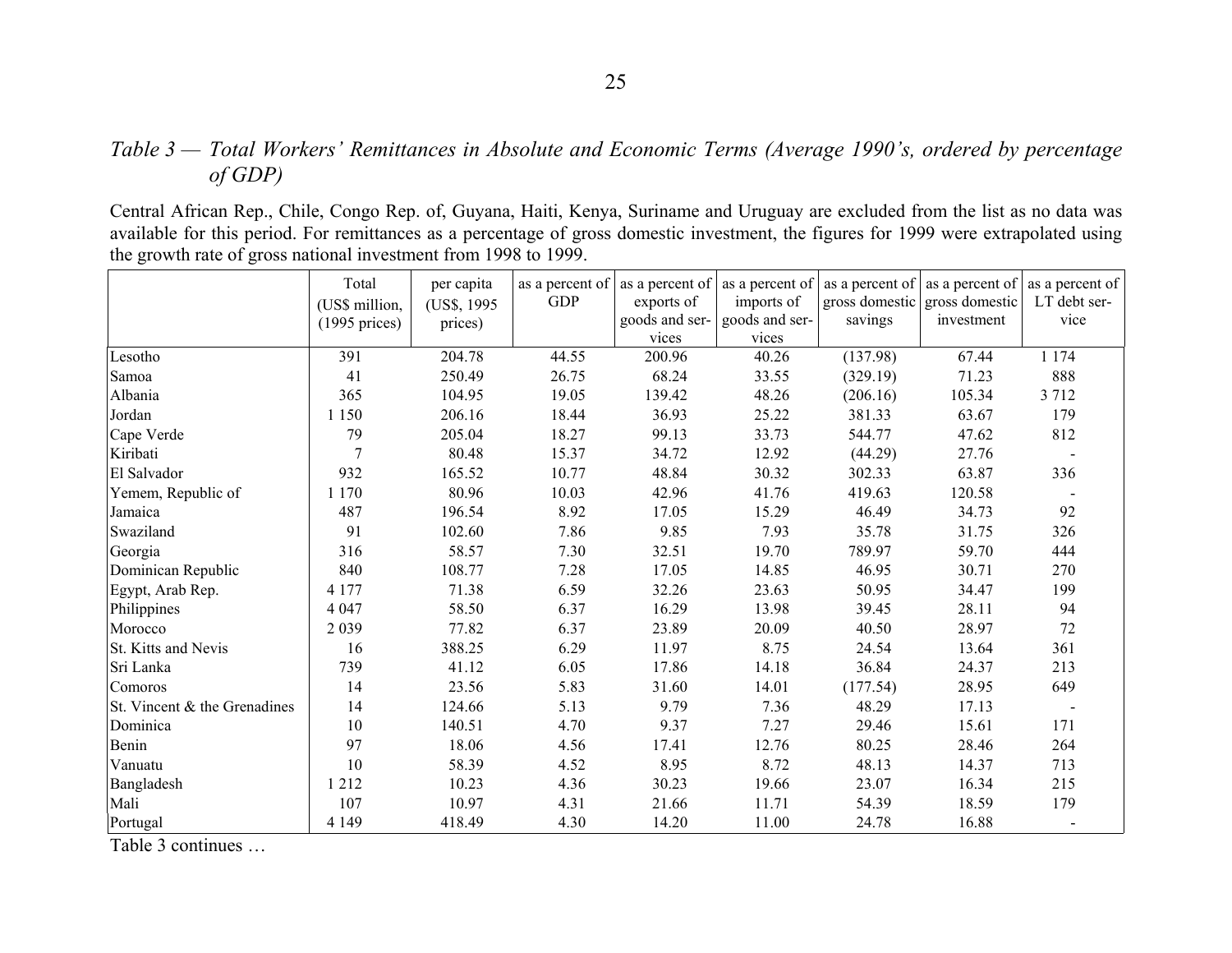|                     | Total            | per capita   | as a percent of | as a percent of | as a percent of |          | as a percent of $\vert$ as a percent of | as a percent of |
|---------------------|------------------|--------------|-----------------|-----------------|-----------------|----------|-----------------------------------------|-----------------|
|                     | (US\$ million,   | (US\$, 1995) | <b>GDP</b>      | exports of      | imports of      |          | gross domestic gross domestic           | LT debt ser-    |
|                     | $(1995)$ prices) | prices)      |                 | goods and ser-  | goods and ser-  | savings  | investment                              | vice            |
|                     |                  |              |                 | vices           | vices           |          |                                         |                 |
| Antigua and Barbuda | 22               | 322.04       | 4.17            | 5.11            | 4.91            | 14.86    | 12.87                                   | $\blacksquare$  |
| Armenia             | 90               | 24.11        | 4.15            | 17.86           | 9.76            | 5 301.15 | 16.21                                   | 389             |
| Nicaragua           | 107              | 24.32        | 4.04            | 20.05           | 9.69            | (126.93) | 24.68                                   | 58              |
| Burkina Faso        | 101              | 9.94         | 3.82            | 31.68           | 14.18           | 49.20    | 17.41                                   | 257             |
| Tunisia             | 634              | 71.62        | 3.72            | 8.87            | 8.01            | 15.61    | 13.24                                   | 47              |
| Honduras            | 141              | 25.43        | 3.61            | 8.96            | 7.55            | 15.83    | 11.99                                   | 36              |
| <b>Belize</b>       | 19               | 87.69        | 3.35            | 6.29            | 5.51            | 17.47    | 13.06                                   | 69              |
| St. Lucia           | 19               | 129.44       | 3.30            | 5.21            | 4.70            | 20.95    | 14.92                                   | 180             |
| Dijibouti           | 15               | 26.28        | 3.12            | 7.00            | 4.50            | (29.34)  | 25.26                                   |                 |
| Croatia             | 488              | 106.08       | 3.10            | 6.63            | 5.63            | 24.56    | 14.96                                   | 100             |
| Pakistan            | 1 602            | 12.66        | 2.96            | 17.47           | 12.33           | 23.57    | 15.19                                   | 72              |
| <b>Barbados</b>     | 54               | 204.83       | 2.72            | 5.00            | 5.13            | 15.50    | 18.81                                   | 63              |
| Nepal               | 104              | 5.14         | 2.68            | 12.19           | 7.91            | 20.22    | 11.61                                   | 126             |
| Moldova             | 82               | 19.60        | 2.67            | 5.55            | 4.75            | 10.77    | 7.81                                    | 99              |
| Senegal             | 127              | 15.25        | 2.52            | 9.21            | 7.27            | 26.21    | 15.61                                   | 76              |
| Greece              | 2781             | 267.13       | 2.51            | 18.62           | 12.18           | 20.20    | 12.45                                   |                 |
| Sudan               | 266              | 9.64         | 2.38            | 48.48           | 21.20           | n.a.     | n.a.                                    | 4 4 3 2         |
| Mozambique          | 61               | 3.89         | 2.21            | 15.44           | 5.48            | (47.39)  | 11.40                                   | 66              |
| Ecuador             | 308              | 27.13        | 2.09            | 7.09            | 7.45            | 9.14     | 9.75                                    | 23              |
| Nigeria             | 776              | 7.93         | 2.09            | 6.15            | 7.37            | 10.96    | 13.45                                   | 58              |
| Paraguay            | 161              | 33.83        | 2.08            | 4.51            | 4.26            | 16.58    | 9.36                                    | 70              |
| Turkey              | 3589             | 59.64        | 2.06            | 9.96            | 9.19            | 10.28    | 8.55                                    | 37              |
| Macedonia, FYR      | 66               | 32.55        | 1.99            | 5.86            | 4.56            | 27.08    | 14.48                                   | 66              |
| India               | 6 2 9 3          | 6.90         | 1.80            | 18.19           | 14.57           | 8.97     | 7.71                                    | 67              |
| Belgium-Luxembourg  | 4 3 3 6          | 412.56       | 1.71            | 2.52            | 2.67            | 7.02     | 9.17                                    |                 |
| Fiji                | 27               | 35.18        | 1.54            | 2.73            | 2.62            | 11.64    | 11.61                                   | 49              |
| Togo                | 22               | 5.44         | 1.50            | 4.13            | 3.04            | 20.00    | 9.07                                    | 81              |
| Seychelles          | $\overline{7}$   | 98.72        | 1.45            | 2.37            | 2.05            | 6.63     | 4.62                                    | 41              |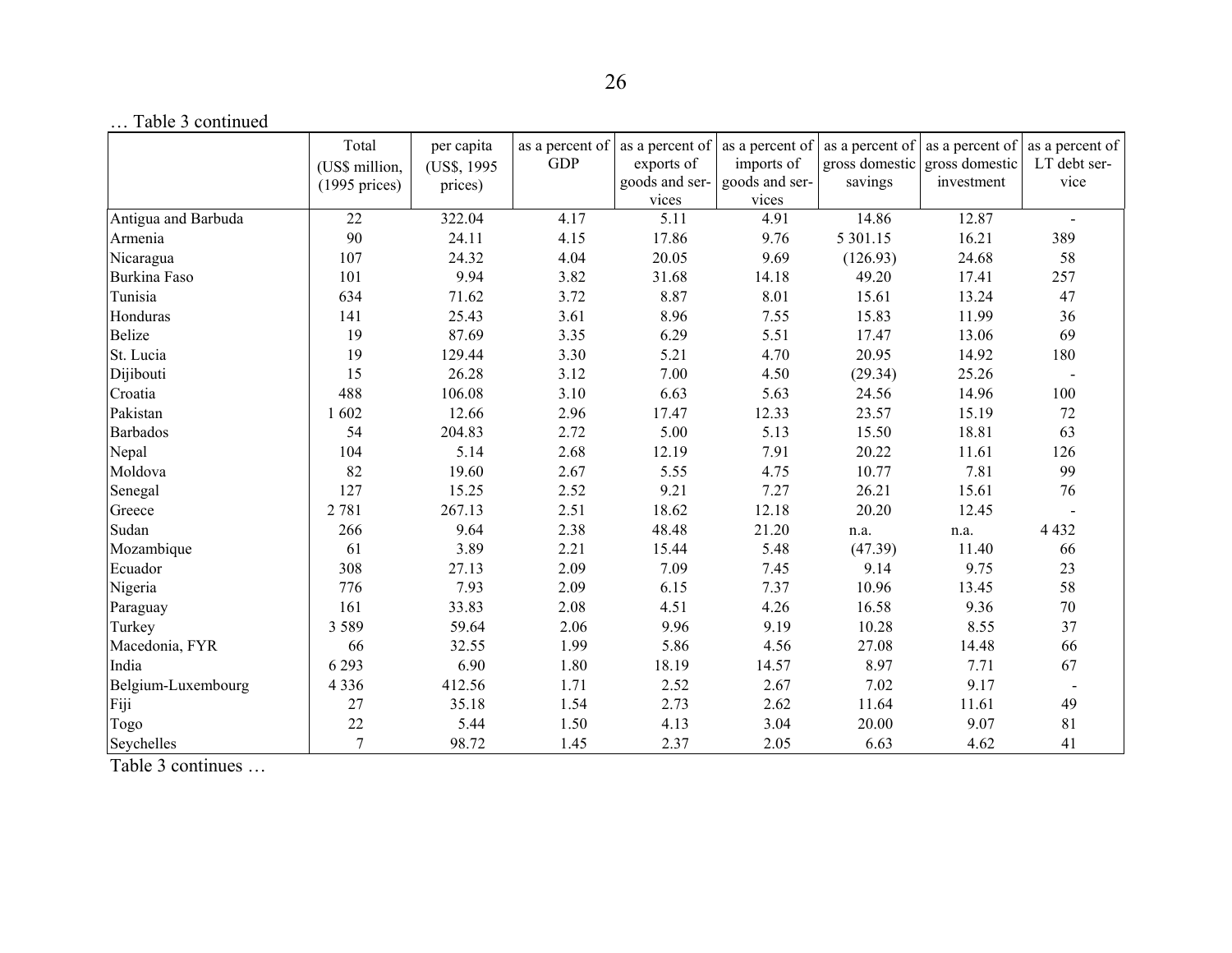|                      | Total            | per capita   | as a percent of | as a percent of | as a percent of | as a percent of | as a percent of | as a percent of |
|----------------------|------------------|--------------|-----------------|-----------------|-----------------|-----------------|-----------------|-----------------|
|                      | (US\$ million,   | (US\$, 1995) | <b>GDP</b>      | exports of      | imports of      | gross domestic  | gross domestic  | LT debt ser-    |
|                      | $(1995)$ prices) | prices)      |                 | goods and ser-  | goods and ser-  | savings         | investment      | vice            |
|                      |                  |              |                 | vices           | vices           |                 |                 |                 |
| Botswana             | 60               | 41.73        | 1.37            | 2.48            | 2.80            | 3.82            | 4.97            | 60              |
| Mexico               | 4 60 6           | 51.03        | 1.25            | 5.20            | 4.80            | 5.90            | 5.40            | $22\,$          |
| Slovenia             | 193              | 97.13        | 1.21            | 2.04            | 2.06            | 5.19            | 5.41            |                 |
| Panama               | 95               | 36.32        | 1.19            | 1.32            | 1.29            | 4.78            | 4.33            | 32              |
| Cyprus               | 82               | 112.61       | 1.04            | 2.18            | 2.01            | 5.33            | 4.10            |                 |
| Mauritania           | 12               | 5.11         | 1.03            | 2.38            | 1.98            | 14.03           | 5.42            | 13              |
| Thailand             | 1 2 9 4          | 21.95        | 0.99            | 2.29            | 2.20            | 2.81            | 2.68            | 18              |
| Peru                 | 445              | 19.02        | 0.99            | 7.46            | 5.85            | 5.18            | 4.06            | 34              |
| Cote d'Ivoire        | 102              | 7.56         | 0.99            | 2.54            | 2.91            | 5.66            | 8.18            | 9               |
| Colombia             | 675              | 17.66        | 0.89            | 5.76            | 5.15            | 4.52            | 3.85            | 15              |
| Maldives             | $\overline{2}$   | 8.94         | 0.88            | 0.73            | 0.74            | 5.95            | n.a.            | 20              |
| Malta                | 26               | 71.28        | 0.83            | 0.93            | 0.84            | 4.45            | 2.94            |                 |
| Latvia               | 44               | 16.67        | 0.79            | 1.66            | 1.60            | 2.42            | 2.43            | 37              |
| Iceland              | 55               | 208.38       | 0.77            | 2.26            | 2.26            | 4.22            | 4.57            |                 |
| Syrian Arab Republic | 362              | 25.74        | 0.71            | 6.75            | 7.21            | 14.19           | 8.90            | 158             |
| Russia               | 211              | 25.74        | 0.71            | 6.75            | 7.21            | 14.19           | 8.90            |                 |
| Poland               | 772              | 20.06        | 0.71            | 2.74            | 2.51            | 3.55            | 3.23            | 25              |
| Solomon Islands      | $\overline{2}$   | 4.91         | 0.68            | 1.12            | 0.94            | 33.33           | 3.28            | 18              |
| Costa Rica           | 68               | 20.56        | 0.66            | 1.64            | 1.58            | 3.60            | 3.11            | 13              |
| Mongolia             | 6                | 2.61         | 0.61            | 1.37            | 1.11            | 3.24            | 2.84            | 26              |
| Spain                | 2 6 6 2          | 67.97        | 0.50            | 2.14            | 2.06            | 2.21            | 2.28            |                 |
| Niger                | 10               | 1.15         | 0.49            | 2.74            | 1.87            | 17.90           | 5.60            | 18              |
| Cambodia             | 11               | 1.17         | 0.49            | 1.89            | 1.28            | 7.32            | 2.80            | 268             |
| Ireland              | 310              | 85.80        | 0.47            | 0.60            | 0.70            | 1.50            | 2.61            |                 |
| Namibia              | 14               | 9.30         | 0.47            | 0.88            | 0.72            | 3.14            | 2.23            |                 |
| Austria              | 918              | 114.93       | 0.47            | 1.14            | 1.14            | 1.93            | 1.95            |                 |
| Bolivia              | 29               | 3.91         | 0.46            | 2.67            | 1.91            | 4.52            | 2.68            | 8               |
| Switzerland          | 1 1 7 4          | 168.35       | 0.45            | 1.05            | 1.16            | 1.75            | 2.05            |                 |
| France               | 5977             | 103.10       | 0.44            | 1.79            | 1.94            | 2.09            | 2.39            |                 |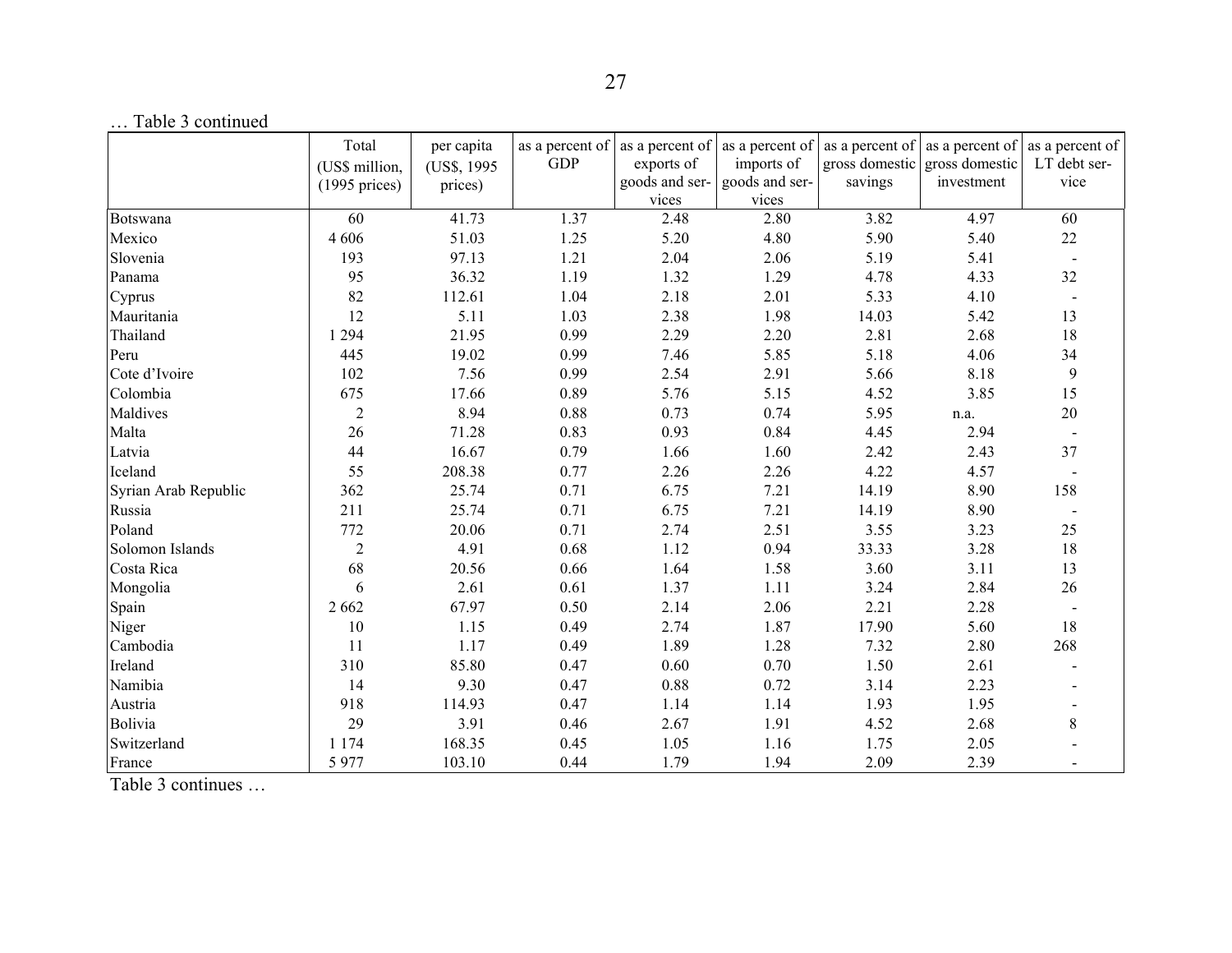|                        | Total<br>(US\$ million,<br>$(1995)$ prices) | per capita<br>(US\$, 1995)<br>prices) | as a percent of<br><b>GDP</b> | as a percent of<br>exports of<br>goods and ser- | imports of<br>goods and ser- | savings | as a percent of $\vert$ as a percent of $\vert$ as a percent of<br>gross domestic gross domestic<br>investment | as a percent of<br>LT debt ser-<br>vice |
|------------------------|---------------------------------------------|---------------------------------------|-------------------------------|-------------------------------------------------|------------------------------|---------|----------------------------------------------------------------------------------------------------------------|-----------------------------------------|
|                        |                                             |                                       |                               | vices                                           | vices                        |         |                                                                                                                |                                         |
| Equatorial Guinea      | $\overline{\mathbf{1}}$                     | 2.75                                  | 0.42                          | 0.59                                            | 0.36                         | 1.22    | 0.53                                                                                                           | 33                                      |
| Bulgaria               | 44                                          | 5.19                                  | 0.41                          | 0.82                                            | 0.79                         | 2.54    | 2.33                                                                                                           | 5                                       |
| Azerbaijan             | 19                                          | 2.56                                  | 0.40                          | 2.04                                            | 1.02                         | 4.72    | 1.70                                                                                                           | 57                                      |
| Trinidad & Tobago      | 21                                          | 16.71                                 | 0.40                          | 0.86                                            | 1.04                         | 1.37    | 2.07                                                                                                           |                                         |
| Denmark                | 594                                         | 113.72                                | 0.38                          | 1.04                                            | 1.20                         | 1.60    | 1.96                                                                                                           |                                         |
| Rwanda                 | 6                                           | 1.01                                  | 0.35                          | 5.64                                            | 1.63                         | (16.94) | 2.36                                                                                                           | 33                                      |
| Indonesia              | 544                                         | 2.82                                  | 0.35                          | 1.19                                            | 1.27                         | 1.15    | 1.25                                                                                                           | $\overline{4}$                          |
| Madagascar             | 11                                          | 0.80                                  | 0.32                          | 1.66                                            | 1.19                         | 7.90    | 2.66                                                                                                           | 13                                      |
| New Zealand            | 184                                         | 50.92                                 | 0.30                          | 1.04                                            | 1.07                         | 1.42    | 1.51                                                                                                           |                                         |
| Oman                   | 40                                          | 19.29                                 | 0.28                          | 0.64                                            | 0.79                         | 1.27    | 2.15                                                                                                           | 7                                       |
| Ethiopia               | 19                                          | 0.34                                  | 0.28                          | 2.63                                            | 1.39                         | 6.27    | 2.03                                                                                                           | 15                                      |
| Ghana                  | 17                                          | 1.00                                  | 0.27                          | 1.12                                            | 0.75                         | 2.28    | 1.33                                                                                                           | 6                                       |
| <b>Brazil</b>          | 1585                                        | 206.16                                | 18.44                         | 36.93                                           | 25.22                        | 381.33  | 63.67                                                                                                          | 11                                      |
| Guinea-Bissau          | $\overline{2}$                              | 1.62                                  | 0.26                          | 5.62                                            | 2.06                         | 53.53   | 2.94                                                                                                           | 22                                      |
| Italy                  | 2 8 4 6                                     | 49.70                                 | 0.24                          | 1.02                                            | 1.15                         | 1.10    | 1.32                                                                                                           |                                         |
| Malaysia               | 177                                         | 8.67                                  | 0.24                          | 0.26                                            | 0.27                         | 0.59    | 0.65                                                                                                           | 4                                       |
| Czech Republic         | 117                                         | 11.48                                 | 0.24                          | 0.49                                            | 0.48                         | 0.97    | 0.89                                                                                                           | 6                                       |
| Korea                  | 925                                         | 20.61                                 | 0.23                          | 0.72                                            | 0.73                         | 0.67    | 0.69                                                                                                           |                                         |
| Aruba                  | $\overline{2}$                              | 29.56                                 | 0.23                          | 0.12                                            | 0.12                         | n.a.    | n.a.                                                                                                           |                                         |
| Germany                | 4 5 2 1                                     | 55.65                                 | 0.22                          | 0.81                                            | 0.84                         | 0.91    | 0.97                                                                                                           |                                         |
| Slovak Republic        | 35                                          | 6.67                                  | 0.21                          | 0.38                                            | 0.34                         | 0.82    | 0.64                                                                                                           | 5                                       |
| Israel                 | 138                                         | 25.27                                 | 0.17                          | 0.54                                            | 0.44                         | 1.57    | 0.73                                                                                                           |                                         |
| Cameroon               | 18                                          | 1.39                                  | 0.17                          | 0.77                                            | 0.85                         | 0.89    | 1.03                                                                                                           | 5                                       |
| Netherlands            | 561                                         | 36.41                                 | 0.16                          | 0.27                                            | 0.29                         | 0.59    | 0.80                                                                                                           |                                         |
| Belarus                | 39                                          | 3.83                                  | 0.16                          | 0.75                                            | 0.47                         | 0.62    | 0.55                                                                                                           | 34                                      |
| Tanzania               | 8                                           | 0.29                                  | 0.14                          | 0.89                                            | 0.44                         | 7.25    | 0.74                                                                                                           | $\overline{4}$                          |
| Finland                | 146                                         | 28.64                                 | 0.13                          | 0.38                                            | 0.45                         | 0.53    | 0.71                                                                                                           |                                         |
| China, People's Rep of | 828                                         | 0.68                                  | 0.13                          | 0.63                                            | 0.72                         | 0.32    | 0.34                                                                                                           |                                         |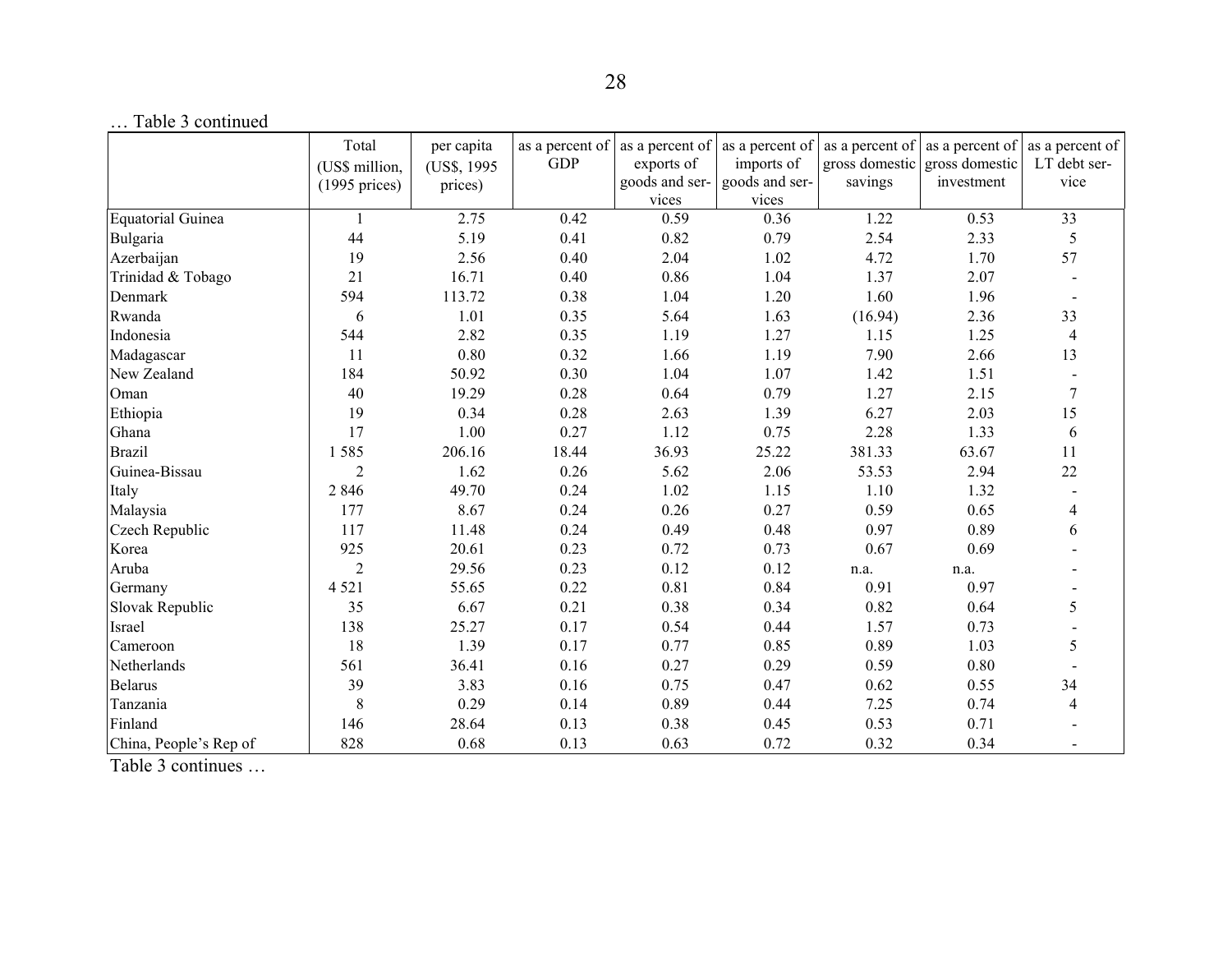| $\ldots$ racic $\upsilon$ communication. | Total            |              | as a percent of |                | as a percent of $\vert$ as a percent of |         | as a percent of $\vert$ as a percent of | as a percent of |
|------------------------------------------|------------------|--------------|-----------------|----------------|-----------------------------------------|---------|-----------------------------------------|-----------------|
|                                          |                  | per capita   | <b>GDP</b>      | exports of     | imports of                              |         | gross domestic gross domestic           | LT debt ser-    |
|                                          | (US\$ million,   | (US\$, 1995) |                 | goods and ser- | goods and ser-                          | savings | investment                              | vice            |
|                                          | $(1995)$ prices) | prices)      |                 | vices          | vices                                   |         |                                         |                 |
| Hungary                                  | 49               | 4.81         | 0.13            | 0.29           | 0.28                                    | 0.56    | 0.50                                    |                 |
| Australia                                | 428              | 23.78        | 0.12            | 0.65           | 0.62                                    | 0.59    | 0.60                                    |                 |
| Norway                                   | 164              | 37.80        | 0.12            | 0.31           | 0.36                                    | 0.40    | 0.51                                    |                 |
| <b>United Kingdom</b>                    | 1 297            | 22.21        | 0.12            | 0.44           | 0.42                                    | 0.74    | 0.73                                    |                 |
| Sweden                                   | 250              | 28.49        | 0.11            | 0.29           | 0.33                                    | 0.52    | 0.71                                    |                 |
| Romania                                  | 31               | 1.37         | 0.10            | 0.43           | 0.34                                    | 0.55    | 0.43                                    | $\overline{2}$  |
| Lao People's Dem. Rep                    |                  | 0.31         | 0.10            | 0.42           | 0.27                                    | 0.76    | 0.33                                    |                 |
| South Africa                             | 139              | 3.57         | 0.10            | 0.42           | 0.47                                    | 0.56    | 0.66                                    | $\overline{c}$  |
| Turkmenistan                             | 4                | 0.87         | 0.09            | 0.28           | 0.23                                    | 0.43    | 0.16                                    | $\overline{c}$  |
| Guinea                                   | $\mathfrak{Z}$   | 0.41         | 0.09            | 0.40           | 0.31                                    | 0.60    | 0.45                                    | $\overline{c}$  |
| Kyrgyz Republic                          | $\overline{2}$   | 0.37         | 0.08            | 0.27           | 0.20                                    | 1.37    | 0.39                                    | 3               |
| Angola                                   | 5                | 0.44         | 0.07            | 0.13           | 0.14                                    | 0.30    | 0.39                                    |                 |
| Myanmar                                  | 79               | 1.82         | 0.07            | 7.70           | 4.96                                    | n.a.    | n.a.                                    | 73              |
| Chad                                     |                  | 0.16         | 0.07            | 0.39           | 0.21                                    | (3.47)  | 0.53                                    |                 |
| Estonia                                  | $\overline{2}$   | 1.32         | 0.05            | 0.08           | 0.07                                    | 0.20    | 0.15                                    | 5               |
| Lithuania                                | $\overline{2}$   | 0.59         | 0.03            | 0.06           | 0.05                                    | 0.13    | 0.10                                    | 2               |
| Hong Kong, China, P.R.                   | 28               | 4.60         | 0.02            | 0.02           | 0.02                                    | 0.07    | 0.08                                    |                 |
| Argentina                                | 56               | 1.61         | 0.02            | 0.25           | 0.23                                    | 0.14    | 0.13                                    |                 |
| Ukraine                                  | 11               | 0.22         | 0.02            | 0.06           | 0.06                                    | 0.07    | 0.07                                    |                 |
| United States of America                 | 1 2 5 6          | 4.80         | 0.02            | 0.17           | 0.15                                    | 0.11    | 0.11                                    |                 |
| Japan                                    | 688              | 5.49         | 0.02            | 0.16           | 0.19                                    | 0.05    | 0.06                                    |                 |
| Zimbabwe                                 |                  | 0.09         | 0.01            | 0.04           | 0.04                                    | 0.08    | 0.07                                    | $\Omega$        |
| Kazakhstan                               | 3                | 0.18         | $0.01\,$        | 0.03           | 0.03                                    | 0.08    | 0.06                                    |                 |
| Montserrat                               | 11               | n.a.         | n.a.            | 43.10          | 22.47                                   | n.a.    | n.a.                                    |                 |
| Netherlands Antilles                     | 6                | 31.83        | n.a.            | n.a.           | 0.33                                    | n.a.    | n.a.                                    |                 |
| Anguilla                                 | 4                | n.a.         | n.a.            | 7.66           | 7.12                                    | n.a.    | n.a.                                    |                 |

Sources: IMF (2002a, 2002b) and World Bank (2002).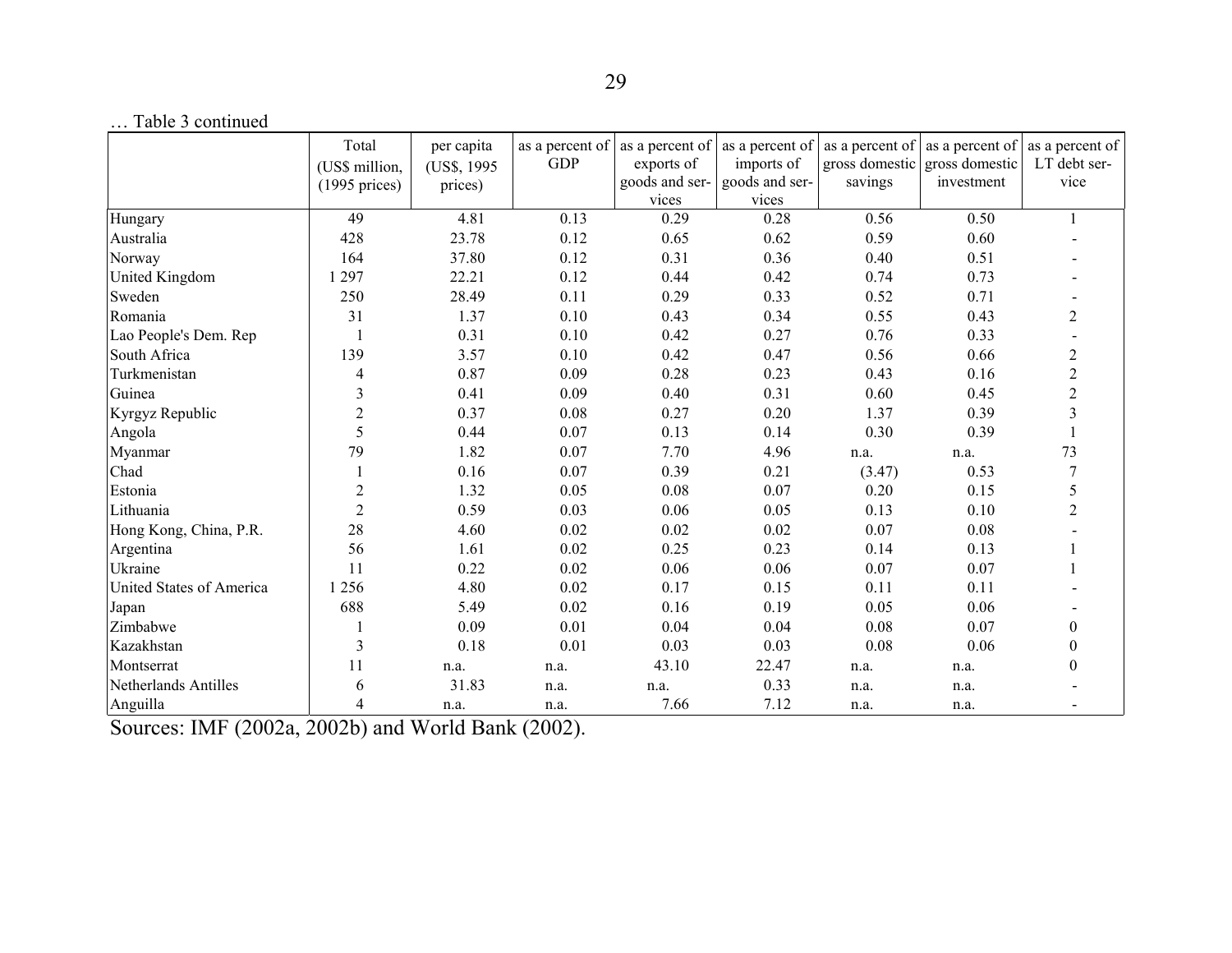#### *Table 4 — Remittances, Private and Official Capital Inflows Across Countries (Average 1970–1999)*

1) Only a one-percentage point difference. — 2) Includes Barbados, Haiti, Mexico, Moldova and St. Kitts & Nevis. — 3) Includes Bangladesh, Belize, Bulgaria, Dominica, Dominican Rep., India, Jamaica, Madagascar, Mali, Moldova, Nigeria, Peru, Philippines, Portugal, Russia, Sudan, Swaziland, Syrian Arab Rep., Turkey and Vanuatu. — 4) Includes Albania, Croatia, Dominican Rep., Egypt, Arab Rep., El Salvador, Georgia, Jordan, Lesotho, Morocco, Pakistan, Philippines, Samoa, Swaziland, Turkey and Yemen, Rep. of.

|                                                    | Private capital-to-GDP | Official capital-to- | Private capital-to-GDP  | Official capital-to- |  |  |
|----------------------------------------------------|------------------------|----------------------|-------------------------|----------------------|--|--|
|                                                    | ratio                  | GDP ratio            | ratio                   | GDP ratio            |  |  |
|                                                    | Number of countries    |                      | Percentage of countries |                      |  |  |
| Remittances-to-GDP ratio is                        |                        |                      |                         |                      |  |  |
| higher than                                        | 18                     | $5^{2}$              | 13                      | 4                    |  |  |
| Remittances-to-GDP ratio is<br>lower than          | 97                     | 84                   | 72                      | 62                   |  |  |
| Remittances-to-GDP ratio is<br>equal <sup>1)</sup> | $20^{3}$               | 15 <sup>4</sup>      | 15                      | 11                   |  |  |
| Missing data                                       | $\overline{0}$         | 31                   | $\overline{0}$          | 23                   |  |  |
| Total                                              | 135                    | 135                  | 100                     | 100                  |  |  |

Sources: IMF (2002a, 2002b).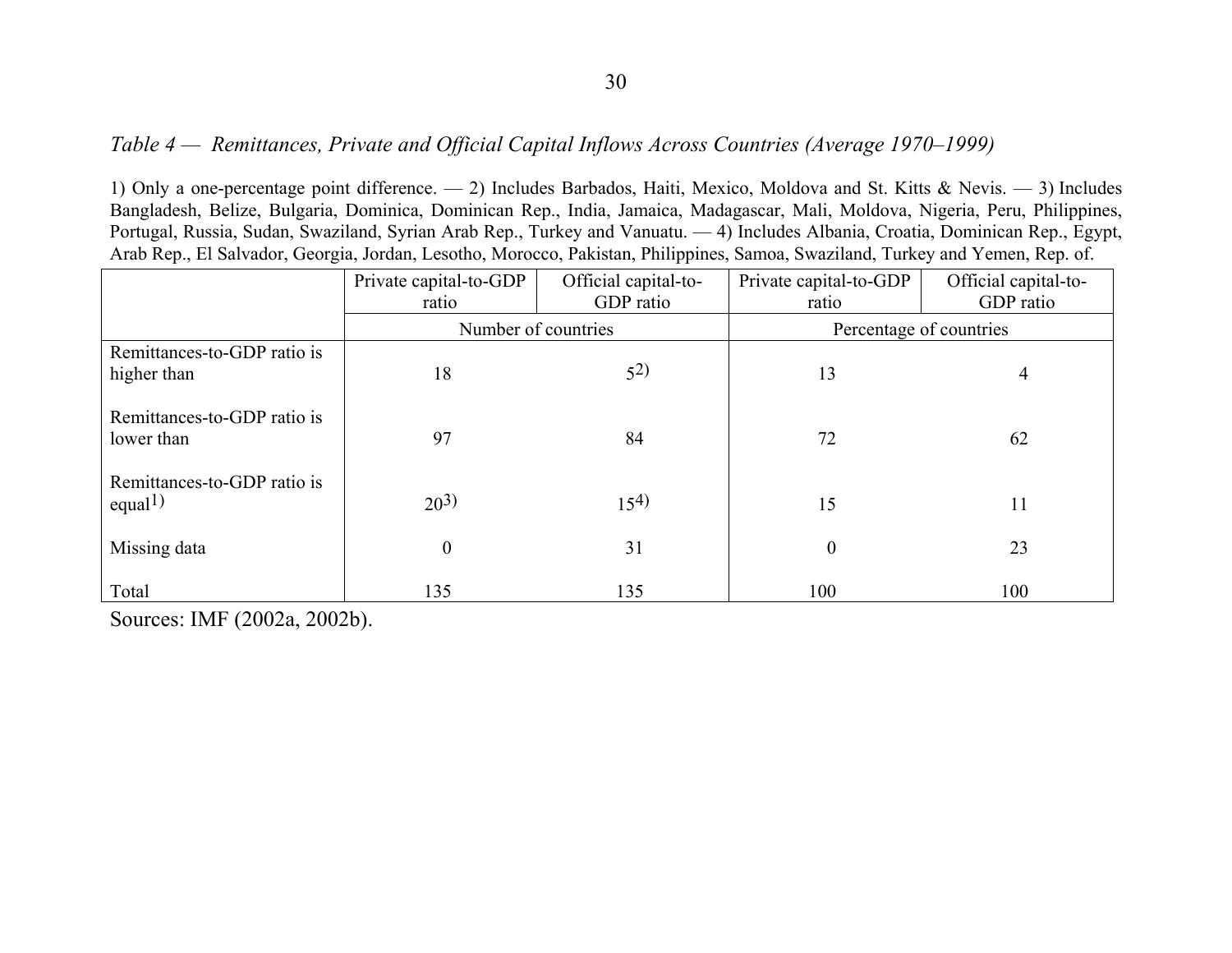|                                              | Growth rate of private<br>capital inflows | Growth rate of official<br>capital inflows | Growth rate of private<br>capital inflows | Growth rate of official<br>capital inflows |  |  |
|----------------------------------------------|-------------------------------------------|--------------------------------------------|-------------------------------------------|--------------------------------------------|--|--|
|                                              |                                           | Number of countries                        | Percentage of countries                   |                                            |  |  |
| Growth rate of remittances is<br>higher than | 41                                        | 33                                         | 30                                        | 24                                         |  |  |
| Growth rate of remittances is<br>lower than  | 94                                        | 71                                         | 70                                        | 53                                         |  |  |
| Missing data                                 | $\overline{0}$                            | 31                                         | $\theta$                                  | 23                                         |  |  |
| Total                                        | 135                                       | 135                                        | 100                                       | 100                                        |  |  |

*Table 5 — Growth Rate of Remittances, Private and Official Capital Inflows Across Countries (Average 1970– 1999)*

Sources: IMF (2002a, 2002b).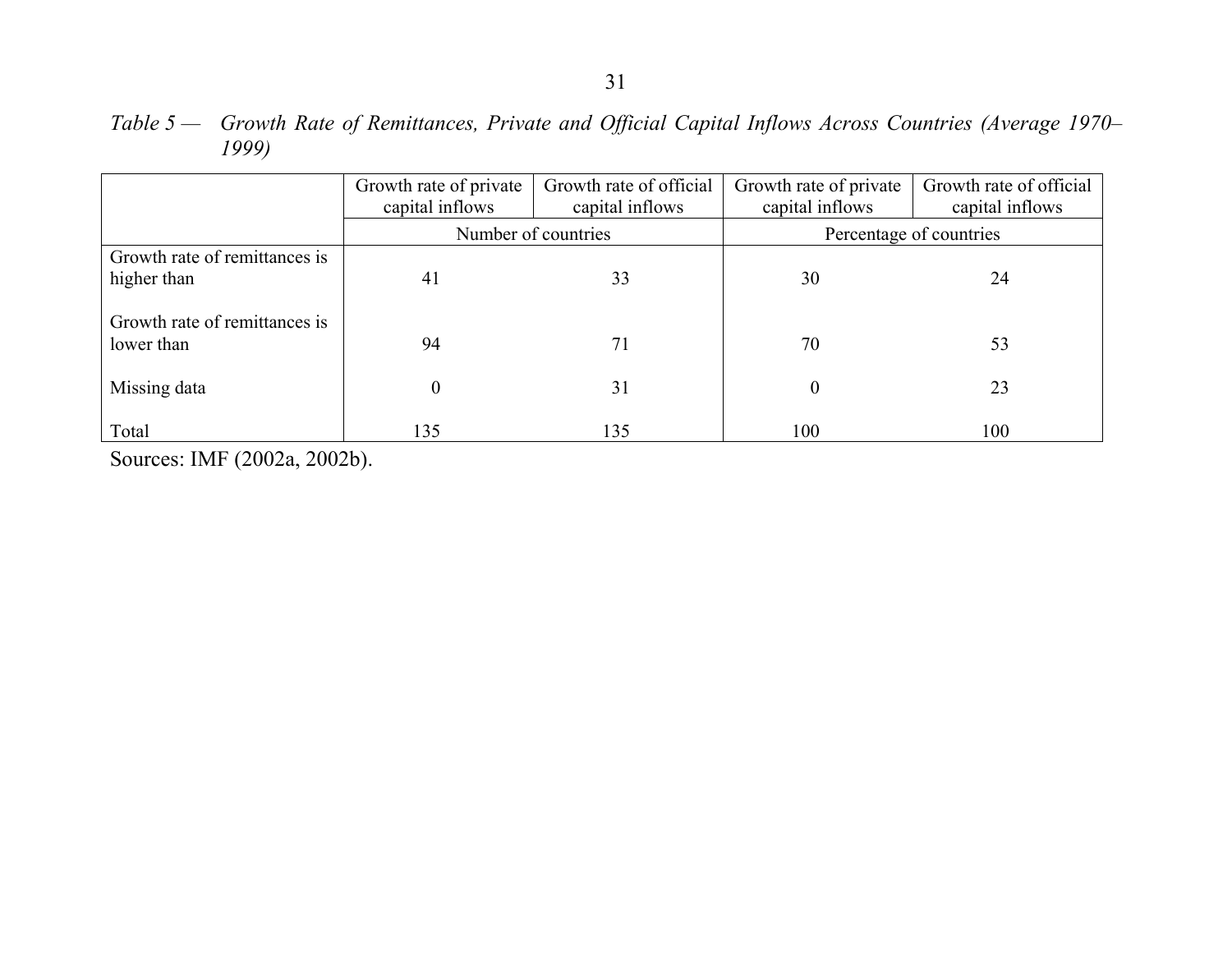# *Table 6 — Mean and Coefficient of Variation (1970–1999)*

| Variables                              | World    | Developed | Developing | Africa | Asia                                                            | Europe | Middle East and | Western    |
|----------------------------------------|----------|-----------|------------|--------|-----------------------------------------------------------------|--------|-----------------|------------|
|                                        |          | Countries | Countries  |        |                                                                 |        | North Africa    | Hemisphere |
|                                        |          |           |            |        | Mean                                                            |        |                 |            |
| workers' remittances <sup>a)</sup>     | 50.7     | 23.3      | 27.4       | 1.7    | 10.7                                                            | 3.5    | 6.3             | 5.2        |
| official capital inflows <sup>a)</sup> |          |           | 68.8       | 12.0   | 24.0                                                            | 7.7    | 9.2             | 15.9       |
| private capital flows <sup>a)</sup>    | 841.0    | 733.1     | 107.9      | 6.4    | 44.6                                                            | 10.6   | 9.5             | 36.7       |
| workers' remittance <sup>b)</sup>      | 0.2      | 0.1       | 0.6        | 0.5    | 0.6                                                             | 0.9    | 0.9             | 0.4        |
| official capital inflows <sup>b)</sup> | $\cdots$ | .         | 1.6        | 3.7    | 1.5                                                             | 1.6    | 1.5             | 1.3        |
| private capital flows <sup>b)</sup>    | 3.8      | 4.2       | 2.2        | 2.0    | 2.4                                                             | 1.9    | 1.5             | 2.5        |
|                                        |          |           |            |        | Growth rate of mean in real terms                               |        |                 |            |
| workers' remittance                    | 261.3    | 141.8     | 470.3      | 257.7  | 575.3                                                           | 177.2  | 387.4           | 1265.7     |
| official capital inflows               | .        | $\cdots$  | 101.5      | 83.3   | 90.4                                                            | 681.1  | $-21.2$         | 133.1      |
| private capital flows                  | 327.7    | 347.0     | 237.7      | 67.1   | 560.8                                                           | 410.9  | $-13.2$         | 167.4      |
|                                        |          |           |            |        | Coefficient of variation in real terms (data in percent of GDP) |        |                 |            |
| workers' remittance                    | 60.3     | 58.5      | 66.6       | 88.1   | 71.7                                                            | 46.7   | 46.8            | 77.0       |
| official capital inflows               | $\cdots$ | .         | 89.0       | 93.9   | 80.6                                                            | 70.2   | 64.2            | 120.3      |
| private capital flows                  | 118.9    | 80.9      | 252.7      | 411.3  | 93.6                                                            | 503.6  | 289.9           | 173.8      |

| Data are in percent, unless indicated otherwise. $-$ a) US\$ billion. $-$ b) as a percent of GDP. |  |  |  |  |  |
|---------------------------------------------------------------------------------------------------|--|--|--|--|--|
|---------------------------------------------------------------------------------------------------|--|--|--|--|--|

Sources: IMF (2002a, 2002b) and World Bank (2002).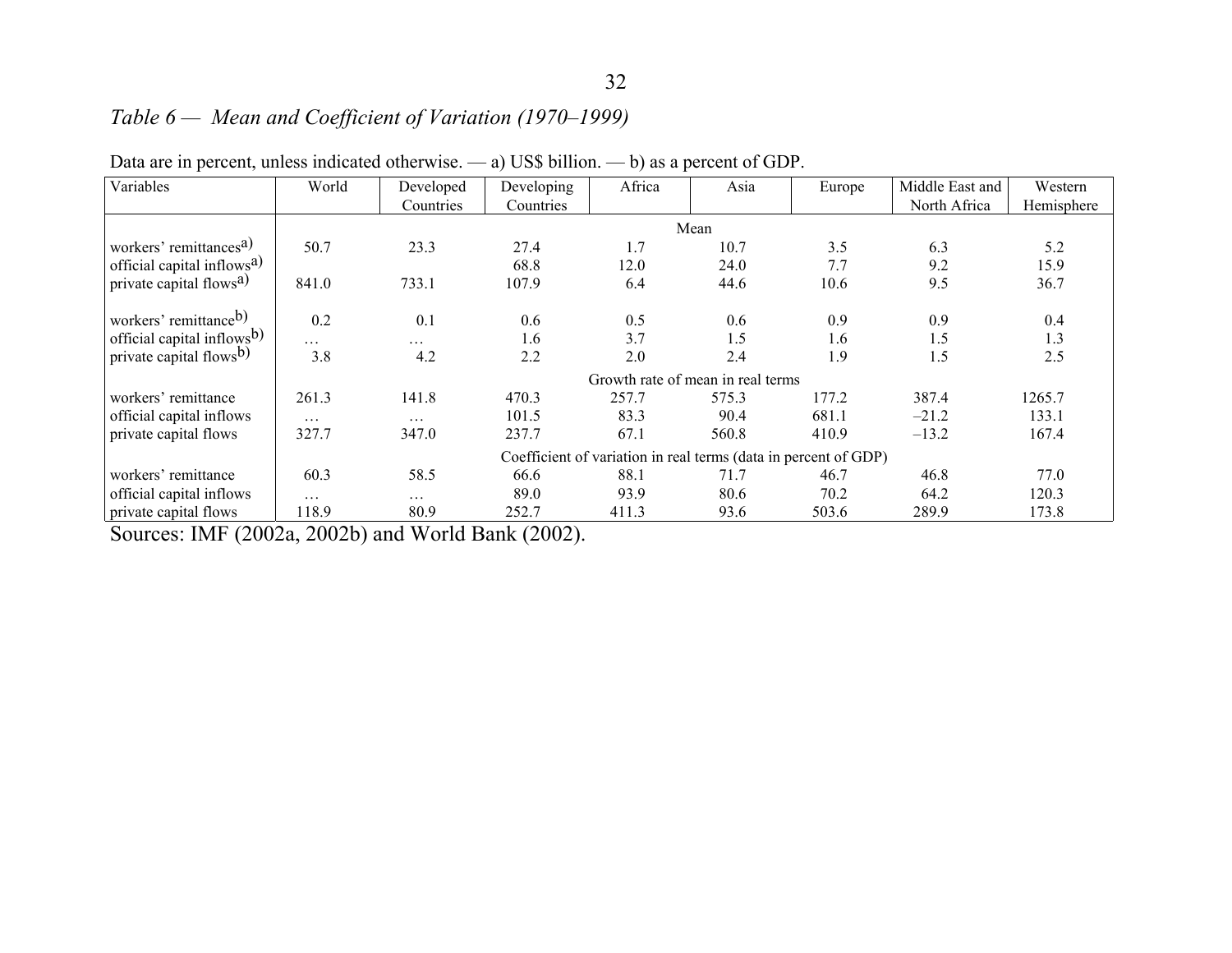#### 33

## *Table 7 — Volatility of Remittances, Private and Official Capital Inflows Across Countries (Average 1970–1999)*

1) Only a five-percentage point difference. — 2) Includes Bangladesh, Botswana, Cyprus, Dominica, Lithuania and Slovenia. — 3) Includes Belarus, Belize, Botswana, Cameroon, Colombia, Comoros, Dominican Rep., Fiji, Guinea-Bissau, Lao People's Dem. Rep., Nicaragua, Paraguay, Philippines and St. Kitts and Nevis.

|                                                   | Private capital inflows<br>volatility | Official capital inflows<br>volatility | Private capital inflows<br>volatility | Official capital inflows<br>volatility |
|---------------------------------------------------|---------------------------------------|----------------------------------------|---------------------------------------|----------------------------------------|
|                                                   | Number of countries                   |                                        | Percentage of countries               |                                        |
| Remittances volatility is                         |                                       |                                        |                                       |                                        |
| lower than                                        | 107                                   | 70                                     | 79                                    | 52                                     |
| Remittances volatility is<br>higher than          | 22                                    | 20                                     | 16                                    | 15                                     |
| Remittances volatility is<br>equal <sup>1</sup> ) | $6^{2}$                               | $14^3$                                 | $\overline{4}$                        | 10                                     |
| Missing data                                      | $\boldsymbol{0}$                      | 31                                     | $\boldsymbol{0}$                      | 23                                     |
| Total                                             | 135                                   | 135                                    | 100                                   | 100                                    |

Sources: IMF (2002a, 2002b).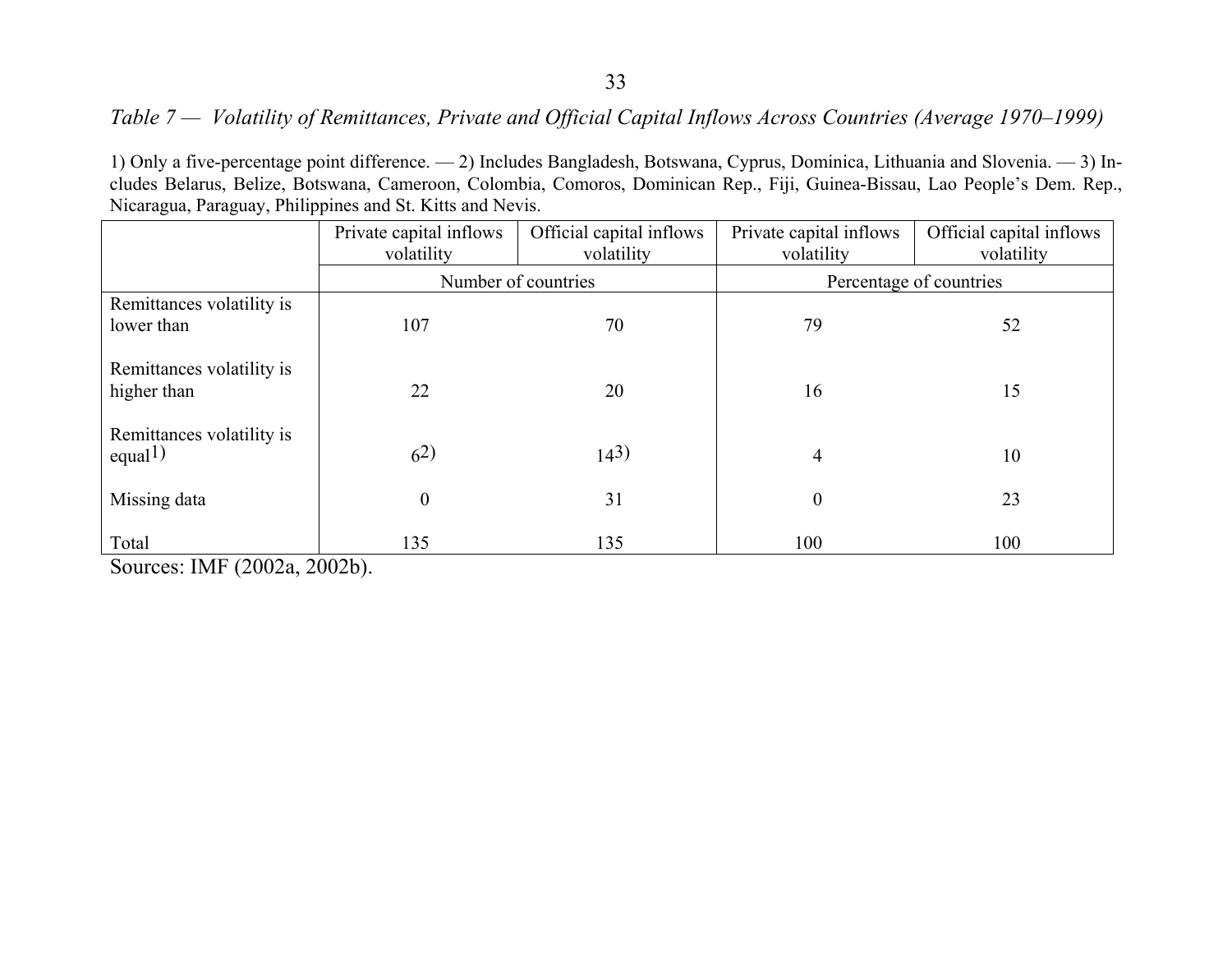# *Table 8 — Correlation Analysis (1970–1999)*

|                                 | workers' remittance<br>to Private Capital In-<br>flows | workers' remittance<br>to Official Capital<br>Inflows | Private to Official<br>Capital Inflows |
|---------------------------------|--------------------------------------------------------|-------------------------------------------------------|----------------------------------------|
| World                           | $0.78*$                                                | .                                                     | .                                      |
| <b>Developed Countries</b>      | $0.58*$                                                | .                                                     | .                                      |
| Developing Countries            | $0.44*$                                                | $0.35*$                                               | $-0.20*$                               |
| Africa                          | $0.68*$                                                | $0.66*$                                               | 0.03                                   |
| Asia                            | $0.44*$                                                | $0.05*$                                               | $-0.38*$                               |
| Eastern and Central<br>Europe   | 0.30                                                   | $-0.23$                                               | $-0.17$                                |
| Middle East and North<br>Africa | $-0.02$                                                | $-0.43*$                                              | $-0.32*$                               |
| Western hemisphere              | $0.22*$                                                | 0.42                                                  | $-0.49*$                               |

\* indicates significance at 5 percent level.

Sources: IMF (2002a, 2002b) and World Bank (2002).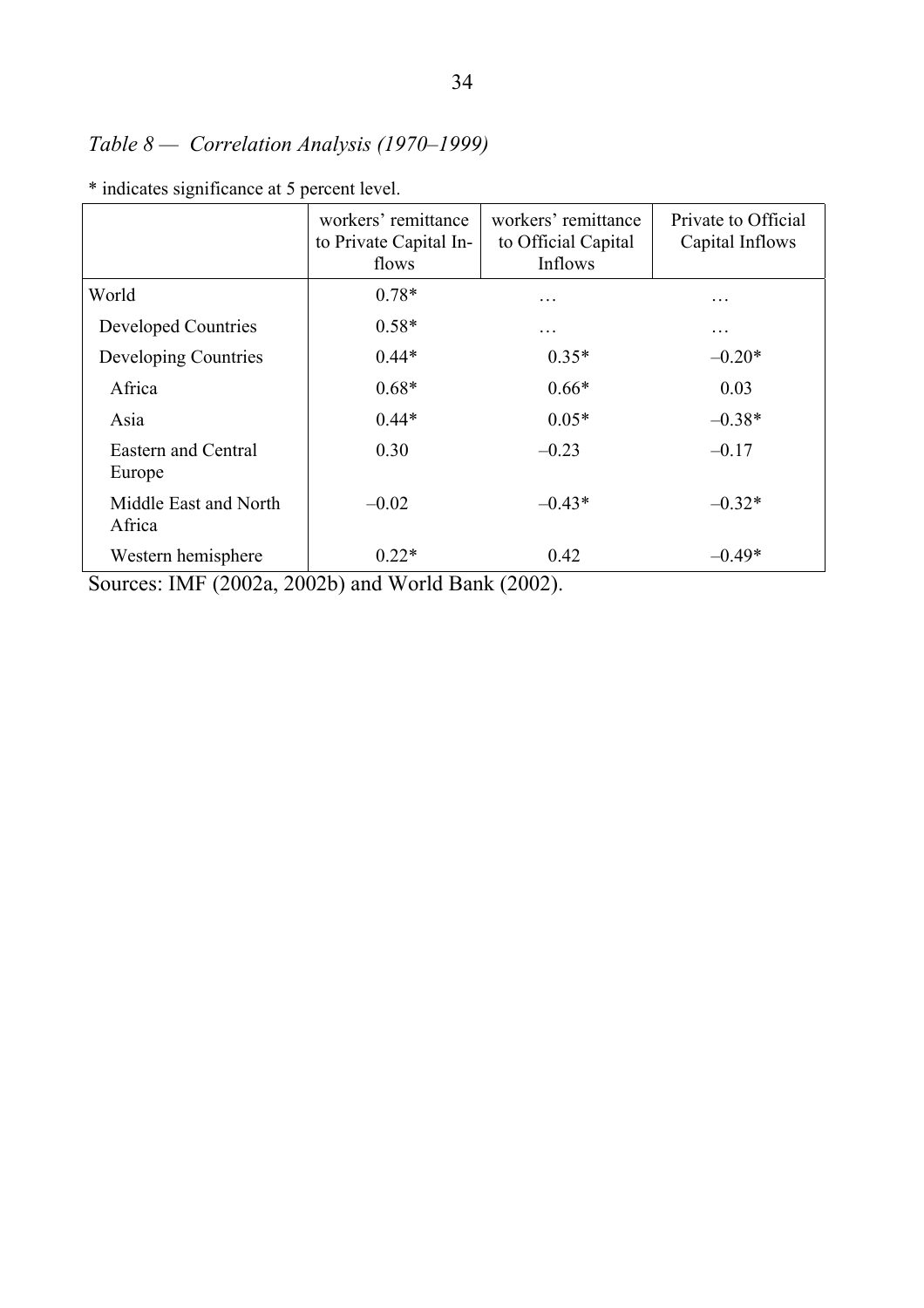#### *Table 9 — Cross-Section Estimation Results*

This Table presents the results of the following regression:

 $(R$ emittances/GDP)<sub>i</sub> =  $\alpha + \beta_1$ (GDP/capita)<sub>i</sub> +  $\beta_2$ (inflation)<sub>i</sub> +  $\beta_3$ (dummy islands) +  $\beta_4 X_i$  +  $\epsilon$ 

*Xi* relates to additional control variables. The dependent variable, worker remittances and private capital flows, respectively, relative to GDP, are averages for the 1990s. Likewise, GDP per capita, GDP growth, and inflation are averages for the 1990s. *Female activity* is the employment share of women aged 15 or above in total employment. *Freedom* is the index of economic freedom (Heritage Foundation). *Transition* includes all formerly communist countries, both European and Asian. All variables except dummies, inflation, and GDP growth are in logs. All equations were estimated using White heteroskedasticity-consistent variance-covariance matrices. \*\*\* (\*\*, \*, (\*)) indicate significance at the 1 (5, 10, 20) percent level of confidence. *t*-values are given in brackets. Interaction terms are the explanatory variables multiplied with a dummy variable that was set equal to one for developing countries, using the World Bank classification of countries. Jarque-Bera = test for normal distribution of the residuals (probability), White  $=$  test for heteroskedasticity of the residuals (probability).

|                  | Dependent variable       |            |                             |           |  |
|------------------|--------------------------|------------|-----------------------------|-----------|--|
|                  | Worker remittances / GDP |            | Private capital flows / GDP |           |  |
|                  | (1)                      | (2)        | (3)                         | (4)       |  |
| Constant         | $15.48***$               | 17.86***   | 0.49                        | $-0.04$   |  |
|                  | (3.59)                   | (3.37)     | (0.24)                      | $(-0.02)$ |  |
| GDP per capita   | $-0.78***$               | $-2.21***$ | $0.16(*)$                   | 0.34      |  |
|                  | $(-4.06)$                | $(-3.57)$  | (1.56)                      | (0.73)    |  |
| Islands          | $0.64(*)$                | $-0.45$    | 0.04                        | $-0.43$   |  |
|                  | (1.51)                   | $(-0.56)$  | (0.16)                      | $(-0.56)$ |  |
| Inflation        | $-0.001$                 | 0.03       | $-0.001**$                  | 0.11      |  |
|                  | $(-1.04)$                | (0.18)     | $(-2.10)$                   | (0.67)    |  |
| GDP growth       | $0.01**$                 | 0.01       | 0.001                       | 0.01      |  |
|                  | (2.51)                   | (1.20)     | (0.45)                      | (0.97)    |  |
| Female activity  | $-2.25***$               | 0.43       | $-0.02$                     | 0.12      |  |
|                  | $(-4.01)$                | (0.42)     | (0.06)                      | (0.10)    |  |
| Freedom          | $-1.23$                  | 1.03       | $-0.09$                     | $-3.18$   |  |
|                  | $(-0.82)$                | (0.27)     | (0.12)                      | $(-1.29)$ |  |
|                  | Interaction terms        |            |                             |           |  |
| GDP capita       |                          | $1.28**$   |                             | $-0.16$   |  |
|                  |                          | (2.35)     |                             | $(-0.35)$ |  |
| Islands          |                          | 1.59*      |                             | 0.55      |  |
|                  |                          | (1.69)     |                             | (0.68)    |  |
| Inflation        |                          | $-0.03$    |                             | $-0.11$   |  |
|                  |                          | $(-0.18)$  |                             | $(-0.67)$ |  |
| GDP growth       |                          | $-0.00$    |                             | $-0.01$   |  |
|                  |                          | $(-0.04)$  |                             | $(-0.89)$ |  |
| Female activity  |                          | $-2.83**$  |                             | $-0.12$   |  |
|                  |                          | $(-2.61)$  |                             | $(-0.09)$ |  |
| Freedom          |                          | $-3.01$    |                             | 3.34      |  |
|                  |                          | $(-0.72)$  |                             | (1.33)    |  |
| $\overline{R}^2$ | 0.28                     | 0.30       | 0.13                        | 0.11      |  |
| Jarque-Bera      | 0.54                     | 0.53       | $0.00***$                   | $0.01**$  |  |
| White            | 0.52                     | 0.62       | 0.85                        | $0.00***$ |  |
| $\mathbf N$      | 99                       | 98         | 89                          | 89        |  |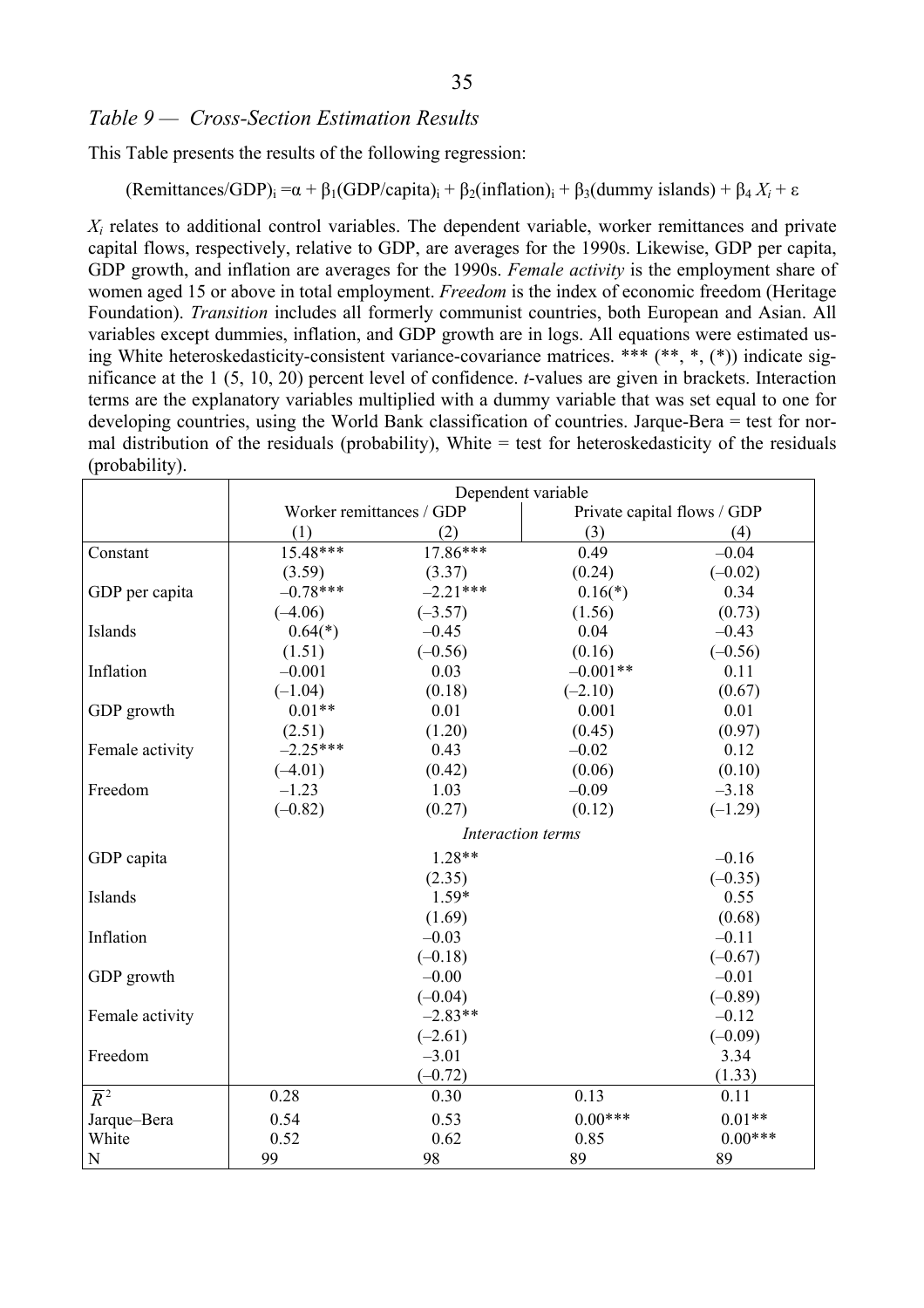*Graph 1 — Migration Flows (in millions, 1975–1987)1)* 

Data referred to residents intending to remain abroad for a period of more than one year. The countries include Australia, Cyprus, Czech Rep., Denmark, Finland, Germany, Japan, Malta, Mauritius, Netherlands, Norway, Poland, Portugal, Seychelles, Spain, Sweden, U.K., and Zimbabwe.



Source: United Nations Statistics, Demographic Yearbook 1989.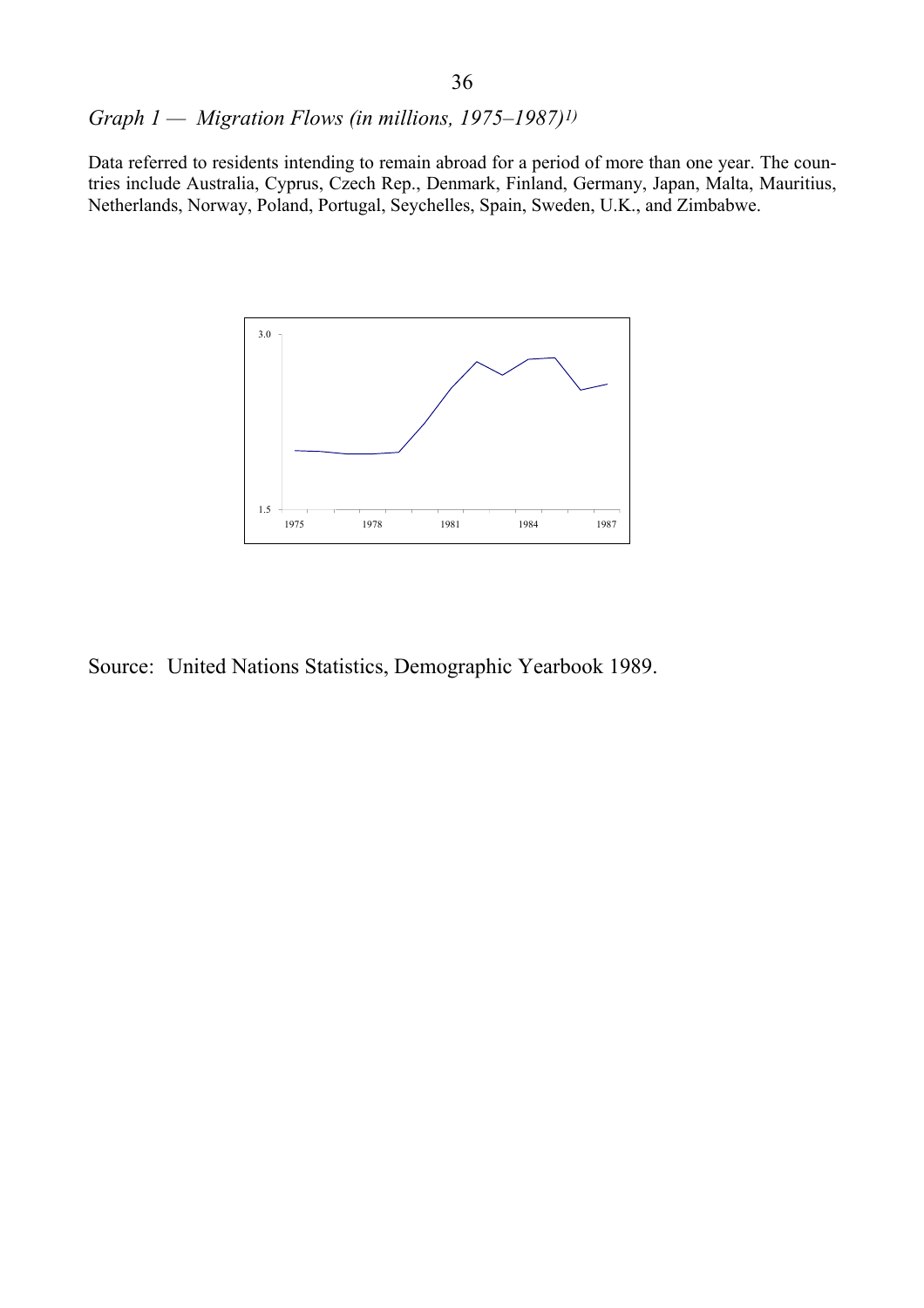# *Graph 2 — Three Waves Theory*

*a) assuming the migrant returns back home*



*b) assuming the migrant settles down in the host country* 



Source: Poirine (1997).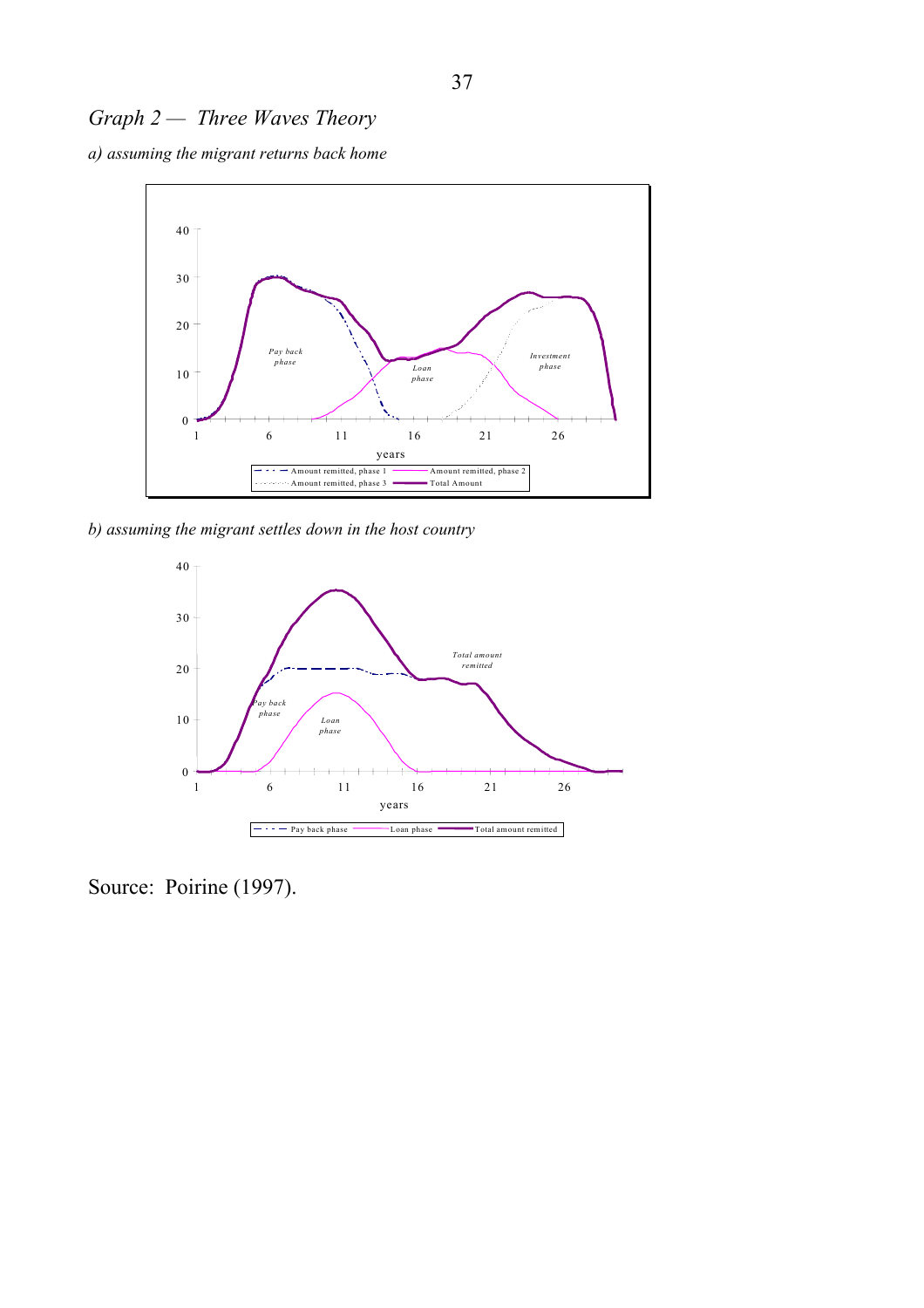*Graph 3 — Workers' Remittances (In billions of U.S. dollar, 1970–1999).* 

The aggregated figures presented below on total workers' remittance are not the ones pushed in the IMF Balance of Payments Statistics, but they reflect the sum of total workers' remittances for all in dividual countries. The data is in constant prices of 1995 using the US consumer price index.



Sources: IMF (2002a, 2002b) and World Bank (2002).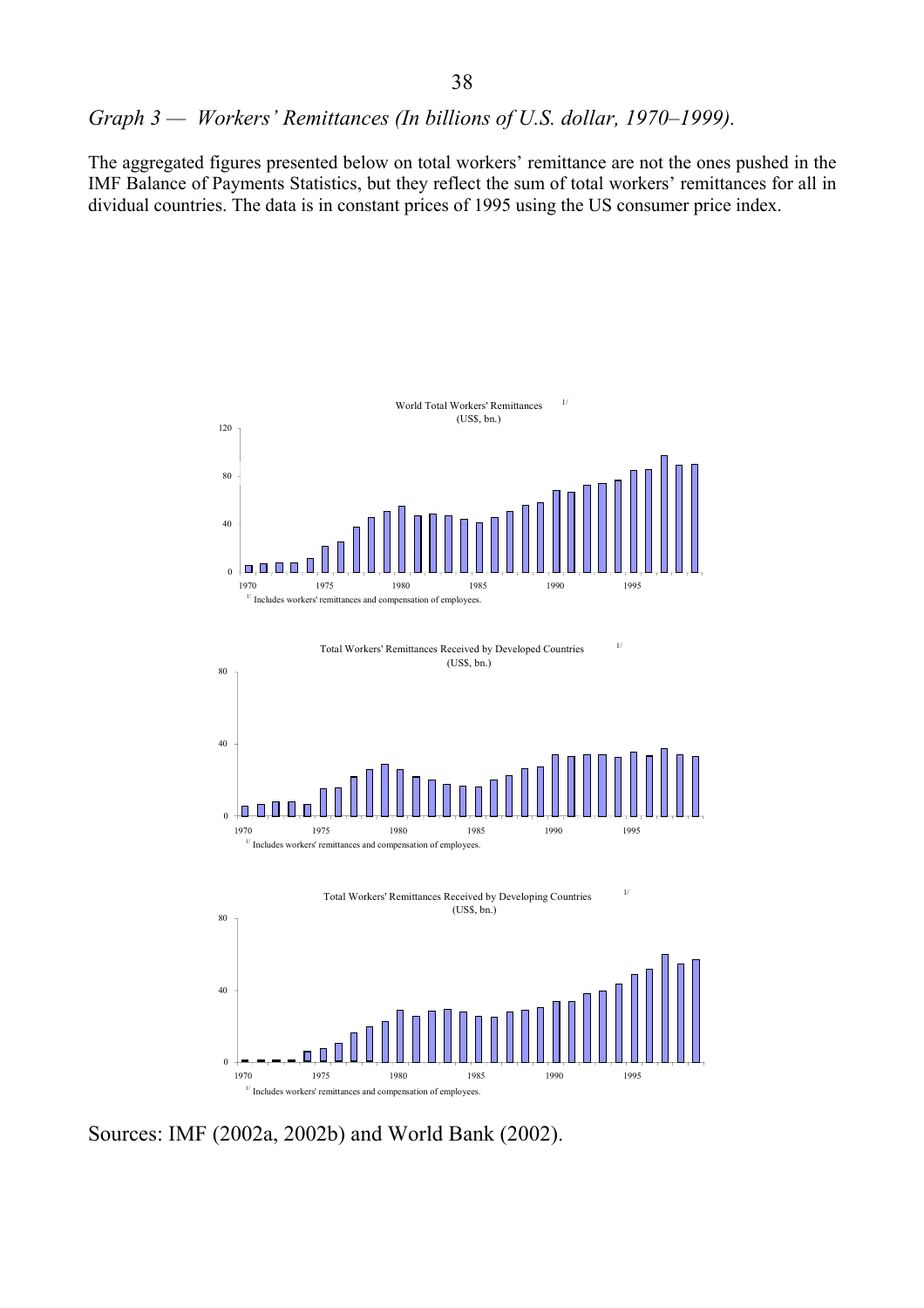# **Appendix I: Description of Data**

• **Remittances** are the monies that migrants return to the country of origin. If labour is considered an export, than remittances are that part of the payment for exporting labour services that returns to the country of origin. The International Monetary Fund (IMF) separates remittances into three categories: (i) workers' remittances, from workers who have lived abroad for more than one year; (ii) compensation of employees or labour income, including wages and other compensation received by migrants who have lived abroad for less than one year; and (iii) migrant's transfers, the net worth of migrants who move from one country to another. To construct our dataset, we used both workers' remittances (B19A..9) and compensation of employees (B12A..9) from the IMF Balance of Payments Statistics Yearbook. Migrant's transfers were excluded since we had sporadic data for only few countries.

It is worth noting the weaknesses of existing data on remittances. These numbers likely under-represent the scale of remittances since many countries, and particularly low income countries for which remittances are important, have no processes or inadequate ones for estimating or reporting on the funds remitted by workers from abroad. Furthermore, a large share of remittances is not channeled through formal banking systems, but rather through a myriad of informal channels, such as postal money orders. Remittances can be in-kind (including consumer goods, capital goods and skills, and technological knowledge) and clandestine.

Correcting for underreporting, Korovilas (1999), for instance, estimated that total remittances in Albania exceed the official number by approximately 75% in the early 1990s.

Our estimated aggregated figures do not reflect the ones published by the IMF Balance of Payments Statistics Yearbook (IMF 2002a), but consist of the sum of all published data on a country-by-country basis. Thus, if a country does not report on time its amount of workers' remittances, the IMF will add a proxy for that country to his estimated total aggregated amount. The difference between the aggregated number published by the IMF and the one we have computed is small, however.

• **Private Capital Inflows** are defined as the liabilities of the direct foreign investment (78 BEDZF) and of portfolio investment (78 BGDZF) and other investment (78 BIDZF). The series are taken from the International Financial Statistics Database (IMF 2002b).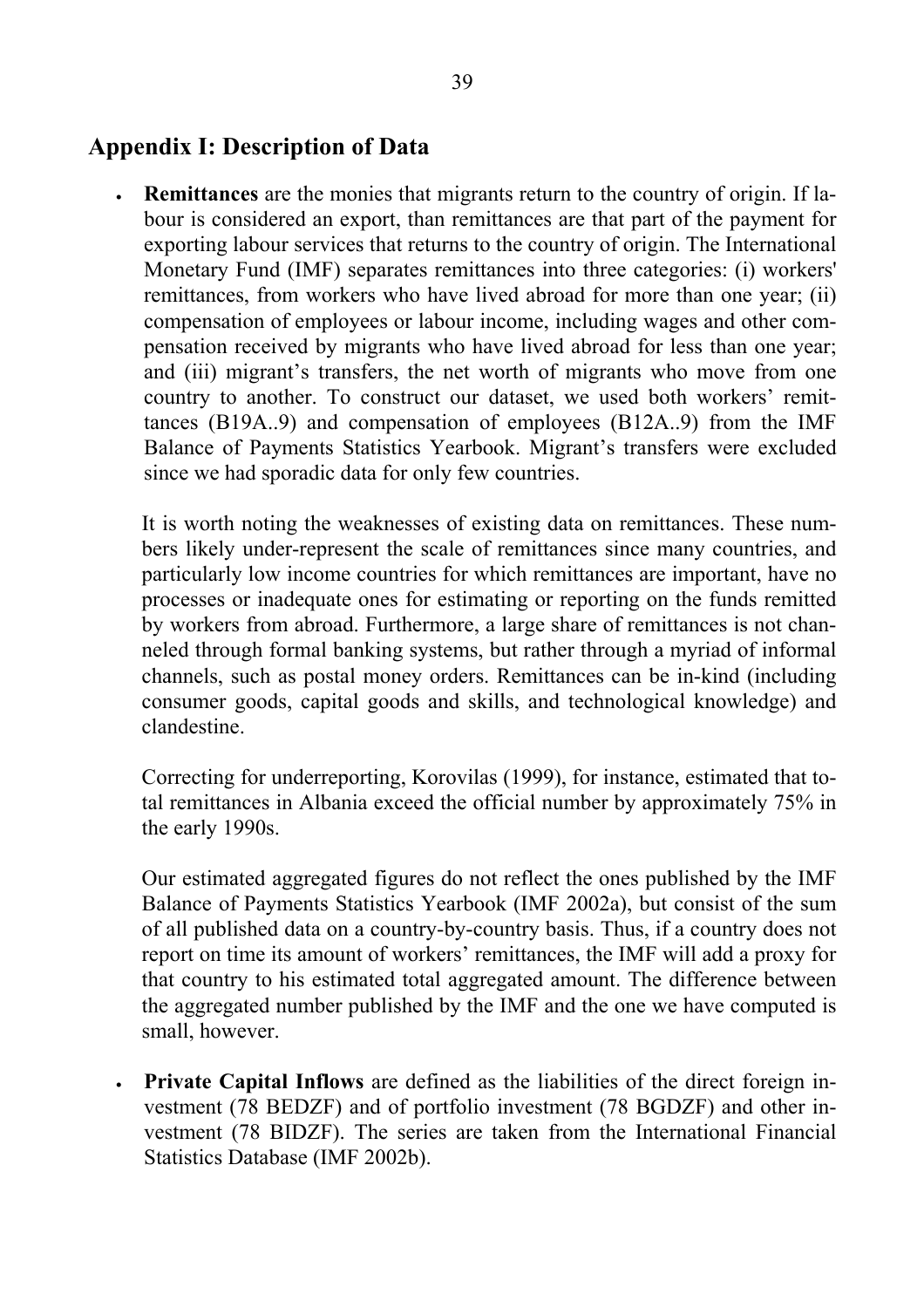- **Official Capital Inflows** include disbursements from official creditors (including the IMF purchases) and the official grants. The series are taken from the Global Development Finance database (World Bank 2002).
- **Gross Domestic Product**. We used the GDP in national currency (99B ZF) converted in US\$ using the exchange rate (..AZ.ZF) published in the International Financial Statistics Database. For the following sixteen countries, there was no data available: Albania, Angola, Azerbaijan, Belarus, Cambodia, Cape Verde, Comoros, Croatia, Djibouti, Georgia, Guinea, Kiribati, Maldives, Samoa, Solomon Islands, and Turkmenistan, we used therefore the World Development Indicator database (World Bank 2002).
- **Exports of Goods and Services** comprise all transactions involving a change of ownership of general merchandise, goods sent for processing and repairs (78AADZF), and services (78ADDZF). The series were taken from the International Finance Statistics database.
- **Imports of Goods and Services** represent the value of all goods (78ABDZF) and other market services (78AEDZF) provided to or received from the rest of the world. Labour and property income (formerly called factor services) is excluded. The series were taken from the International Finance Statistics database.
- **Gross Domestic Savings** are calculated as the difference between GDP and total consumption. The series are taken from the World Bank (2002).
- **Gross Domestic Investment** consists of outlays on additions to the fixed assets of the economy plus net changes in the level of inventories. Fixed assets include for instance land improvements, equipment purchases; and the construction of roads. Inventories are stocks of goods held by firms to meet temporary or unexpected fluctuations in production or sales. The series are taken from the World Development Indicator 2000 database. There was no data available for 1999, we used therefore the gross national investment growth between 1998 and 1999 as a proxy (World Bank 2002).
- **Inflation:** We used annual change in the consumer price index published in the International Finance Statistics database (64…ZF). The base year is 1995.
- **Population.** We used the data published in the International Finance Statistics database (99Z..ZF)